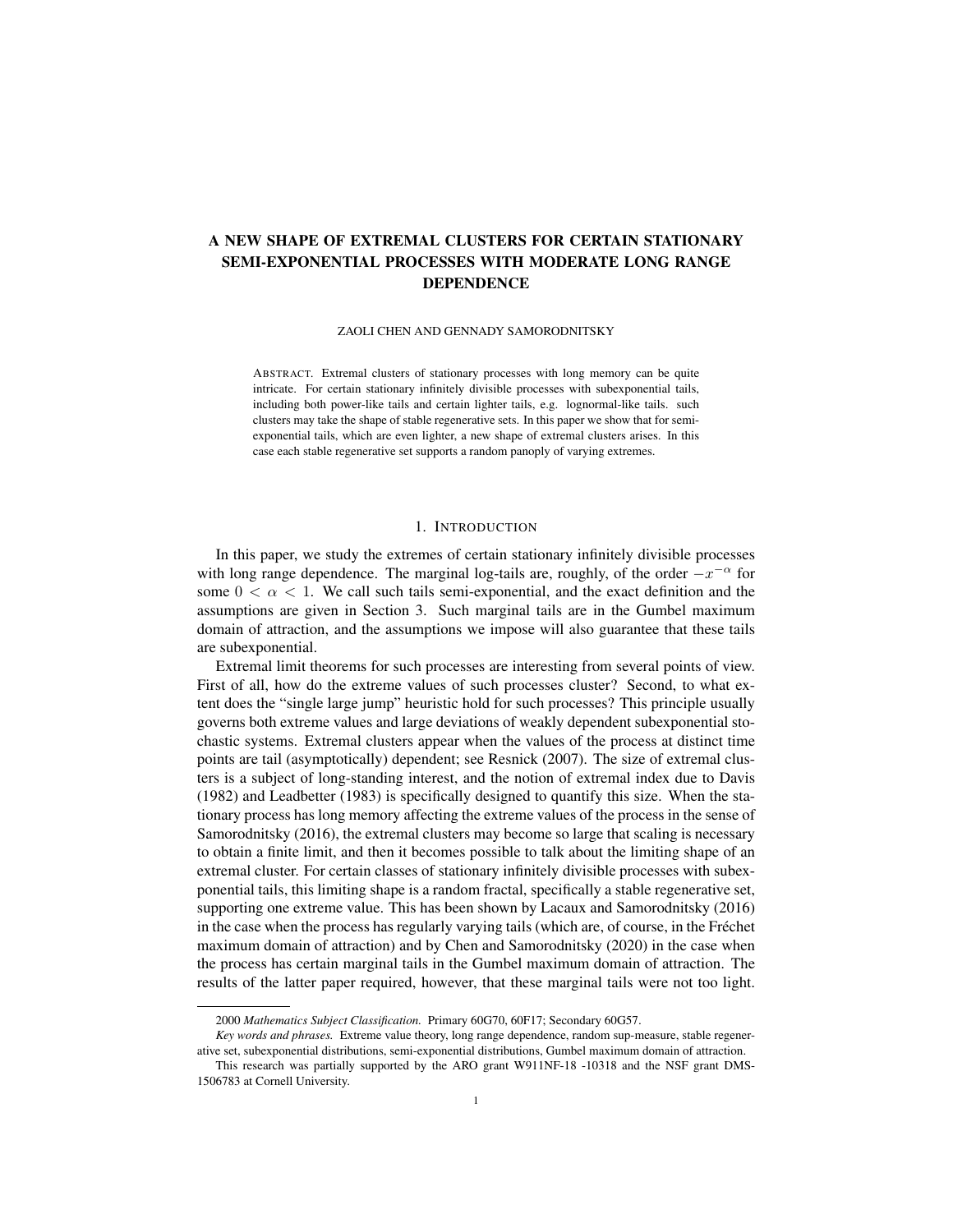In particular, Chen and Samorodnitsky (2020) allowed lognormal-like marginal tails but excluded semi-exponential marginal tails, whose limiting shape of the extremal clusters remained unknown. In this paper, we solve this problem and characterize the limiting shape of the extremal clusters. While the clusters are still supported by stable regenerative sets, a new random structure appears, in which related but different extreme values are placed in randomly chosen locations over each stable regenerative set.

The new shape of the extremal clusters is related to a failure of the "single large jump" principle: the extreme values of the process are caused by multiple large values of the underlying Poisson random measure. Recall that a distribution H on  $[0, \infty)$  is called subexponential if in the usual notation for distributional tails,

$$
\lim_{x \to \infty} \frac{\overline{H \ast H}(x)}{\overline{H}(x)} = 2. \tag{1.1}
$$

"Single large jump" is a widely used heuristic for processes with subexponential tails; see e.g. Foss et al. (2007). This principle already fails in the case of heavier tails in the Gumbel maximum domain of attraction, see Chen and Samorodnitsky (2020). But in the case of semi-exponential tails, this failure is even more dramatic. In one of our limit theorems we obtain a new limiting process of two parameters. It can be viewed as a bridge between the standard Gumbel extremal process of Resnick and Rubinovitch (1973) and the timechanged extremal process of Chen and Samorodnitsky (2020). When the parameters of the new process tend to some of their boundary values, either of the latter two processes can be recovered.

The paper is organized as follows. Section 2 reviews the main notions and tools we will use throughout the paper: random closed sets, null recurrent Markov chains, distributions in the Gumbel domain of attraction and random sup-measures. Section 3 describes the stationary infinitely divisible process whose extremes are to be analyzed. We state the two main extremal limit theorems, establishing weak convergence in the spaces of supmeasures and càdlàg functions respectively. This section also contains most of the proofs. Several auxiliary proofs are postponed to the two Appendices.

The adjective "moderate" decorating the term "long range dependence" in the title of the paper is due to the restricted range  $\beta \in (0, 1/2)$  of the parameter responsible for the long memory. What happens if memory becomes even longer, i.e.  $\beta \in (1/2, 1)$ , remains a subject of future investigations, and we expect to get limit theorems with non-Gumbel limits. When the marginal tails are regularly varying, non-Fréchet limits in this range of  $\beta$ are established in Samorodnitsky and Wang (2019).

The following notation will be used throughout the paper. We denote the set of natural numbers  $\{1, 2, ...\}$  by N. For a nondecreasing function H on R, the inverse of H is defined by  $H^{\leftarrow}(x) = \inf\{s : H(s) \geq x\}$ , with the usual convention inf  $\emptyset = \infty$ . Further, the tail of a measure  $\nu$  on  $\mathbb R$  is  $\overline{\nu}(x) = \nu(x,\infty)$ . In particular  $\overline{F}(x)$  is the tail of a distribution F. We will use the following symbols when comparing positive sequences.

- (a)  $a_n \sim b_n$  if  $\lim_{n \to \infty} a_n/b_n = 1$ ,
- (b)  $a_n \leq b_n$  if there exist  $C > 0$  such that  $a_n \leq Cb_n$  for large enough n, and analogously with  $a_n \gtrsim b_n$ ,
- (c)  $a_n \asymp b_n$  if both  $a_n \lesssim b_n$  and  $a_n \gtrsim b_n$ .

If  ${A_n}_{n\in\mathbb{N}}$  and  ${B_n}_{n\in\mathbb{N}}$  are two sequences of positive random variables, we write

- (a)  $A_n = o_P(B_n)$  if  $A_n/B_n \to 0$  in probability,
- (b)  $A_n \leq_P B_n$  if  $(A_n/B_n)$  is tight, and analogously with  $A_n \geq_P B_n$ .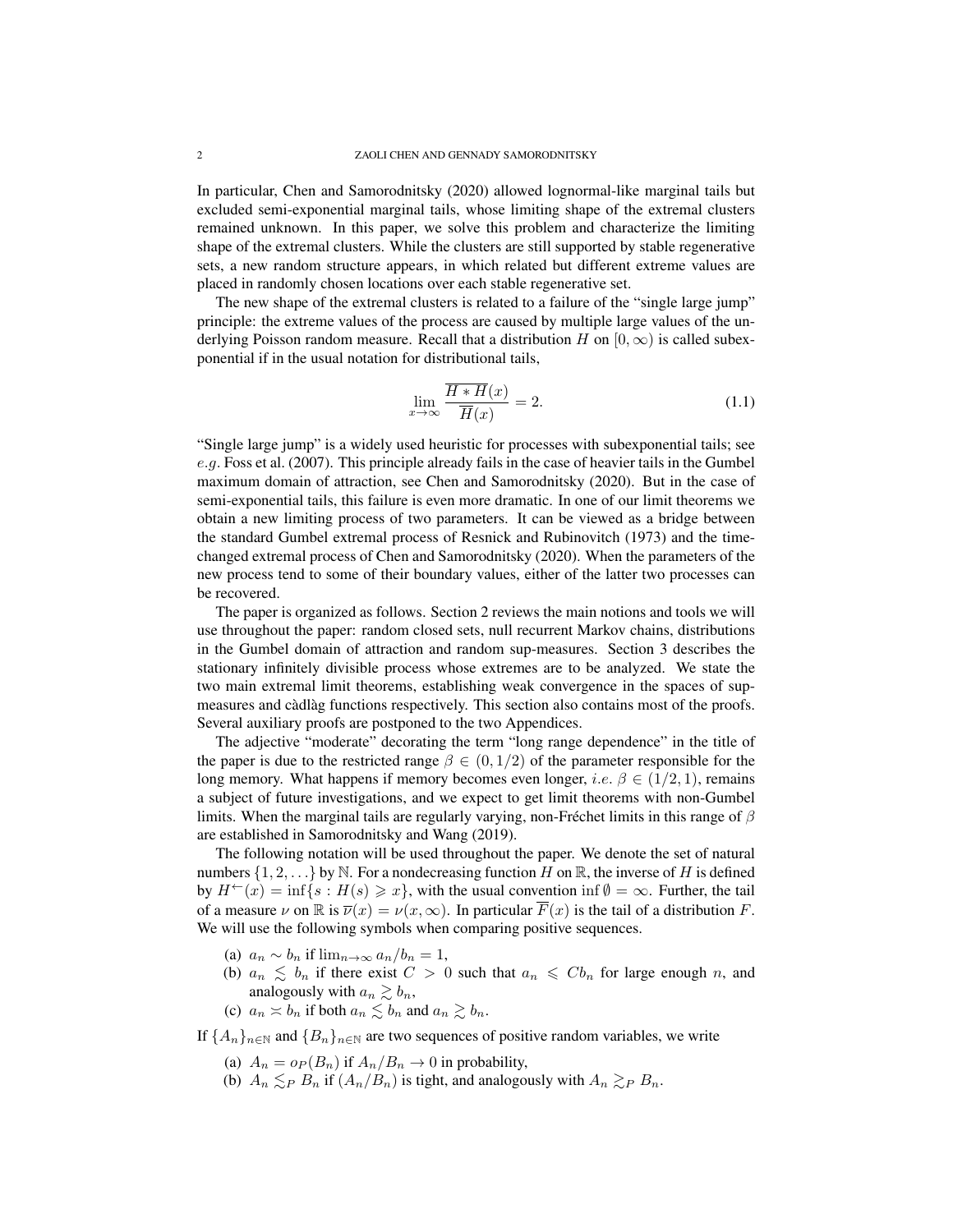#### 2. PRELIMINARIES

2.1. Random Closed Sets. Random closed sets play a key role in many parts of this paper, particularly in the description of the main limiting objects. This section is an overview of mostly well-known facts about random closed sets. Unless stated otherwise, these facts are taken from Molchanov (2017).

We work with an underlying space E, which will be either [0, 1] or  $\mathbb{R}_+$ . We write  $\mathcal{G}, \mathcal{F}$ ,  $\mathcal{F}', \mathcal{K}$  and  $\mathcal{K}'$  for the family of open, closed, nonempty closed, compact and nonempty compact sets in  $E$ , respectively. If we want to emphasize the choice of  $E$ , we will use a notation of the type  $\mathcal{F}([0, 1])$ . For any  $A \subset E$ , we define

$$
\mathcal{F}^A = \{ F \in \mathcal{F} : F \cap A = \emptyset \},\tag{2.1}
$$

$$
\mathcal{F}_A = \{ F \in \mathcal{F} : F \cap A \neq \emptyset \}. \tag{2.2}
$$

The *Fell* topology on F is generated by the sub-basis consisting of  $\{\mathcal{F}_G : G \in \mathcal{G}\}\$ and  $\{\mathcal{F}^K : K \in \mathcal{K}\}\$ , under which the space  $\mathcal F$  is compact and metrizable. In the case  $E =$  $[0, 1]$ ,  $\mathcal{F} = \mathcal{K}$  and the Fell topology on  $\mathcal{F}$  agrees with the so-called *myopic* topology on  $\mathcal{K}$ . In particular,  $\mathcal{F}'$ , with the subspace topology, is metrizable by the Hausdorff metric

$$
\rho_{\rm H}(F_1, F_2) := \max \left\{ \sup_{x \in F_1} \rho(x, F_2), \sup_{x \in F_2} \rho(F_1, x) \right\}, \quad F_1, F_2 \in \mathcal{F}', \tag{2.3}
$$

where  $\rho(\cdot, \cdot)$  is the standard distance function

$$
\rho(x, F) = \min\{|x - y| : y \in F\}.
$$
\n(2.4)

We will also use another common distance function

$$
\rho(F_1, F_2) = \min\{|x - y| : x \in F_1, y \in F_2\}.
$$
\n(2.5)

For either choice of E, a *random closed set* is a measurable mapping from a probability space  $(\Omega, \mathscr{F}, \mathbb{P})$  to  $(\mathcal{F}, \mathcal{B}(\mathcal{F}))$ . A sequence of random closed sets  $\{F_n\}_{n\in\mathbb{N}}$  weakly converges to  $F$  if

$$
\lim_{n \to \infty} \mathbb{P}\{F_n \cap A \neq \emptyset\} = \mathbb{P}\{F \cap A \neq \emptyset\}, \quad \text{for any } A \in \mathcal{A} \cap \mathfrak{S}_F. \tag{2.6}
$$

Here,  $A$  is the collection of all finite unions of open intervals, and  $\mathfrak{S}_F$  is the collection of all continuity sets of  $F$ :

$$
\left\{B \in \mathcal{B} : B \text{ is relatively compact and } \mathbb{P}\{F \cap \text{cl } B \neq \emptyset\} = \mathbb{P}\{F \cap \text{int } B \neq \emptyset\}\right\}. (2.7)
$$

We now introduce the random closed sets of our primary concern. For a  $\beta \in (0, 1/2)$ , let  $\{Z(t)\}_{t\in\mathbb{R}_+}$  be a standard  $\beta$ -stable subordinator, which is an increasing Lévy process with the Laplace transform

$$
\mathbb{E}\exp\{-\theta Z(t)\} = \exp\{-t\theta^{\beta}\}, \quad \theta \in \mathbb{R}_{+}.
$$
 (2.8)

The *β*-*stable regenerative set* R is the closure of the range of  $\{Z(t)\}_{t\in\mathbb{R}_+}$ ,

$$
R = \mathbf{cl}\left\{Z(t) : t \in \mathbb{R}_+\right\}.
$$
\n
$$
(2.9)
$$

Next, take a random variable  $Z^*(0)$  independent of  $\{Z(t)\}_{t\in\mathbb{R}_+}$  with the distribution

$$
\mathbb{P}\{Z^*(0) \leq x\} = x^{1-\beta}, \quad x \in [0,1].
$$
\n(2.10)

We define the process

$$
Z^*(t) = Z^*(0) + Z(t), \quad t \in \mathbb{R}_+, \tag{2.11}
$$

whose range induces another random closed set

$$
R^* := \text{cl}\left\{ Z^*(t) : t \in \mathbb{R}_+ \right\} = Z^*(0) + R. \tag{2.12}
$$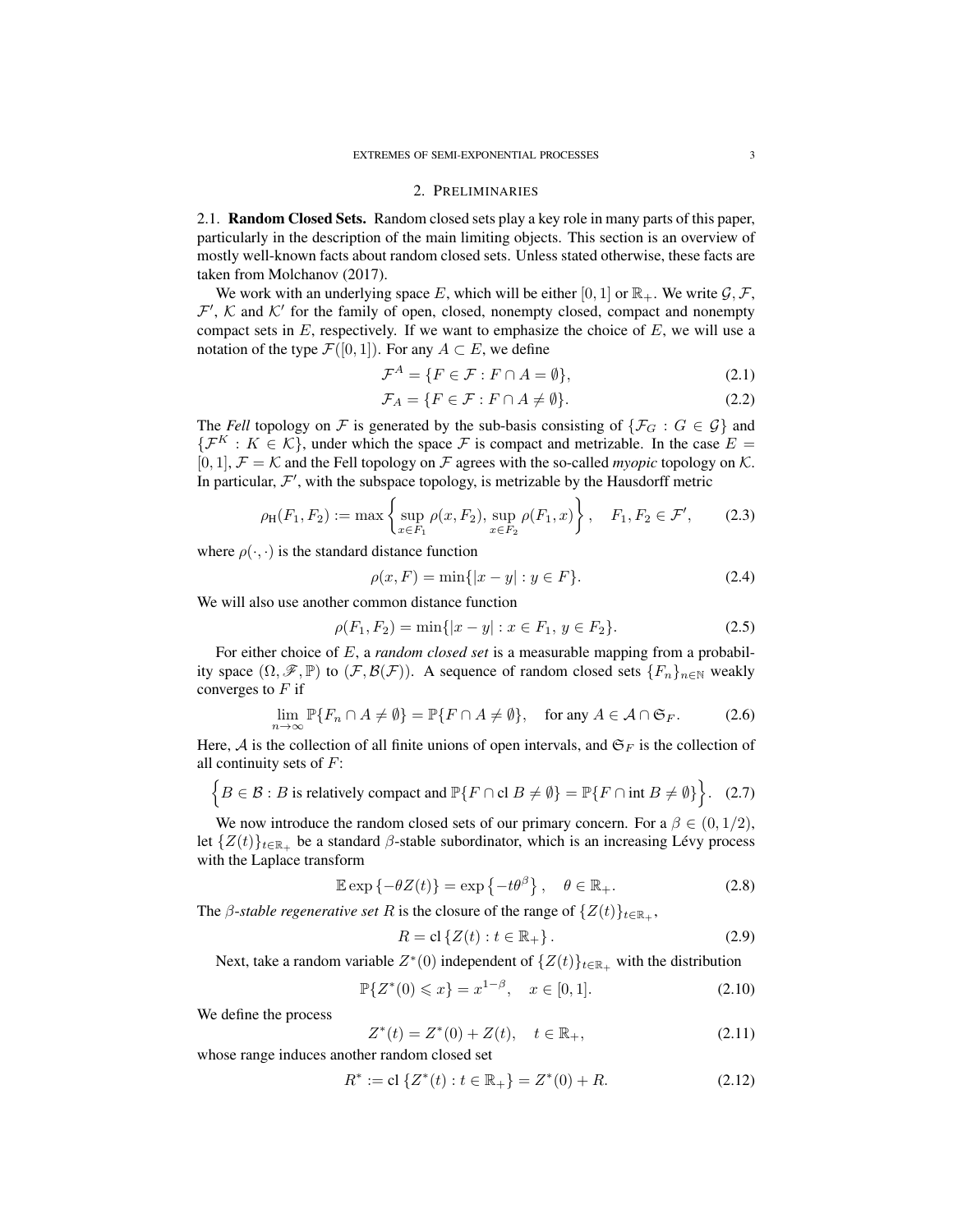Let  $m^{\phi}$  be the measure associated with the dimension (or gauge) function

$$
\phi(x) = x^{\beta} (\log|\log x|)^{1-\beta}.
$$
\n(2.13)

According to Theorem 1 in Taylor and Wendel (1966), there is a finite positive constant  $c_B$ such that on an event of probability 1,

$$
m^{\phi}(R \cap [0, t]) = c_{\beta} Z^{\leftarrow}(t) \text{ for all } t \in \mathbb{R}_{+}.
$$
 (2.14)

Note that  $Z^{\leftarrow}(\cdot)$  is a standard Mittag-Leffler process, which is self-similar with exponent  $\beta$  and has continuous sample paths. An immediate consequence of (2.14) is that on the same event of probability 1,

$$
m^{\phi}(R^* \cap [0, t]) = c_{\beta} Z^{* \leftarrow}(t) \text{ for all } t \in \mathbb{R}_+.
$$
 (2.15)

In the sequel, we will be mostly interested in the restriction

$$
\overline{R^*} := R^* \cap [0,1] \tag{2.16}
$$

of  $R^*$  to the unit interval. Furthermore, we will need to sample points from this restriction according to the normalized measure  $m^{\phi}$  on it. We now set up a technical framework for doing so. Assuming the random set  $R^*$  is defined on some probability space  $(\Omega, \mathscr{F}, \mathbb{P})$ , let  $\{U_i\}_{i\geq 1}$  be a sequence of i.i.d. standard uniform random variables defined on another probability space, say,  $(\Omega_1, \mathscr{F}_1, \mathbb{P}_1)$ . For  $\omega \in \Omega$  define

$$
\eta_{\omega} : [0, 1] \to [0, 1], \quad t \mapsto \frac{m^{\phi}(R^*(\omega) \cap [0, t])}{m^{\phi}(R^*(\omega) \cap [0, 1])}
$$
(2.17)

if the denominator is positive, while setting  $\eta_{\omega}(t) \equiv t$  for the  $\omega$  in the zero probability event that the denominator vanishes. We define

$$
J_i(\omega, \omega_1) = \eta_{\omega}^{\leftarrow}(U_i(\omega_1)), \ i = 1, 2, \dots, \ (\omega, \omega_1) \in (\Omega \times \Omega_1), \tag{2.18}
$$

and view  $(\{Z^{* \leftarrow}(t)\}_{t\in\mathbb{R}_+}, \overline{R^*}, \{J_i\} : i \in \mathbb{N}\})$  as a random element of the space  $C[0,\infty) \times$  $\mathcal{F}([0,1]) \times (\mathcal{F}([0,1]))^{\infty}$ , defined on the product probability space  $(\Omega \times \Omega_1, \mathscr{F} \times \mathscr{F}_1, \mathbb{P} \times$  $\mathbb{P}_1$ ). The law of this random element will be very important in the sequel. It follows from (2.15) that for  $\mathbb{P} - a.s. \omega \in \Omega$ 

$$
\mathbb{P}_1\left\{\cup_{i\geqslant 1}\{J_i(\omega,\omega_1)\}\subset\overline{R^*}\right\} = \mathbb{P}_1\left\{\text{cl}\left(\cup_{i\geqslant 1}\{J_i(\omega,\omega_1)\}\right) = \overline{R^*}\right\} = 1,\tag{2.19}
$$

Therefore also

$$
\mathbb{P}\left\{\cup_{i\geqslant1}\{J_i(\omega,\omega_1)\}\subset\overline{R^*}\right\}=\mathbb{P}\left\{\text{cl}\left(\cup_{i\geqslant1}\{J_i(\omega,\omega_1)\}\right)=\overline{R^*}\right\}=1.\tag{2.20}
$$

2.2. Null Recurrent Markov Chains. We introduce certain null recurrent Markov chains from an ergodic theoretic perspective. More details can be found in Aaronson (1997).

Let  ${Y_t}_{t \in \mathbb{Z}}$  be an irreducible, aperiodic, and null recurrent Markov chain on  $\mathbb{Z}$ . We specify a unique invariant measure  $(\pi_i)_{i\in\mathbb{Z}}$  by taking  $\pi_0 = 1$ . Let  $(E, \mathcal{E})$  be the path space  $(\mathbb{Z}^{\mathbb{Z}}, \mathcal{B}(\mathbb{Z}^{\mathbb{Z}}))$  and  $\mathbb{P}_i(\cdot)$  the law  $\mathbb{P}\{\cdot | Y_0 = i\}$  induced by the trajectories of the Markov chain on E. Setting

$$
\mu(\cdot) = \sum_{i \in \mathbb{Z}} \pi_i \mathbb{P}_i(\cdot),\tag{2.21}
$$

$$
\theta: E \to E, \quad (\cdots, y_0, y_1, y_2, \cdots) \mapsto (\cdots, y_1, y_2, y_3, \cdots), \tag{2.22}
$$

makes  $(E, \mathcal{E}, \mu, \theta)$  a measure preserving, conservative and ergodic dynamical system, see Harris and Robbins (1953).

We consider the *first visit time* to 0,

$$
\varphi(y) = \inf\{t \ge 1 : y_t = 0\}, \quad y \in E,
$$
\n(2.23)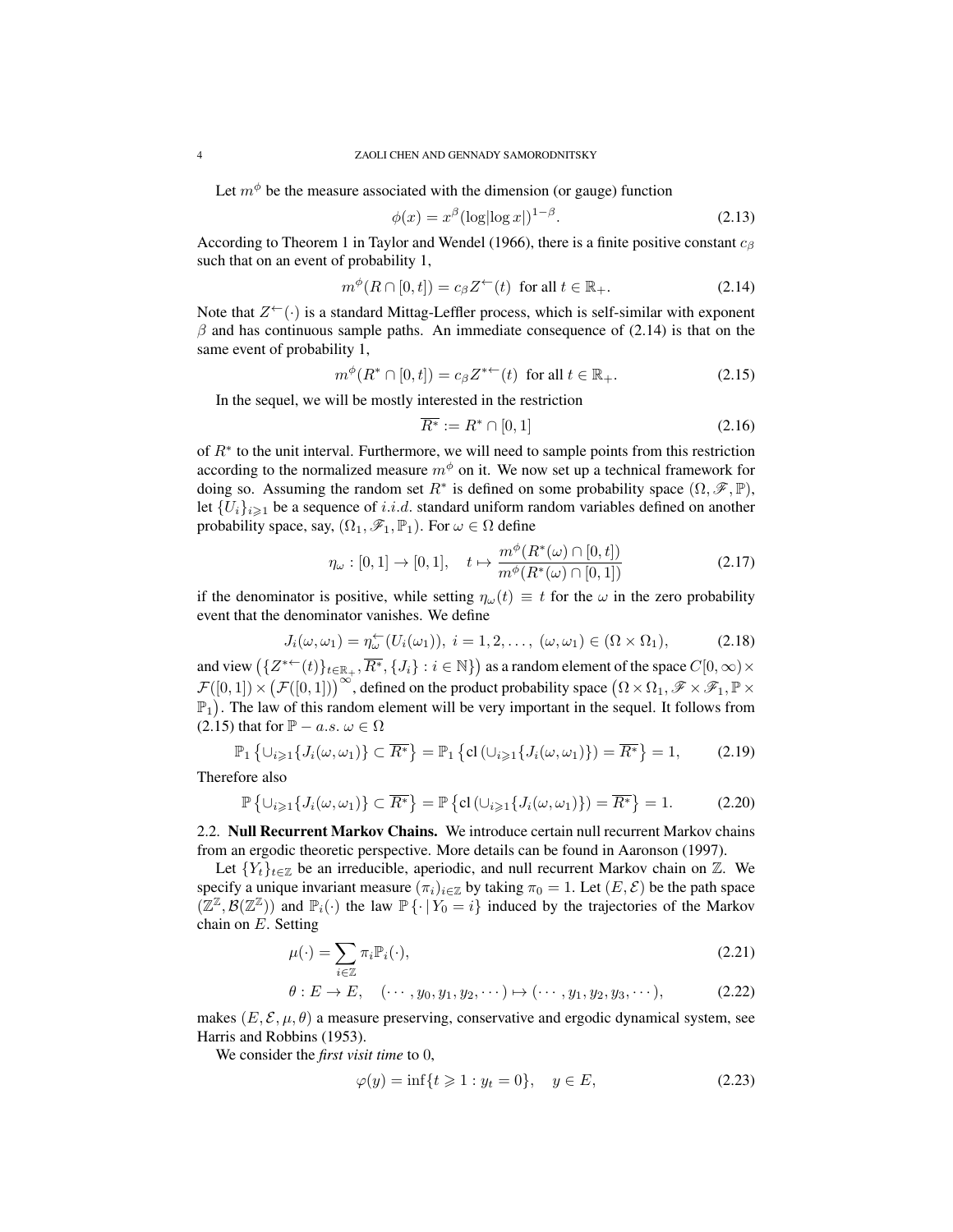and adopt the following assumption.

**Assumption 2.1.** *For some*  $\beta \in (0, 1/2)$  *and slowly varying function L,* 

$$
\overline{F}(n) := \mathbb{P}_0\{\varphi > n\} = n^{-\beta}L(n),\tag{2.24}
$$

$$
\sup_{n\geqslant 0} \frac{n \mathbb{P}_0\{\varphi = n\}}{\overline{F}(n)} < \infty. \tag{2.25}
$$

Remark 2.2. *The main results of the paper require the assumption (2.25), see Theorem B in Doney (1997).*

The *wandering rate sequence*  $\{w_n\}_{n\geq 0}$  is defined by

$$
w_n = \mu \{ \cup_{k=0}^n A_k \} \quad \text{with} \quad A_n = \{ y \in E : y_n = 0 \}, \ n \in \mathbb{N}_0. \tag{2.26}
$$

Under (2.24) it follows from Lemma 3.3 in Resnick et al. (2000) that

$$
w_n \sim n^{1-\beta} L(n)/(1-\beta). \tag{2.27}
$$

The extreme value analysis in this paper requires certain additional delicate details hidden in  $(E, \mathcal{E}, \mu, \theta)$ . For each  $n \in \mathbb{N}_0$ , we define a probability measure on E by

$$
\mu_n(\cdot) = \mu\left(\cdot \cap \bigcup_{k=0}^n A_k\right)/w_n. \tag{2.28}
$$

Let  $\{Y^{(k;n)}\}_{k\in\mathbb{N}_0}$  be i.i.d. random elements in E with law  $\mu_n$ . We are interested in the (random) zero sets

$$
I_{k;n} = \{0 \leq t \leq n : Y_t^{(k;n)} = 0\}, \ k \in \mathbb{N}_0,\tag{2.29}
$$

and their intersections. For fixed  $n, k \in \mathbb{N}$  we define

$$
j_{k,1;n} = \inf\{j > k : I_{j;n} \cap I_{k;n} \neq \emptyset\}
$$
\n(2.30)

and continue inductively by setting for  $i \geq 2$ ,

$$
j_{k,i;n} = \inf\{j > j_{k,i-1;n} : I_{j;n} \cap I_{k;n} \neq \emptyset\} \tag{2.31}
$$

if  $j_{k,i-1;n} < \infty$  and  $j_{k,i;n} = \infty$  otherwise. For  $i \geq 1$ , on the event  $\{j_{k,i;n} < \infty\}$  we define

$$
I_{k,i;n} = I_{k;n} \cap I_{j_{k,i;n};n}.
$$
\n(2.32)

For  $k \in \mathbb{N}$ , consider the random probability

$$
\overline{p}_{k;n} := \mathbb{P}\left\{ I_{k;n} \cap I_{0;n} \neq \emptyset \, \middle| \, I_{k;n} \right\},\tag{2.33}
$$

and note that, conditionally on  $I_{k,n}$ ,  $j_{k,1;n} - k$  is geometrically distributed with success probability  $\bar{p}_{k:n}$ . The following theorem is interesting on its own right. We precede it with some notation. Let  $(\{Z_k^{*-}(t)\}_{t\in\mathbb{R}_+}, \overline{R_k^*}, \{J_{k,i}\} : i \in \mathbb{N}), k = 1, 2, \dots$  be *i.i.d.* copies of the random element  $(\{Z^{*+}(t)\}_{t\in\mathbb{R}_+}, \overline{R^*}, \{J_i\} : i \in \mathbb{N})$  in  $C[0, \infty) \times \mathcal{F}([0,1]) \times$  $(F([0,1]))^{\infty}$  constructed in Section 2.1. Let  $\Gamma_k$ ,  $k = 1, 2, \ldots$  be an independent of them i.i.d. sequence of unit rate Poisson processes on  $(0, \infty)$ . That is, each  $\Gamma_k = \{\Gamma_{k,i}\}_{i \in \mathbb{N}}$ consists of the arrival times of a unit rate Poisson processes on  $(0, \infty)$  (listing the points of  $\Gamma_k$  in the increasing order).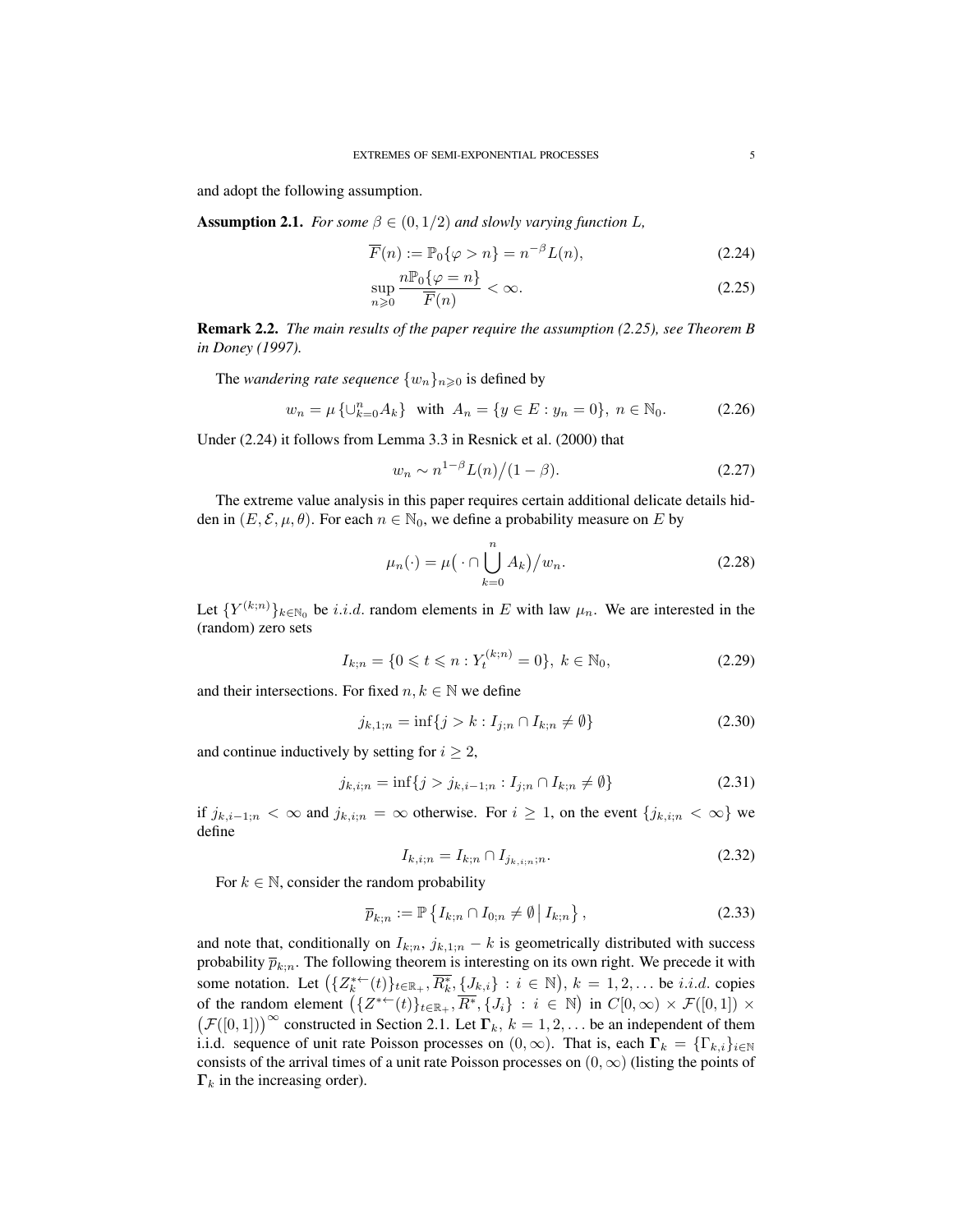**Theorem 2.3.** *Under Assumption 2.1 there is a constant*  $c_{\infty} \in (0,1)$  *such that for any*  $K, m \in \mathbb{N}$ 

$$
\left(\frac{w_n}{\vartheta_n}\overline{p}_{k;n},\left(j_{k,i;n}\overline{p}_{k;n}\right)_{1\leqslant i\leqslant m},\frac{1}{n}I_{k;n},\left(I_{k,i;n}/n\right)_{1\leqslant i\leqslant m}\right)_{1\leqslant k\leqslant K}
$$
\n
$$
\Rightarrow \left(c_{\infty}Z_k^{*+}(1),\left(\Gamma_{k,i}\right)_{1\leqslant i\leqslant m},\overline{R_k^*},\{J_{k,i}\}_{1\leqslant i\leqslant m}\right)_{1\leqslant k\leqslant K}
$$
\n
$$
\Rightarrow \infty, \text{ weakly in the space } \left(\mathbb{R}_+^{1+m} \times \left(\mathcal{F}([0,1])\right)^{1+m}\right)^K, \text{ where}
$$
\n
$$
\left(\mathbb{R}_+^{1+m}\times\left(\mathcal{F}([0,1])\right)^{1+m}\right)^K, \text{ where}
$$
\n
$$
\left(\mathbb{R}_+^{1+m}\times\left(\mathcal{F}([0,1])\right)^{1+m}\right)^K, \text{ where } \left(\mathbb{R}_+^{1+m}\times\left(\mathcal{F}([0,1])\right)^{1+m}\right)^K, \text{ where } \left(\mathbb{R}_+^{1+m}\times\left(\mathcal{F}([0,1])\right)^{1+m}\right)^K, \text{ where } \left(\mathbb{R}_+^{1+m}\times\left(\mathcal{F}([0,1])\right)^{1+m}\right)^K, \text{ where } \left(\mathbb{R}_+^{1+m}\times\left(\mathcal{F}([0,1])\right)^{1+m}\right)^K, \text{ where } \left(\mathbb{R}_+^{1+m}\times\left(\mathcal{F}([0,1])\right)^{1+m}\right)^K, \text{ where } \left(\mathbb{R}_+^{1+m}\times\left(\mathcal{F}([0,1])\right)^{1+m}\right)^K, \text{ where } \left(\mathbb{R}_+^{1+m}\times\left(\mathcal{F}([0,1])\right)^{1+m}\right)^K, \text{ where } \left(\mathbb{R}_+^{1+m}\times\left(\mathcal{F}([0,1])\right)^{1+m}\right)^K, \text{ where } \left(\mathbb{R}_+^{1+m}\times\left(\mathcal{F}([0,1])\right)^{1+m}\right)^K,
$$

$$
\vartheta_n = \frac{(2-\beta)n^{\beta}}{\beta L(n)}, \ n \in \mathbb{N}.
$$
\n(2.35)

This theorem is proved in Appendix A, and so is the following proposition that establishes an exponential integrability of  $#I_{1,1;n}$  in both annealed and quenched situations.

**Proposition 2.4.** *(i) Let*  $c_{\infty} \in (0,1)$  *be the constant in Theorem 2.3. Then* 

$$
\mathbb{P}\{I_{1,1;n} \geqslant m\} \leqslant (1 - c_{\infty})^m, \ \ m = 1, 2, \dots \tag{2.36}
$$

*(ii)* Let  $I_{1;n}$  *be defined on*  $(\Omega, \mathscr{F}, \mathbb{P})$ *. Then for any*  $\epsilon > 0$ *, there is*  $\delta = \delta(\epsilon) > 0$ *,*  $C = C(\epsilon) > 0$ , and an event  $\Omega_n \subset \Omega$  *satisfying*  $\mathbb{P} \{ \Omega_n \} \geq 1 - \epsilon$  *such that* 

$$
\sup_{\omega \in \Omega_n} \mathbb{E}_{\omega} e^{\delta \cdot \#I_{1,1;n}} \leqslant C,\tag{2.37}
$$

*where*  $\mathbb{E}_{\omega}$  *denotes the conditional expectation*  $\mathbb{E}\left\{\cdot | I_{1,n}(\omega)\right\}$ *.* 

The last proposition of this subsection is adapted from (A.3) and (A.9) of Chen and Samorodnitsky (2020).

**Proposition 2.5.** *For any*  $p > 0$  *there is*  $\mu_p < \infty$  *such that* 

$$
\sup_{n\geqslant 1} \mathbb{E}\big(\overline{F}(n)\#I_{1;n}\big)^p \leq \mu_p. \tag{2.38}
$$

*Further, for any*  $C > 0$  *there is*  $c > 0$  *so that for all*  $n \in \mathbb{N}$ *,* 

$$
\mathbb{P}\left\{\#I_{1;n}\geqslant \frac{c\log n}{\overline{F}(n)}\right\}\leqslant n^{-C}.\tag{2.39}
$$

2.3. Distributions in the Gumbel maximum domain of attraction. Recall that a distribution  $H$ , with an unbounded support on the right, is in the Gumbel maximum domain of attraction if and only if there exist  $x_0 \in \mathbb{R}$  and  $c(x) \to c > 0$  as  $x \to \infty$  such that for  $x_0 < x < \infty$ 

$$
\overline{H}(x) = c(x) \exp\left\{-\int_{x_0}^x \frac{1}{h(u)} du\right\}
$$
\n(2.40)

where  $h$  (the so-called auxiliary function) is an absolutely continuous positive function on  $(x_0, \infty)$  with density h' satisfying  $\lim_{u \to \infty} h'(u) = 0$ ; we refer the reader to Resnick (1987) and Goldie and Resnick (1988) for more details. The function  $h$  must satisfy  $h(x) = o(x)$  as  $x \to \infty$ ; if the distribution H is also subexponential, then its support is unbounded on the right and  $\lim_{u\to\infty} h(u) = \infty$ .

For a distribution  $H$  satisfying (2.40), the centering and scaling required for convergence in the extremal limit theorem can be chosen as

$$
b_n = \left(\frac{1}{1-H}\right)^{n} (n), \ a_n = h(b_n).
$$

 $as n -$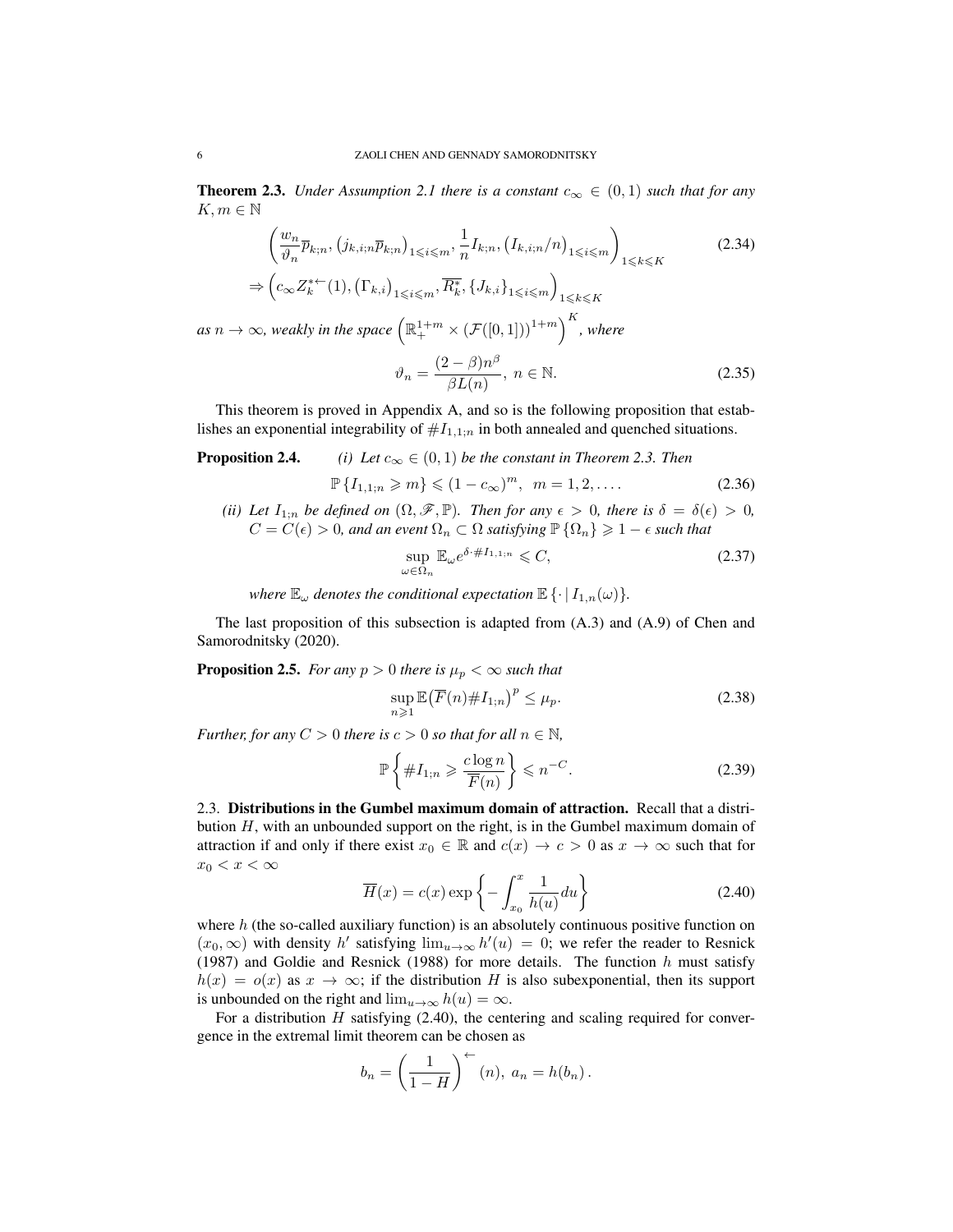We will often use the following fact: if one replaces the function  $c(\cdot)$  in (2.40) by an asymptotically equivalent function, and denotes the new normalizing sequences by  $(\tilde{a}_n)$ and  $(\tilde{b}_n)$ , then

$$
\lim_{n \to \infty} \frac{b_n - \tilde{b}_n}{a_n} = 0, \lim_{n \to \infty} \frac{\tilde{a}_n}{a_n} = 1.
$$
\n(2.41)

2.4. Random Sup-Measures. We will deal with sup-measures taking values in  $\overline{\mathbb{R}}$  = [−∞, ∞]. The main reference is O'Brien et al. (1990).

A sup-measure is a mapping  $m : \mathcal{G} \to \overline{\mathbb{R}}$  such that  $m(\emptyset) = -\infty$  and  $m(\cup_{\alpha} G_{\alpha}) =$  $\vee_{\alpha} m(G_{\alpha})$  for an arbitrary collection  $(G_{\alpha})$  of open sets. The sup-derivative  $d^{\vee} m$  of m is

$$
d^{\vee}m(t) = \bigwedge_{t \in G} m(G);
$$

it is automatically an upper semicontinuous  $\overline{\mathbb{R}}$ -valued function of t. Given any  $\overline{\mathbb{R}}$ -valued function  $f$ , the sup-integral of  $f$ 

$$
i^{\vee} f(G) = \bigvee_{t \in G} f(t), \quad G \in \mathcal{G}
$$

is a sup-measure. The domain of a sup-measure can be extended to all Borel sets via

$$
m(B) = \bigvee_{t \in B} d^{\vee}(t), \quad B \text{ Borel.}
$$

The collection SM of sup-measures admits a natural metrizable sup-vague topology with its corresponding Borel measurability, which allows one to talk about random sup-measures. In particular, if  $\{\mathcal{M}_n\}_{n\geq 1}$  and M are random sup-measures, then  $\mathcal{M}_n \Rightarrow \mathcal{M}$  if and only if

$$
(\mathcal{M}_n(I_1), \dots, \mathcal{M}_n(I_m)) \Rightarrow (\mathcal{M}(I_1), \dots, \mathcal{M}(I_m))
$$
\n(2.42)

for arbitrarily disjoint open intervals  $I_1, \ldots, I_m$  such that  $\mathbb{P}\{\mathcal{M}(I_i) = \mathcal{M}(\overline{I_i})\} = 1$  for all  $i=1,\ldots,m$ .

A stochastic process  $\{X_t\}_{t\in\mathbb{N}}$  induces a family of random sup-measures  $\{\mathcal{M}_n(\cdot)\}_{n\geq 1}$ via

$$
\mathcal{M}_n(B) := \max_{t \in nB} X_t, \quad B \in \mathcal{B}(E), \tag{2.43}
$$

We now describe the limiting random sup-measures appearing in our main results. The construction is doubly stochastic.

First, let  $\alpha \in (0,1)$  and  $\beta \in (0,1/2)$ , and denote by  $P_\beta$  the law of the closed range R of the  $\beta$ -stable subordinator in (2.9). Consider a Poisson point process N on  $\mathbb{R}\times\mathbb{R}_+\times\mathcal{F}(\mathbb{R}_+)$ with mean measure

$$
e^{-x}dx \times (1 - \beta)y^{-\beta}dy \times dP_{\beta},
$$

defined on some probability space  $(\Omega_1, \mathscr{F}_1, \mathbb{P}_1)$ , and let  $(X_k, Y_k, R_k)_{k \in \mathbb{N}}$  be a measurable enumeration of its points. For each point  $(X_k, Y_k, R_k) = (X_k(\omega_1), Y_k(\omega_1), R_k(\omega_1))$  the dimension function  $\phi$  in (2.13) produces a (random) measure

$$
H_k(t,\omega_1) = m^{\phi} \left\{ \left( Y_k(\omega_1) + R_k(\omega_1) \right) \cap [0,t] \right\}, \quad t \in \mathbb{R}_+ \tag{2.44}
$$

on  $\mathbb{R}_+$ . The second level of randomness is now introduced, conditionally on this point  $(X_k(\omega_1), Y_k(\omega_1), R_k(\omega_1))$ , via a Poisson point process  $\mathbb{C}_k = \mathbb{C}_k(\omega_1)$  on  $\mathbb{R} \times \mathbb{R}_+$  with the mean measure

$$
\frac{C_{\alpha,\beta}}{c_{\beta}}\exp\left\{-C_{\alpha,\beta}\left(\lambda-X_k(\omega_1)\right)\right\}d\lambda \times dH_k(\cdot,\omega_1),
$$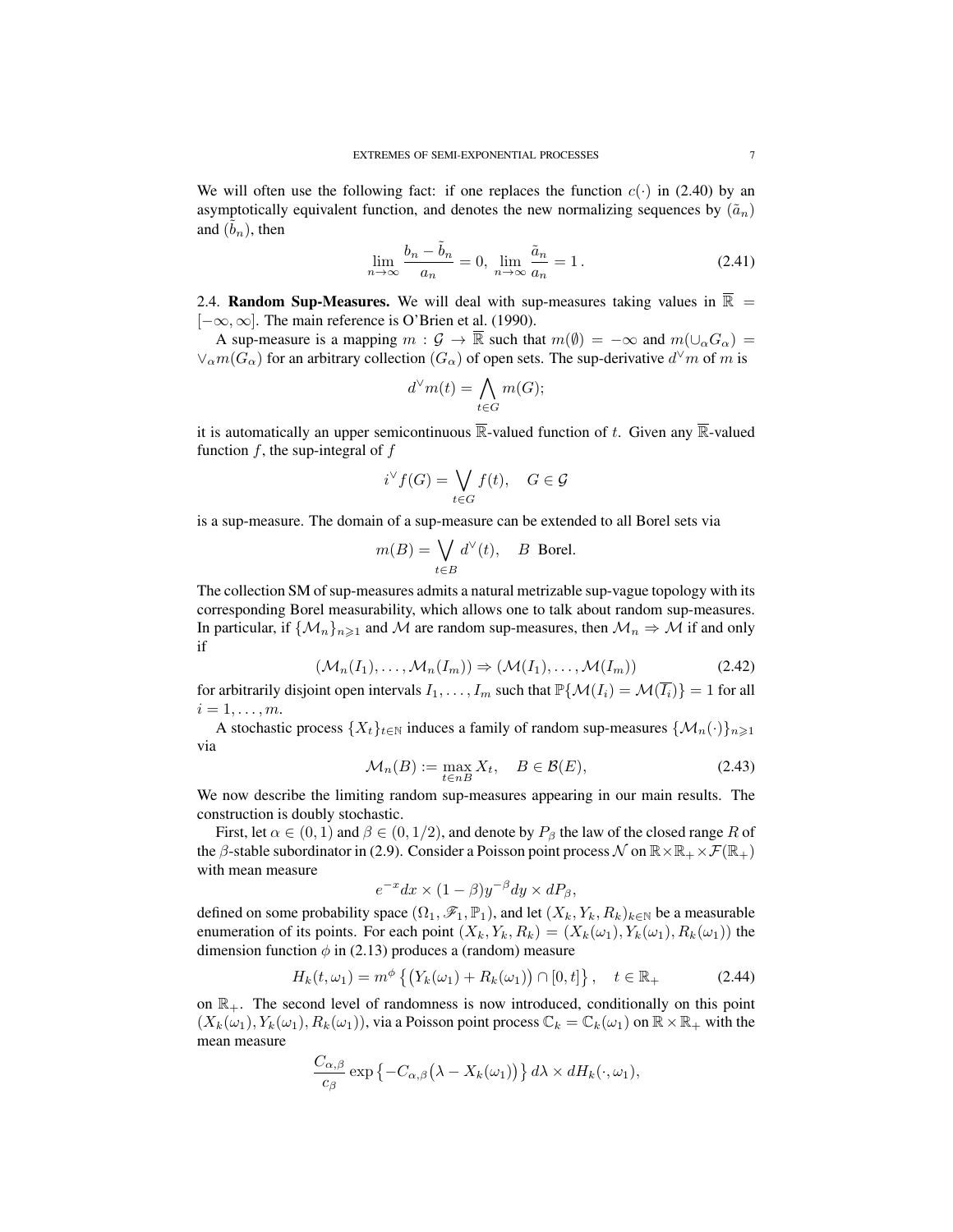where

$$
C_{\alpha,\beta} := \left(\frac{1-\beta}{\beta}\right)^{\frac{1}{\alpha}-1} > 1,
$$
\n(2.45)

and  $c_\beta$  is the constant in (2.14). We assume that the point processes ( $\mathbb{C}_k$ ) live on some other probability space  $(\Omega_2, \mathscr{F}_2, \mathbb{P}_2)$  and, conditionally on N, are independent of each other. The overall probability space  $(\Omega, \mathscr{F}, \mathbb{P})$  is the product space  $(\Omega_1 \times \Omega_2, \mathscr{F}_1 \times \mathscr{F}_2, \mathbb{P}_1 \times \mathbb{P}_2)$ .

For  $k \in \mathbb{N}$ , let  $\{\Lambda_{k,i}, W_{k,i}\}_{i \in \mathbb{N}}$  be a measurable enumeration of the points of  $\mathbb{C}_k$ . We note that the points  $\{W_{k,i}\}_{i\in\mathbb{N}}$  belong to the set  $Y_k + R_k$  with probability 1. Consider a random sup-measure  $\mathcal M$  on  $\mathbb{R}_+$  given by

$$
\mathcal{M}(B) = \sup_{k,i \in \mathbb{N}} \left\{ \Lambda_{k,i} : W_{k,i} \in B \right\}, \quad B \in \mathbb{R}_+.
$$
 (2.46)

This sup-measure has certain invariance properties. First of all, it is clear that  $M$  can be represented in the form  $\mathcal{M} = \varphi(\mathcal{N}(\omega_1), \omega_2)$  for some measurable function  $\varphi$ , and the mean measure of  $\mathcal N$  is invariant under positive shifts of the closed sets. Hence the stationarity of the M:

$$
\mathcal{M}(r + \cdot) \stackrel{d}{=} \mathcal{M}(\cdot) \text{ for any } r \geq 0;
$$

cf. Proposition 4.3 in Lacaux and Samorodnitsky (2016). Next,  $M$  has a self-affiness property: for  $a > 0$ ,

$$
\mathcal{M}(a \cdot) \stackrel{d}{=} \mathcal{M}(\cdot) + (1 - \beta + \beta/C_{\alpha,\beta}) \log a,
$$

which will be established in Remark 2.7 below.

The random sup-measure  $M$  naturally induces a stochastic process of independent interest by

$$
\mathbb{M}(t) = \mathcal{M}([0, t]), \quad t \in (0, \infty). \tag{2.47}
$$

This process is clearly nondecreasing, continuous in probability, and the sample paths are in  $D(0,\infty) = \bigcap_{\epsilon>0} D[\epsilon,\infty)$ . The finite-dimensional distributions can be read off the following proposition, which implies that  $\mathbb{M}(t) \to -\infty$  as  $t \downarrow 0$ .

**Proposition 2.6.** *Let*  $0 = t_0 < t_1 < \cdots < t_k < \infty$ *. Then for any*  $x_i \in \mathbb{R}, i = 1, \ldots, k$ *,* 

$$
\mathbb{P}\left(\mathbb{M}\big((t_{i-1},t_i]\big) \leqslant x_i, i=1,\ldots,k\right) = \exp\bigg\{-\Gamma\big(1-1/C_{\alpha,\beta}\big) \tag{2.48}
$$

$$
\int_0^\infty (1-\beta)y^{-\beta} \mathbb{E}\left[\sum_{i=1}^k e^{-C_{\alpha,\beta}x_i} \left[Z^\leftarrow((t_i-y)\right)_+-Z^\leftarrow((t_{i-1}-y)_+)\right]\right]^{1/C_{\alpha,\beta}}dy\right].
$$

*In particular, for any*  $t > 0$  *and*  $x \in \mathbb{R}$  *we have* 

$$
\mathbb{P}\left\{\mathbb{M}(t)\leqslant x\right\}=\exp\left\{-K(\alpha,\beta)t^{1-\beta+\beta C_{\alpha,\beta}^{-1}}e^{-x}\right\},\tag{2.49}
$$

*where*

$$
K(\alpha,\beta)=(1-\beta)\Gamma(1-1/C_{\alpha,\beta})B(1-\beta,1+\beta/C_{\alpha,\beta})\mathbb{E}(Z^{\leftarrow}(1))^{1/C_{\alpha,\beta}}.
$$

*Here* Γ(·) *and* B(·, ·) *are, respectively, the Gamma function and the Beta function.*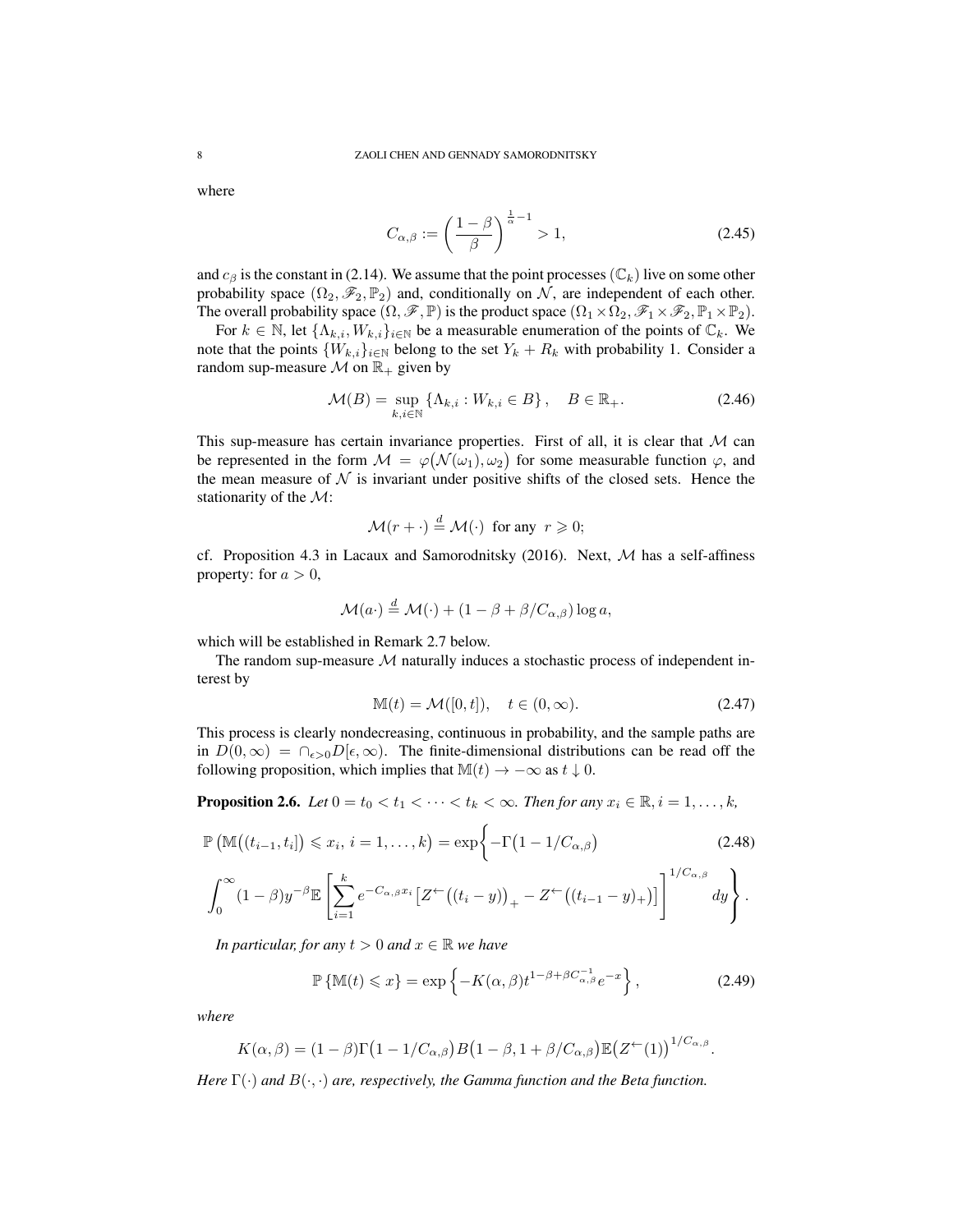**Remark 2.7.** Leting  $t \downarrow 0$  in (2.49) shows that  $\mathbb{M}(t) \to -\infty$  as  $t \downarrow 0$ . Next, let  $a > 0$ . By (2.48) and the self-similarity of  $Z^{\leftarrow}$ ,

$$
\mathbb{P}\left(\mathbb{M}((at_{i-1},at_i]) \leq x_i, i=1,\ldots,k\right)
$$
\n
$$
= \exp\left\{-a^{\beta/C_{\alpha,\beta}}\Gamma(1-1/C_{\alpha,\beta})\int_0^\infty (1-\beta)y^{-\beta}\right\}
$$
\n
$$
\mathbb{E}_1\left[\sum_{i=1}^k e^{-C_{\alpha,\beta}x_i} \left[Z^\leftarrow((t_i-y/a))_+ - Z^\leftarrow((t_{i-1}-y/a)_+)\right]\right]^{1/C_{\alpha,\beta}} dy\right]
$$
\n
$$
= \exp\left\{-a^{1-\beta+\beta/C_{\alpha,\beta}}\Gamma(1-1/C_{\alpha,\beta})\int_0^\infty (1-\beta)y^{-\beta}\right\}
$$
\n
$$
\mathbb{E}_1\left[\sum_{i=1}^k e^{-C_{\alpha,\beta}x_i} \left[Z^\leftarrow((t_i-y))_+ - Z^\leftarrow((t_{i-1}-y)_+)\right]\right]^{1/C_{\alpha,\beta}} dy\right\}
$$
\n
$$
= \mathbb{P}\left(\mathbb{M}((t_{i-1},t_i]) + (1-\beta+\beta/C_{\alpha,\beta})\log a \leq x_i, i=1,\ldots,k\right).
$$

Hence the self-affiness of M.

*Proof of Proposition 2.6.* We view the collection  $\{\Lambda_{k,i}, W_{k,i}\}_{k,i\in\mathbb{N}}$  is a function of the points of the Poisson process N and their i.i.d. marks defined on  $(\Omega_2, \mathscr{F}_2, \mathbb{P}_2)$ . Since a marked Poisson process is still Poisson, and the event described in the left hand side of (2.48) is the event that the marked Poisson process has no points in a part of its domain, we see that

$$
\mathbb{P}\left(\mathbb{M}\left((t_{i-1}, t_i\right]) \leqslant x_i, i = 1, \dots, k\right)
$$
\n
$$
= \exp\left\{-\int_{-\infty}^{\infty} e^{-z} dz \int_{0}^{\infty} (1 - \beta) y^{-\beta} dy\right\}
$$
\n
$$
\mathbb{E}_1\left[\mathbb{P}_2\left\{\mathbb{C}_{z,y}\left(\cup_{i=1}^k (x_i, \infty) \times (t_{i-1}, t_i\right]\right) > 0\right\}\right],
$$

where, given a defined on  $(\Omega_1, \mathcal{F}_1, \mathbb{P}_1)$   $\beta$ -stable regenerative set R, the process  $\mathbb{C}_{z,y}$  is a defined on  $(\Omega_2, \mathscr{F}_2, \mathbb{P}_2)$  Poisson process on  $\mathbb{R} \times \mathbb{R}_+$  with mean measure

$$
\frac{C_{\alpha,\beta}}{c_{\beta}}\exp\left\{-C_{\alpha,\beta}\left(\lambda-z\right)\right\}d\lambda \times dm^{\phi}\left\{\left(y+R\right)\cap\left[0,\cdot\right]\right\}.
$$

Therefore,

$$
\mathbb{P}_2\big\{\mathbb{C}_{z,y}\big(\cup_{i=1}^k (x_i,\infty) \times (t_{i-1},t_i]\big) > 0\big\}
$$
  
=1 -  $\mathbb{P}_2\big\{\mathbb{C}_{z,y}\big(\cup_{i=1}^k (x_i,\infty) \times (t_{i-1},t_i]\big) = 0\big\}$   
=1 -  $\exp\left\{-c_\beta^{-1}\sum_{i=1}^k e^{-C_{\alpha,\beta}(x_i-z)} m^\phi\big\{\big(y+R\big) \cap (t_{i-1},t_i]\big\}\right\},$ 

and we conclude by (2.14) that

$$
\mathbb{E}_{1} \Big[ \mathbb{P}_{2} \big\{ \mathbb{C}_{z,y} \big( \cup_{i=1}^{k} (x_{i}, \infty) \times (t_{i-1}, t_{i}] \big) > 0 \big\}
$$
\n
$$
= \mathbb{E}_{1} \left( 1 - \exp \left\{ - \sum_{i=1}^{k} e^{-C_{\alpha,\beta}(x_{i}-z)} \big[ Z^{+} \big( (t_{i}-y) \big)_{+} - Z^{+} \big( (t_{i-1}-y)_{+} \big) \big] \right\} \right),
$$

 $\left\{ \right\}$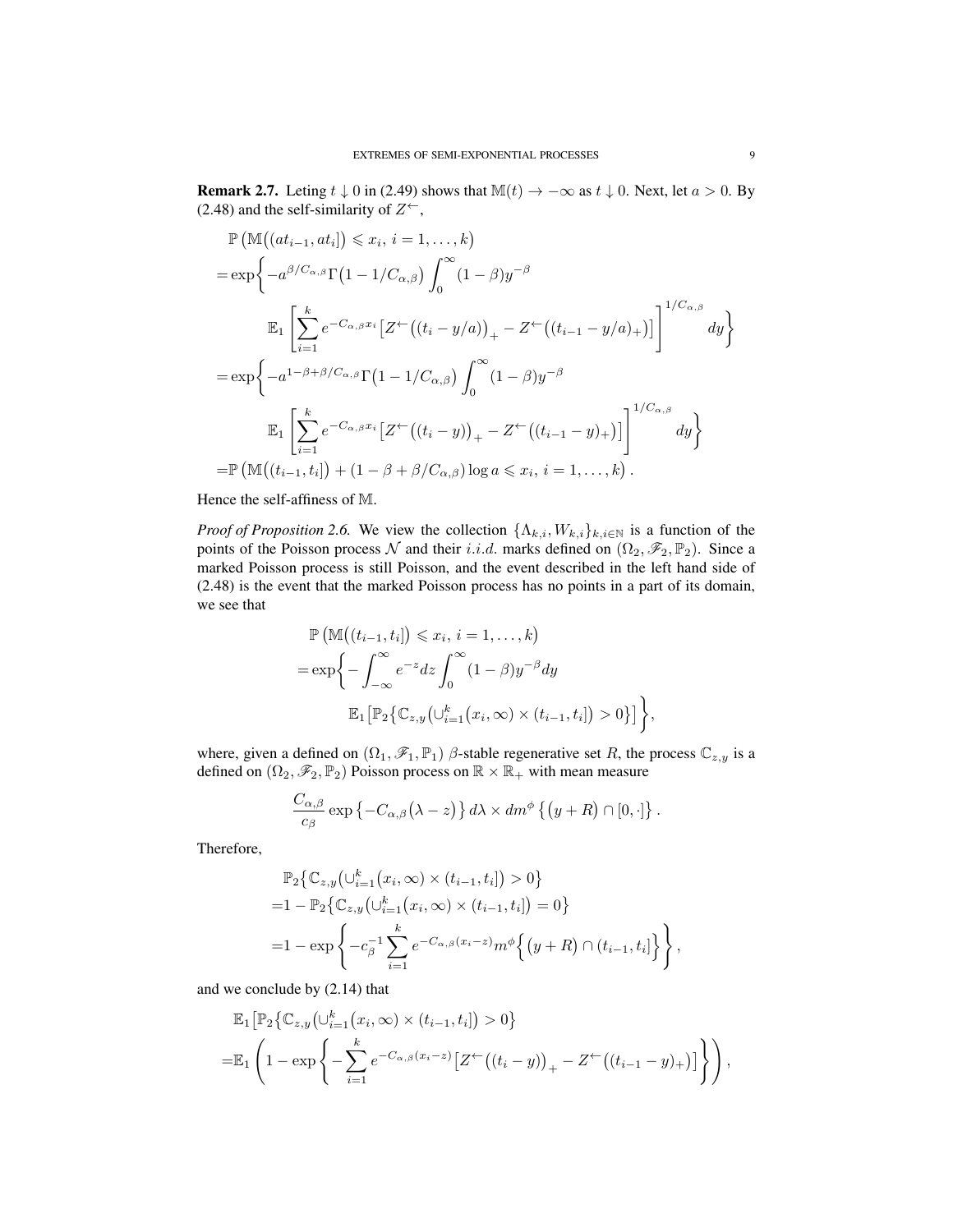and (2.48) follows by simple integration. Finally, using (2.48) with  $k = 1$  and  $t_1 = t$ ,  $x_1 =$  $x$  we obtain

$$
\mathbb{P}\left\{\mathbb{M}(t)\leqslant x\right\}=\exp\left\{-\Gamma\big(1-1/C_{\alpha,\beta}\big)e^{-x}\int_0^t(1-\beta)y^{-\beta}\mathbb{E}Z^\leftarrow(t-y)^{1/C_{\alpha,\beta}}dy\right\},\,
$$

and (2.49) follows by the self-similarity of  $Z^{\leftarrow}$  and simple integration.

We can obtain an explicit representation of the restriction of the sup-measure  $\mathcal M$  to  $[0, 1]$ .

First, the restriction of the Poisson point process  $(X_k, Y_k + R_k)_{k \in \mathbb{N}}$  to  $\mathbb{R} \times \mathcal{K}'([0, 1])$  (we only need to look at nonempty compact sets) can be represented as a Poisson point process  $\mathcal{N}_0$  on  $\mathbb R$  with the mean measure  $e^{-x}dx$ , marked by i.i.d. copies of the random closed set  $\overline{R^*}$  in (2.16). The markings are independent of  $\mathcal{N}_0$ . The  $k^{\text{th}}$  copy  $\overline{R_k^*}$  is associated via (2.15) with a shifted stable subordinator  $(Z_k^*)$  satisfying for  $t \in [0, 1]$ ,

$$
m^{\phi}(\overline{R_k^*} \cap [0, t]) = c_{\beta} Z_k^{*+}(t).
$$

Furthermore, the process  $\mathcal{N}_0$  itself can be represented by the points  $-\log \Gamma_k$ ,  $k = 1, 2, \ldots$ , where  $(\Gamma_k)$  form a standard unit rate Poisson process on  $\mathbb{R}_+$ .

Second, for a fixed k the mean measure of the Poisson point process  $\mathbb{C}_k$  can be rewritten in the form

$$
\frac{C_{\alpha,\beta}}{c_{\beta}} m^{\phi}(\overline{R_k^*} \cap [0,1]) \exp \{-C_{\alpha,\beta}(\lambda - X_k(\omega_1))\} d\lambda \times d\eta_k(\cdot, \omega_1)
$$
  
= $C_{\alpha,\beta} Z_k^{*+}(1) \exp \{-C_{\alpha,\beta}(\lambda - X_k(\omega_1))\} d\lambda \times d\eta_k(\cdot, \omega_1),$ 

where  $\eta_k(\cdot,\omega_1)$  is the ( $\omega_1$ -dependent) probability measure (2.17) associated with  $(Z_k^*)$ . Therefore, we can choose a measurable enumeration of the points of  $\mathbb{C}_k$  by first selecting a measurable enumeration  $\{\Lambda_{k,i}\}_{i\in\mathbb{N}}$  of the points of the Poisson point process on  $\mathbb R$  with the mean measure

$$
C_{\alpha,\beta}Z_k^{*\leftarrow}(1)\exp\left\{-C_{\alpha,\beta}\left(\lambda - X_k(\omega_1)\right)\right\}d\lambda
$$

and then attaching to these points independent i.i.d. marks with the common law  $\eta_k(\cdot, \omega_1)$ . Since the former Poisson process is, once again, easily generated as a transformation of a unit rate Poisson process on  $\mathbb{R}_+$  (say,  $(\Gamma_{k,i})$ ), we conclude that we can choose a measurable enumeration of the points of  $\mathbb{C}_k$  so that, in law,

$$
(\Lambda_{k,i}, W_{k,i})_{k,i\in\mathbb{N}} = \left(-\log \Gamma_k + \frac{1}{C_{\alpha,\beta}} \Big(-\log \Gamma_{k,i} + \log Z_k^{*+}(1)\Big), J_{k,i}\right)_{k,i\in\mathbb{N}},\tag{2.50}
$$

where  ${\{\Gamma_k\}}_{k\in\mathbb{N}}$  is a unit rate Poisson process on  $\mathbb R$  independent of the rest random elements that are defined in Theorem 2.3.

#### 3. EXTREMAL LIMIT THEOREMS FOR STATIONARY SEMI-EXPONENTIAL PROCESSES

We focus on stationary infinitely divisible processes of form

$$
X_t = \int_E 1_{A_0} \circ \theta^t(x) M(dx), \quad t \in \mathbb{Z}, \tag{3.1}
$$

where  $(E, \mathcal{E}, \mu, \theta)$  is the dynamical system described in (2.21)-(2.22),  $A_0 = \{y \in E :$  $y_0 = 0$ , and M is an infinitely divisible random measure on  $(E, \mathcal{E})$  with control measure  $\mu$  and with constant local characteristic triple  $(\sigma^2, \nu, b)$ ; see Samorodnitsky (2016). We note that the choice of the indicator function in (3.1) is mainly for convenience, and more general integrands could be considered.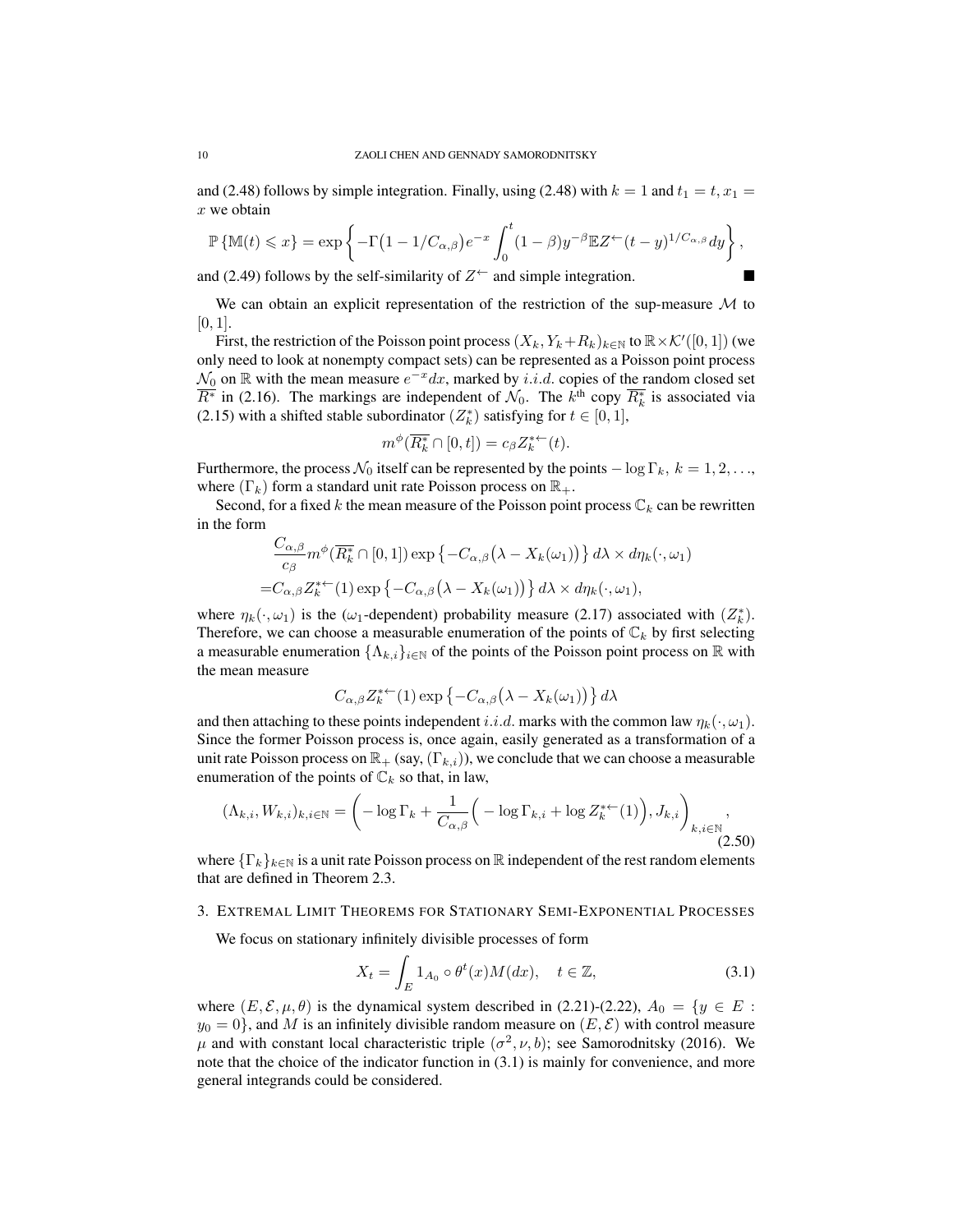The processes we consider have the marginal tails that are both subexponential and in the Gumbel maximum domain of attraction. They will also have a certain semi-exponential decay, Correspondingly, we choose the auxiliary function  $h$  in (2.40) to be of a specific type. The assumptions are imposed through the local Lévy measure  $\nu$  of the infinitely divisible random measure.

**Assumption 3.1.** *For some*  $\alpha \in (0,1)$  *and*  $\gamma > 0$ *,* 

$$
\overline{\nu}(x) := \nu((x,\infty)) \sim \gamma \overline{H}(x) := \gamma \exp\left\{-\int_1^x \frac{du}{u^{1-\alpha}L_\alpha(u)}\right\}, \ x \to \infty \tag{3.2}
$$

*for a differentiable slowly varying function*  $L_{\alpha}$  *such that* 

$$
L'_{\alpha}(x) = o\left(L_{\alpha}(x)/x\right). \tag{3.3}
$$

For large values of the argument both  $\overline{\nu}$  and  $\overline{H}$  can be viewed as distributional tails. Automatically, these distributions are in the Gumbel maximum domain of attraction. Additionally, by Theorem 2 in Pitman (1980), these distributions are also subexponential. We conclude that the distribution of  $X_0 \in D(\Lambda) \cap S$  since  $\mathbb{P}\{X_0 > x\} \sim \overline{\nu}(x)$ , see Theorem 1 in Embrechts et al. (1979).

To state the main extremal limit theorems we define two functions by

$$
V(x) = (1/\overline{\nu})^{\leftarrow}(x), \quad h(x) = x^{1-\alpha} L_{\alpha}(x), \quad x \geq 1.
$$
 (3.4)

Some properties of these and other important functions are described in Proposition B.1 in the Appendix B.

The normalizing constants in the extremal limit theorems are given by

$$
b_n = V(w_n) + V(c_\infty \vartheta_n), \quad a_n = h \circ V(w_n), \tag{3.5}
$$

where  $\{w_n\}_{n\geq 1}$  is the wandering rate sequence in (2.26),  $\{\vartheta_n\}_{n\geq 1}$  is the sequence in (2.35), and  $c_{\infty}$  is the constant in Theorem 2.3, given explicitly in (A.12).

The first extremal limit theorem establishes convergence in the space of random supmeasures.

**Theorem 3.2.** Let  $\{X_t\}_{t\in\mathbb{Z}}$  be the stationary infinitely divisible process defined by (3.1), *such that* (3.2) *and* (3.3) *hold.* Assume also that the dynamical system  $(E, \mathcal{E}, \mu, \theta)$  *satisfies the Assumptions 2.1. Then the random sup-measures defined by (2.43) satisfy*

$$
\frac{\mathcal{M}_n(\cdot) - b_n}{a_n} \Rightarrow \mathcal{M}(\cdot) \quad \text{in } \mathcal{SM}([0, \infty)), \tag{3.6}
$$

*where* M *is given in (2.46).*

The second extremal limit theorem establishes convergence in the functional space  $D(0,\infty)$ .

**Theorem 3.3.** *Under the assumptions of Theorem 3.2, let*  $\mathbb{M}_n(t) = \max_{i \leq n} X_i$ ,  $t \in$  $\mathbb{R}_+$ ,  $n = 1, 2, \ldots$  *Then* 

$$
\left\{\frac{\mathbb{M}_n(t) - b_n}{a_n}\right\}_{t>0} \Rightarrow \left\{\mathbb{M}(t)\right\}_{t>0} \quad \text{in } (D(0,\infty), J_1),\tag{3.7}
$$

*where*  $\{\mathbb{M}(t)\}_{t>0}$  *is the stochastic process in (2.47).* 

Remark 3.4. It follows from (2.49) that the limiting process in Theorem 3.3 has one dimensional marginal distributions equal to the one dimensional marginal distributions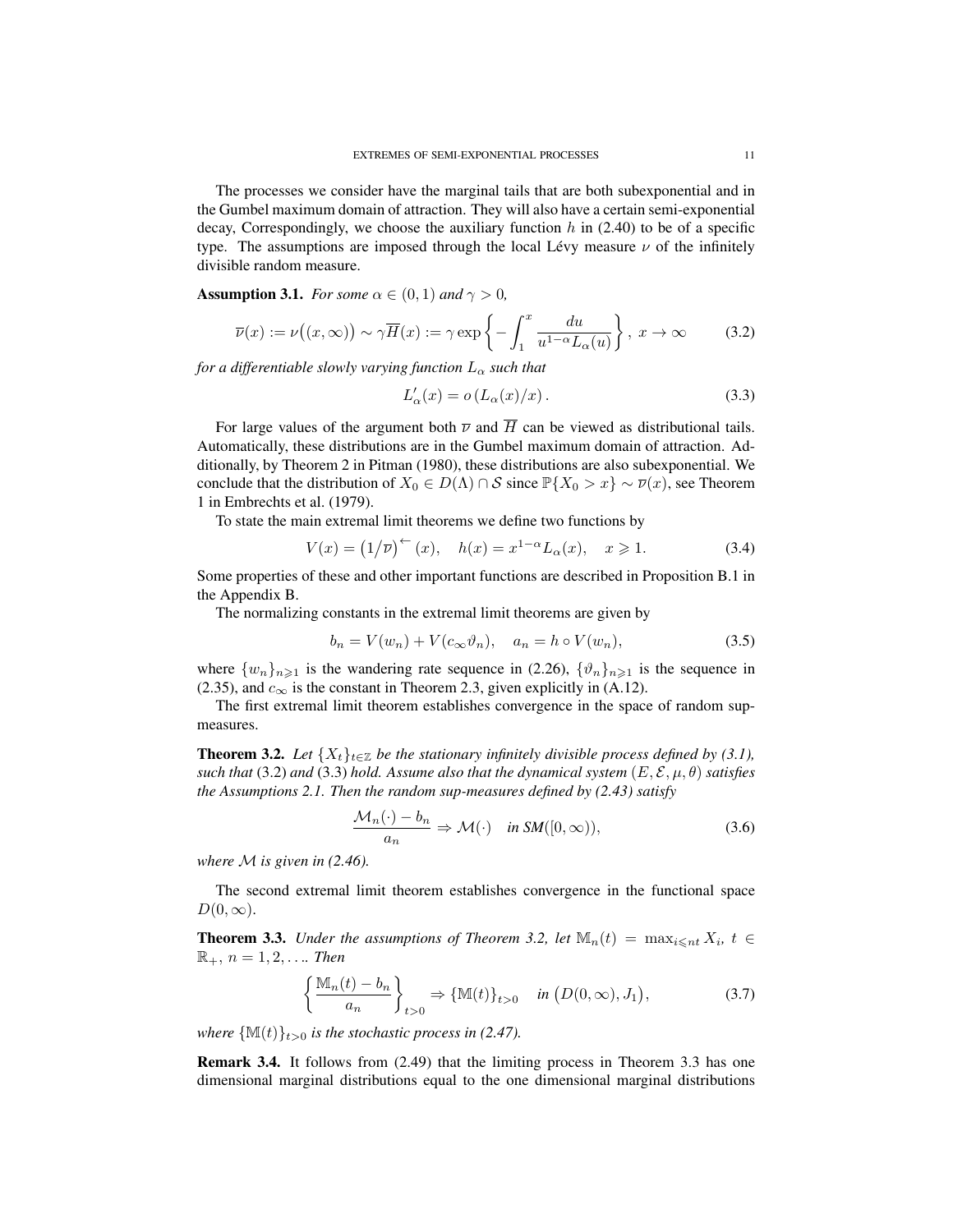of the process  $(X_G(t^{1-\beta+\beta/C_{\alpha,\beta}}), t \ge 0)$ , where  $(X_G(t), t \ge 0)$  is a shifted Gumbel extremal process, i.e. a nondecreasing process satisfying

$$
\mathbb{P}\big(X_G(t_i) \le x_i, \, i = 1, \dots, k\big) = \exp\left\{-K(\alpha, \beta) \sum_{i=1}^k (t_i - t_{i-1})e^{-x_i}\right\} \tag{3.8}
$$

for  $0 = t_0 < t_1 < \cdots < t_k$  and  $x_1 \le x_2 \le \cdots \le x_k$ .

We recall that in Chen and Samorodnitsky (2020), similar extremal limit theorems are proved for stationary processes with marginal tails heavier than the ones in Theorem 3.3. The limiting processes therein are, in distribution, the power time changes of the standard Gumbel extremal process. Analogous time-changed results for Frechet extremal processes ´ are showed in Owada and Samorodnitsky (2015) and Lacaux and Samorodnitsky (2016).

Interestingly, the law of the limiting process in Theorem 3.3 is different from the law of the power time change of the Gumbel extremal process in (3.8). Indeed, if the two processes had the same law, we would have by  $(2.48)$  and  $(2.49)$ , for  $0 < t_1 < t_2$  and  $x_1 \leq x_2$ 

$$
\exp\left\{-K(\alpha,\beta)\left[t_1^{1-\beta+\beta/C_{\alpha,\beta}}e^{-x_1}+(t_2^{1-\beta+\beta/C_{\alpha,\beta}}-t_1^{1-\beta+\beta/C_{\alpha,\beta}})e^{-x_2}\right]\right\}
$$
  
\n= $\mathbb{P}\left(X_G(t_1^{1-\beta+\beta/C_{\alpha,\beta}}) \le x_1, X_G(t_2^{1-\beta+\beta/C_{\alpha,\beta}}) \le x_2\right)$   
\n= $\mathbb{P}\left(M(t_1) \le x_1, M((t_1, t_2) \le x_2)\right)$   
\n $= \exp\left\{-\Gamma(1-1/C_{\alpha,\beta})\int_0^\infty (1-\beta)y^{-\beta}dy \mathbb{E}\left[e^{-C_{\alpha,\beta}x_1}Z^{\leftarrow}((t_1-y))_{+}\right.\right.\right.$   
\n $+e^{-C_{\alpha,\beta}x_2}\left[Z^{\leftarrow}((t_2-y))_{+}-Z^{\leftarrow}(t_1-y)_{+}\right]\right]^{1/C_{\alpha,\beta}}\right\},$ 

and due to the connection between the constants in (2.48) and (2.49) this reduces to

$$
\mathbb{E} \int_0^{\infty} (1-\beta) y^{-\beta} dy \left( e^{-C_{\alpha,\beta} x_1} Z^{\leftarrow} \left( (t_1 - y) \right)_+ \right)^{1/C_{\alpha,\beta}} \n+ \mathbb{E} \int_0^{\infty} (1-\beta) y^{-\beta} dy \left[ \left( e^{-C_{\alpha,\beta} x_2} Z^{\leftarrow} \left( (t_2 - y) \right)_+ \right)^{1/C_{\alpha,\beta}} - \left( e^{-C_{\alpha,\beta} x_2} Z^{\leftarrow} \left( (t_1 - y) \right)_+ \right)^{1/C_{\alpha,\beta}} \right] \n= \mathbb{E} \int_0^{\infty} (1-\beta) y^{-\beta} dy \left[ e^{-C_{\alpha,\beta} x_1} Z^{\leftarrow} \left( (t_1 - y) \right)_+ + e^{-C_{\alpha,\beta} x_2} \left[ Z^{\leftarrow} \left( (t_2 - y) \right)_+ - Z^{\leftarrow} (t_1 - y)_+ \right] \right]^{1/C_{\alpha,\beta}}.
$$

We argue that this is impossible since  $C_{\alpha,\beta} > 1$ . Indeed, for every  $t_1 > 0$  and  $t_2, t_3 > t_1$ , a simple convexity argument shows that for  $C > 1$  we have

$$
t_2^C - t_1^C + t_3^C < (t_2 - t_1 + t_3)^C.
$$
 (3.9)

Now apply (3.9) with

$$
t_1 = e^{-x_2} \left[ Z^{\leftarrow} \left( (t_1 - y) \right)_+ \right]^{1/C_{\alpha,\beta}}, \ t_2 = e^{-x_1} \left[ Z^{\leftarrow} \left( (t_1 - y) \right)_+ \right]^{1/C_{\alpha,\beta}},
$$
  

$$
t_3 = e^{-x_2} \left[ Z^{\leftarrow} \left( (t_2 - y) \right)_+ \right]^{1/C_{\alpha,\beta}}.
$$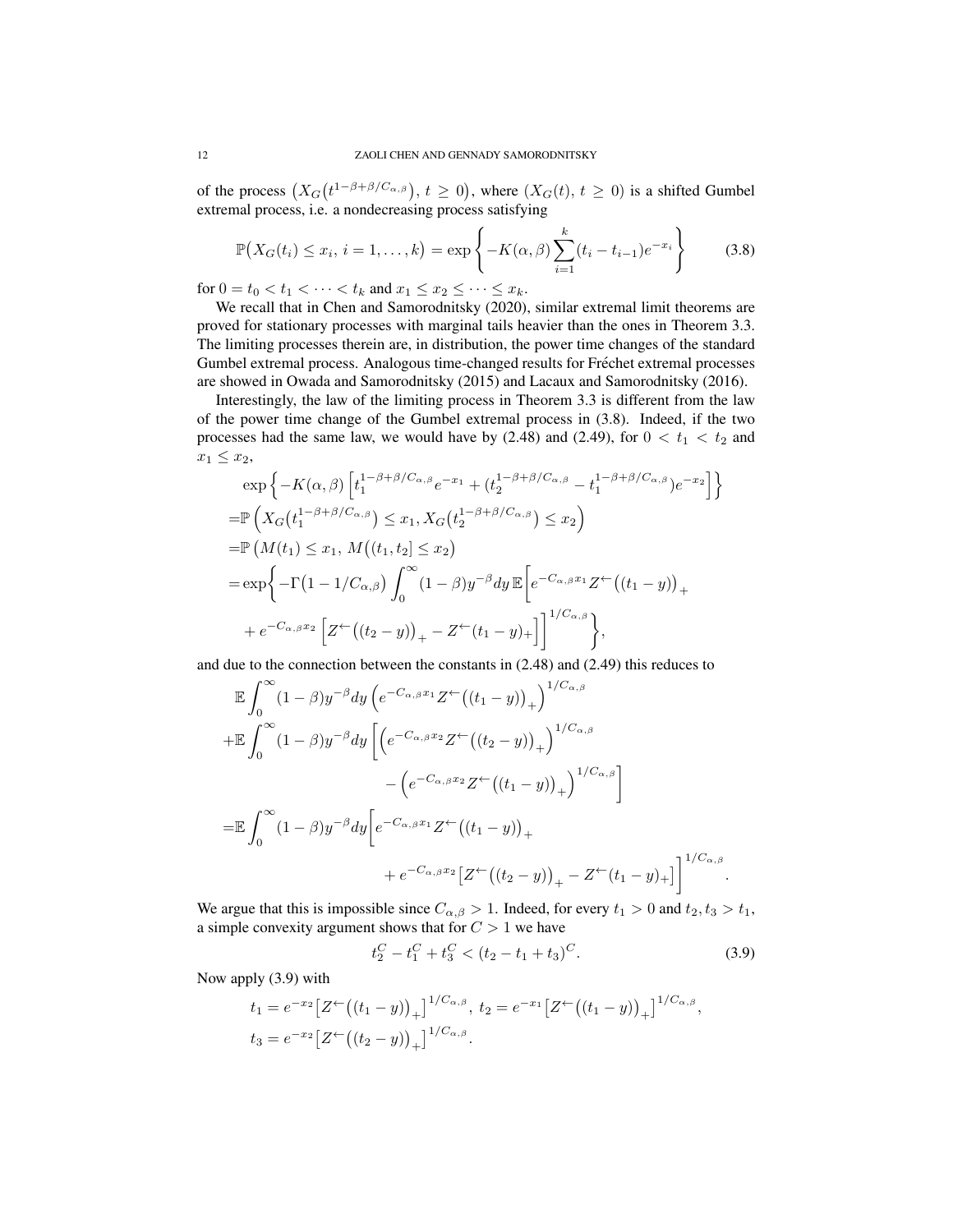Remark 3.5. We will prove both theorems with the time domain restricted to the interval [0, 1]. The general case is only notationally different.

As it is often done when analyzing the extremes of subexponential processes, we start by decomposing the process in (3.1) into a sum of two independent processes. One will collect the large Poissonian contributions of the original process and the other will collect the small such contributions. Note that, by (3.3), we can choose  $x_0 > 0$  (which we assume to be 1 for notational simplicity) satisfying

$$
\left(\frac{1}{x^{1-\alpha}L_{\alpha}(x)}\right)' < 0 \quad \text{for all } x > x_0,\tag{3.10}
$$

and we split the random measure M in (3.1) into a sum  $M \stackrel{d}{=} M^{(1)} + M^{(2)}$  of two independent infinitely divisible random measures  $M^{(1)}$  and  $M^{(2)}$  with the same control measure as M and with constant local characteristic  $(0, [\nu]_{(x_0,\infty)}, 0)$  and  $(\sigma^2, [\nu]_{(-\infty,x_0]}, b)$ , respectively. We define two independent stationary infinitely divisible processes by

$$
X_t^{(i)} = \int_E 1_{A_0} \circ \theta^t(x) M^{(i)}(dx), \quad t \in \mathbb{Z}, i = 1, 2. \tag{3.11}
$$

This gives us a desired decomposition

$$
\{X_t\}_{t \in \mathbb{Z}} \stackrel{d}{=} \{X_t^{(1)}\}_{t \in \mathbb{Z}} + \{X_t^{(2)}\}_{t \in \mathbb{Z}}.\tag{3.12}
$$

By construction, the random variables  $\{X_t^{(1)}\}_{t\in\mathbb{Z}}$  are compound Possion. For each  $n \in$ N, it is convenient to take a series representation of  $\{X_t^{(1)}\}_{0\leq t\leq n}$ , which arranges the Poissonian jumps in the decreasing order. The representation uses crucially the zero sets  $(I_{k:n})$  defined in (2.29). It follows from Corollary 3.4.2 in Samorodnitsky (2016) (see also (4.12) in Chen and Samorodnitsky (2020)) that

$$
\left(X_t^{(1)}\right)_{0\leqslant t\leqslant n} \stackrel{d}{=} \left(\sum_{j\geqslant 1} V_1\left(w_n/\Gamma_j\right) 1_{\{t\in I_{j;n}\}}\right)_{0\leqslant t\leqslant n}.\tag{3.13}
$$

.

Here  $(\Gamma_i)$  are the ordered arrival times of a unit rate Poisson process on  $\mathbb{R}_+$  independent of the *i.i.d.* zero sets  $(I_{j:n})$ . Furthermore,  $V_1$  is a truncated function V in (3.4):

$$
V_1(y) := \begin{cases} V(y), & \text{if } y > 1/\overline{\nu}(x_0) \\ 0, & \text{otherwise} \end{cases}
$$

For notational simplicity, we will hereafter use  $(3.13)$  with V instead of  $V_1$ . We keep in mind that this function vanishes in a neighborhood of 0.

In the sequel, we will view  $\{X_t^{(1)}\}_{t\in\mathbb{Z}}$  as defined by the series in (3.13) and write

$$
\mathcal{M}_n(B) = \max_{t \in nB} \left\{ X_t^{(2)} + \sum_{j \ge 1} V(w_n/\Gamma_j) 1_{\{t \in I_{j;n}\}} \right\}, \quad B \in \mathcal{B}([0,1]).
$$
 (3.14)

The proofs of Theorems 3.2 and 3.3 use a number of random sup-measures related to (3.14) and we list them below. They use the random sets defined in (2.32). We also use the random sets

$$
\begin{aligned}\n\widehat{I}_{k;n} &= I_{k;n} \setminus \bigcup_{j=1}^{k-1} I_{j;n}, \ k \geqslant 1, \\
\widehat{I}_{k,i;n} &= I_{k,i;n} \setminus \bigcup_{j=1}^{i-1} I_{k,j;n}, \ k, i \geqslant 1.\n\end{aligned}\n\tag{3.15}
$$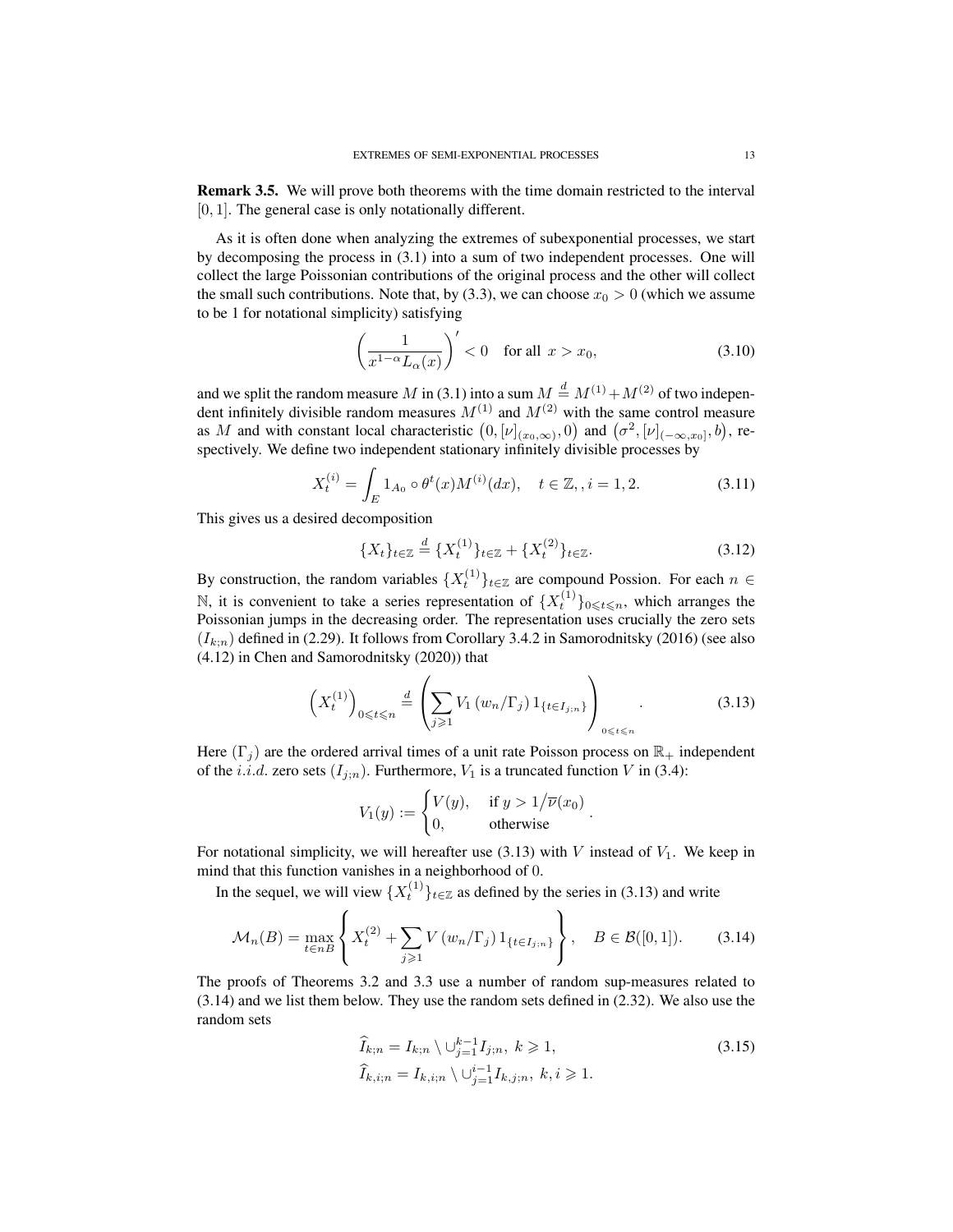For  $B \subset [0, 1]$  and  $n \in \mathbb{N}$ , we define for  $k, i, K \in \mathbb{N}$ ,

$$
\mathcal{M}_{k,i;n}(B) = \max_{t \in \widehat{I}_{k,i;n} \cap nB} \left\{ X_t^{(2)} + \sum_{j \geq 1} V(w_n/\Gamma_j) 1_{\{t \in I_{j;n}\}} \right\};
$$
(3.16)

$$
\mathcal{M}_{k;n}(B) = \max_{t \in \hat{I}_{k;n} \cap nB} \left\{ X_t^{(2)} + \sum_{j \geq 1} V(w_n/\Gamma_j) 1_{\{t \in I_{j;n}\}} \right\};
$$
\n(3.17)

$$
\mathcal{M}_{[K];n}(B) = \bigvee_{k=1}^{K} \mathcal{M}_{k;n}(B). \tag{3.18}
$$

Furthermore, referring to the random sup-measure  $\mathcal M$  in (2.46) we also define

$$
\mathcal{M}_{k,i}(B) = \begin{cases} \Lambda_{k,i}, & W_{k,i} \in B \\ -\infty, & W_{k,i} \notin B \end{cases}, \quad k, i \in \mathbb{N};\tag{3.19}
$$

$$
\mathcal{M}_k(B) = \bigvee_{i=1}^{\infty} \mathcal{M}_{k,i}(B), \quad k \in \mathbb{N};
$$
\n(3.20)

$$
\mathcal{M}_{[K]}(B) = \bigvee_{k=1}^{K} \mathcal{M}_k(B), \quad K \in \mathbb{N}.
$$
\n(3.21)

The proofs of Theorems 3.2 and 3.3 rely heavily on Theorem 2.3. By the Skorohod embedding we may assume that all random elements appearing in (3.14), (3.16), (3.17), and (3.18) are defined on a common probability space  $(\Omega, \mathscr{F}, \mathbb{P})$  and the convergence in Theorem 2.3 holds as the a.s. convergence for these random elements. Furthermore, the random elements appearing as the limit in the right hand side of (2.34) are used to construct the points of the point processes ( $\mathbb{C}_k$ ) via (2.50). The random variables (Γ<sub>j</sub>) are already naturally coupled via (3.14) and (2.50). This way the random sup-measure  $M$  is coupled to the random sup-measures  $(\mathcal{M}_n)$ . This setup will be in force for the duration of this section, and it follows from (2.42) that the following proposition suffices to prove Theorem 3.2.

**Proposition 3.6.** *For each open interval*  $B \subset [0,1]$ *,* 

$$
\frac{\mathcal{M}_n(B) - b_n}{a_n} \xrightarrow{P} \mathcal{M}(B). \tag{3.22}
$$

This proposition is a consequence of the three statements below.

**Proposition 3.7.** *For each*  $k, i \in \mathbb{N}$  *and each open interval*  $B \subset [0, 1]$ *,* 

$$
\frac{\mathcal{M}_{k,i;n}(B) - b_n}{a_n} \xrightarrow{P} \mathcal{M}_{k,i}(B). \tag{3.23}
$$

In the next two propositions,  $B$  is an open subset of  $[0, 1]$  and we use the notation  $\Omega_B = \{ \overline{R_1^*} \cap B \neq \emptyset \},\$ 

**Proposition 3.8.** *Let*  $\ell_n := \lfloor \rho \log n \rfloor$  *with*  $\rho > 0$ *. If*  $\rho$  *is small enough, then* 

$$
\lim_{\ell_0 \to \infty} \liminf_{n \to \infty} \mathbb{P}\left\{\mathcal{M}_{1,n}(B) > \bigvee_{i=2^{\ell_0}}^{2^{\ell_n}-1} \mathcal{M}_{1,i;n}([0,1]) \middle| \Omega_B \right\} = 1 \tag{3.24}
$$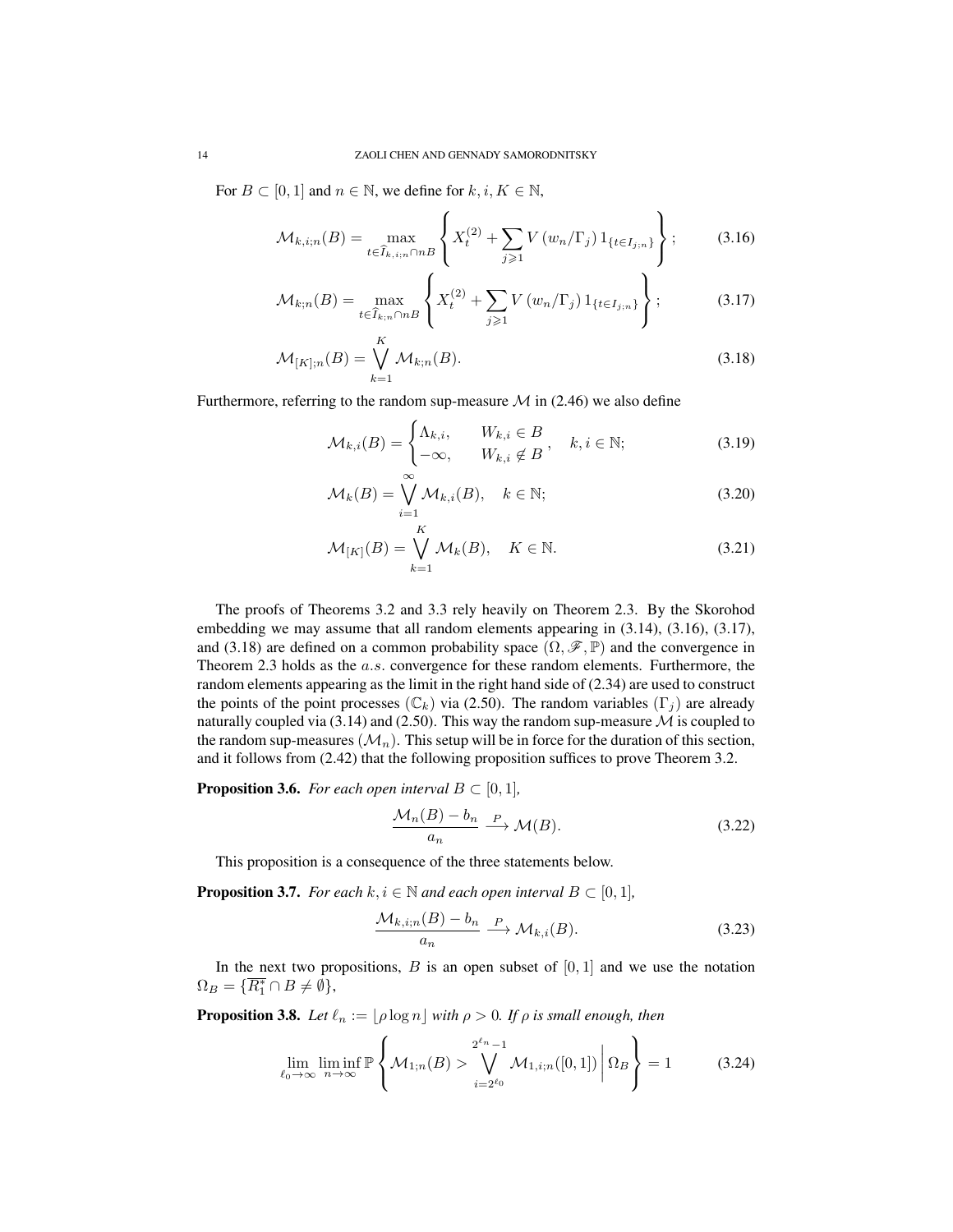*and*

$$
\lim_{\ell_0 \to \infty} \liminf_{n \to \infty} \mathbb{P}\left\{\mathcal{M}_n(B) > \bigvee_{k=2^{\ell_0}}^{2^{\ell_n}-1} \mathcal{M}_{k;n}([0,1])\right\} = 1.
$$
 (3.25)

**Proposition 3.9.** *For any*  $\rho > 0$ *, we have* 

$$
\lim_{n \to \infty} \mathbb{P}\bigg\{\mathcal{M}_n(B) > \bigvee_{k \geqslant n^{\rho}} \mathcal{M}_{k;n}([0,1])\bigg\} = 1\tag{3.26}
$$

*and*

$$
\lim_{n \to \infty} \mathbb{P}\bigg\{\mathcal{M}_{1;n}(B) > \bigvee_{i \geq n^{\rho}} \mathcal{M}_{1,i;n}([0,1]) \, \bigg| \, \Omega_B \bigg\} = 1. \tag{3.27}
$$

We start by showing how Proposition 3.6 follows from the three statements above.

*Proof of Proposition 3.6.* First, we note that by (3.24) and (3.27)

$$
\lim_{m \to \infty} \liminf_{n \to \infty} \mathbb{P}\left\{\mathcal{M}_{1;n}(B) = \bigvee_{i=1}^{m} \mathcal{M}_{1,i;n}(B) \, \Big| \, \Omega_B \right\} = 1.
$$

Second, for almost every  $\omega \in \Omega_B^c$ , we also have  $\overline{R_1^*} \cap \overline{B} = \emptyset$  because the stable regenerative set does not hit fixed points. Due to  $I_{1;n}/n \to \overline{R_1^*}$  a.s., we therefore see that for almost every  $\omega \in \Omega_B^c$ ,  $I_{1;n} \cap nB = \emptyset$  for all n large enough, and hence,  $\mathcal{M}_{1;n}(B) =$  $\mathcal{M}_{1,i;n}(B) = -\infty$  for all  $i \in \mathbb{N}$ . We deduce that

$$
\lim_{m \to \infty} \liminf_{n \to \infty} \mathbb{P}\left\{\mathcal{M}_{1,n}(B) = \bigvee_{i=1}^{m} \mathcal{M}_{1,i;n}(B)\right\} = 1.
$$

This identity obviously remains valid if  $\mathcal{M}_{1,n}$  and  $\mathcal{M}_{1,i;n}$  are replaced by  $\mathcal{M}_{k;n}$  and  $\mathcal{M}_{k,i;n}$  respectively. Thus for any  $K \in \mathbb{N}$ ,

$$
\lim_{m \to \infty} \liminf_{n \to \infty} \mathbb{P}\left\{\mathcal{M}_{k;n}(B) = \bigvee_{i=1}^{m} \mathcal{M}_{k,i;n}(B), 1 \leq k \leq K\right\} = 1.
$$

We proceed to note from (3.25) and (3.26) that

$$
\lim_{K \to \infty} \liminf_{n \to \infty} \mathbb{P} \left\{ \mathcal{M}_n(B) = \mathcal{M}_{[K];n}(B) \right\} = 1,
$$

and conclude that

$$
\lim_{\substack{K \to \infty \\ m \to \infty}} \liminf_{n \to \infty} \mathbb{P}\Big\{\bigvee_{\substack{1 \le k \le K \\ 1 \le i \le m}} \mathcal{M}_{k,i;n}(B) = \mathcal{M}_n(B)\Big\} = 1. \tag{3.28}
$$

Finally, we note that

$$
\lim_{\substack{K \to \infty \\ m \to \infty}} \bigvee_{\substack{1 \le k \le K \\ 1 \le i \le m}} \mathcal{M}_{k,i}(B) = \mathcal{M}(B) \ \ a.s.. \tag{3.29}
$$

By the standard "convergent together" argument, (3.22) follows from Proposition 3.7, (3.28) and (3.29).

The proof of Theorem 3.2 is, therefore, complete apart from proving Propositions 3.7, 3.8 and 3.9 which we now commence.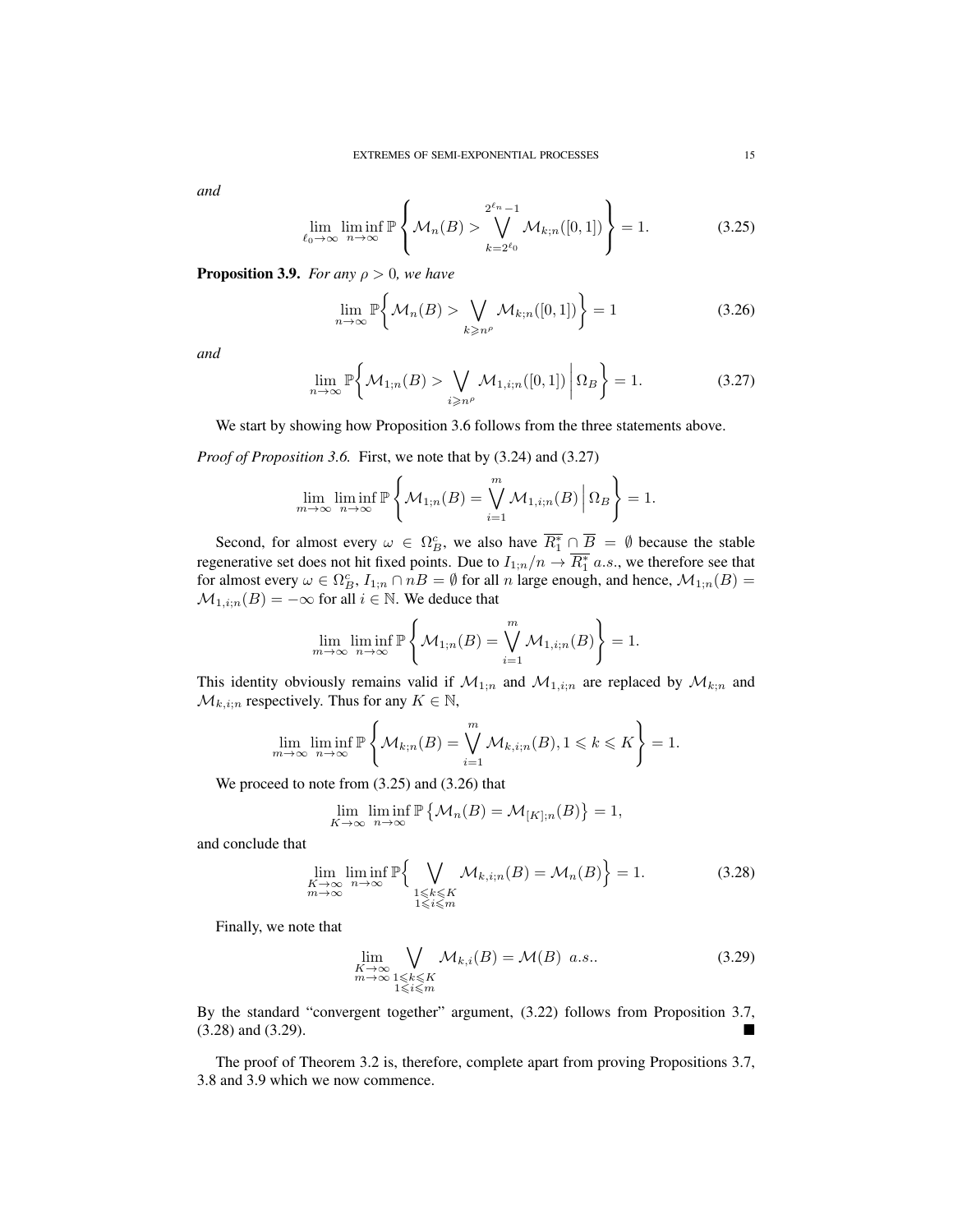*Proof of Proposition 3.7.* We consider  $k = 1$ . Recall that for any i, a.s.,

$$
\frac{1}{n}(I_{1,1;n},\ldots,I_{1,i;n})\to (\{J_{1,1}\},\ldots,\{J_{1,i}\})
$$

and  $J_{1,1}, \ldots, J_{1,i}$  are distinct points. Hence, the sets  $I_{1,1;n}, \ldots, I_{1,i;n}$  are disjoint for all sufficiently large *n*, so it is enough co consider the case  $i = 1$ .

Once again, since  $I_{1,1;n}/n \rightarrow \{J_{1,1}\}\$ a.s., for almost every  $\omega \in \{J_{1,1} \notin B\}$  we have  $I_{1,1;n} \cap n = \emptyset$  for all n large enough. Hence for such  $\omega$  both sides of (3.23) are equal (to −∞), and so we only need to show that

$$
\frac{\mathcal{M}_{1,1;n}(B) - b_n}{a_n} \xrightarrow{P} \Lambda_{1,1} \text{ on } \{J_{1,1} \in B\}. \tag{3.30}
$$

To this end, observe that on the event  $\{I_{1,1;n} \cap nB \neq \emptyset\}$ ,

$$
\mathcal{M}_{1,1;n}(B) = V(w_n/\Gamma_1) + V(w_n/\Gamma_{j_{1,1;n}})
$$
  
+ 
$$
\max_{t \in I_{1,1;n} \cap nB} \left\{ X_t^{(2)} + \sum_{j > j_{1,1;n}} V(w_n/\Gamma_j) 1_{\{t \in I_{j;n}\}} \right\}.
$$

First, it follows from (B.7) that as  $n \to \infty$ ,

$$
\frac{V(w_n/\Gamma_1)-V(w_n)}{a_n} \to -\log \Gamma_1.
$$

Second, by the strong law of large numbers,

$$
V(w_n/\Gamma_{j_{1,1;n}}) - V(w_n/j_{1,1;n}) = o\left(h \circ V(w_n/j_{1,1;n})\right) \leq o\left(h \circ V(w_n)\right).
$$

By Theorem 2.3

$$
V(w_n/j_{1,1;n}) - V(w_n \overline{p}_{1;n}/\Gamma_{1,1}) = o(h \circ V(w_n \overline{p}_{1;n}/\Gamma_{1,1}))
$$
  
\n
$$
\leq o(h \circ V(w_n)),
$$
  
\n
$$
V(w_n \overline{p}_{1;n}/\Gamma_{1,1}) - V(c_{\infty} \vartheta_n Z_1^{*+}(1)/\Gamma_{1,1}) = o(h \circ V(c_{\infty} \vartheta_n Z_1^{*+}(1)/\Gamma_{1,1}))
$$
  
\n
$$
\leq o(h \circ V(w_n)).
$$

Apply (B.7) again to get

$$
\frac{V\left(c_{\infty}\vartheta_n Z_1^{*+}(1)/\Gamma_{1,1}\right) - V(c_{\infty}\vartheta_n)}{h \circ V(c_{\infty}\vartheta_n)} = \log Z_1^{*+}(1) - \log \Gamma_{1,1} + o(1).
$$

Due to (B.6), we have

$$
\frac{h \circ V(c_{\infty}\vartheta_n)}{h \circ V(w_n)} \sim \left(\frac{\log w_n}{\log \vartheta_n}\right)^{1/\alpha - 1} \to \frac{1}{C_{\alpha,\beta}}.
$$

This implies that

$$
\frac{V\left(w_n/\Gamma_{j_{1,1;n}}\right)-V(c_\infty\vartheta_n)}{a_n}\to C_{\alpha,\beta}\left(-\log\Gamma_{1,1}+\log Z_1^{*+}(1)\right),\tag{3.31}
$$

and so,

$$
\frac{V(w_n/\Gamma_1) + V(w_n/\Gamma_{j_{1,1;n}}) - b_n}{a_n}
$$
  
\n
$$
\rightarrow -\log \Gamma_1 + C_{\alpha,\beta}^{-1}(-\log \Gamma_{1,1} + \log Z_1^{*+}(1)) = \Lambda_{1,1}
$$

by (2.50).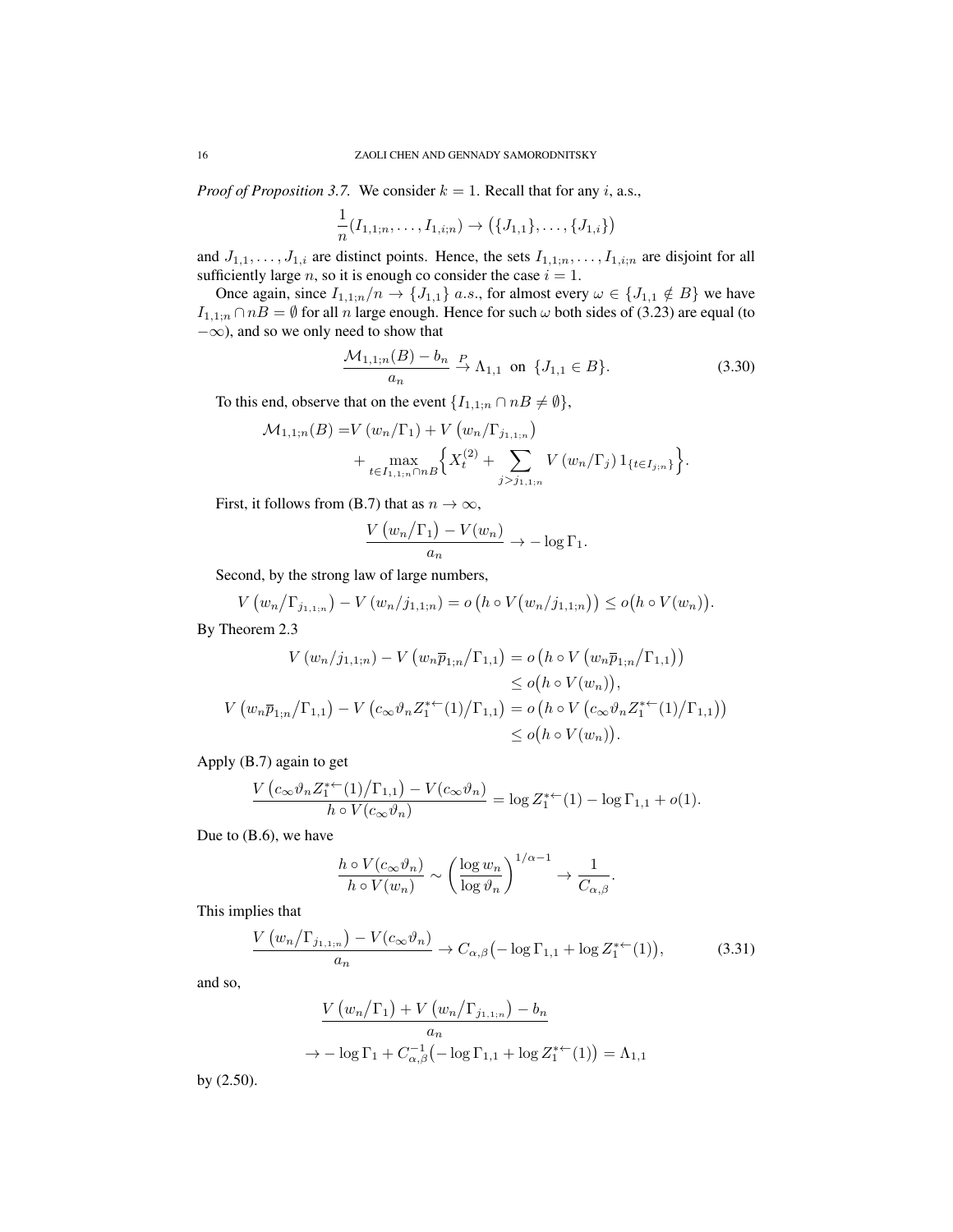Finally, we notice that the cardinality  $#I_{1,1;n}$  is tight by Proposition 2.4 (i). Because  $a_n$  grows to infinity, we see that

$$
\frac{\max_{t \in I_{1,1;n} \cap nB} \left\{ X_t^{(2)} + \sum_{j > j_{1,1;n}} V(w_n/\Gamma_j) 1_{\{t \in I_{j;n}\}} \right\} P_{\longrightarrow 0.}}{a_n} \xrightarrow{P}
$$

This proves  $(3.23)$ .

*Proof of Proposition 3.8.* It is convenient to assume that the random sets  $\{I_{1,n}, n \in \mathbb{N}\}\$ and  $\overline{R_1^*}$  are defined a probability space  $(\Omega, \mathscr{F}, \mathbb{P})$ , while the remaining random elements are defined on another probability space,  $(\Omega_1, \mathscr{F}_1, \mathbb{P}_1)$ , so that the overall probability space is the product space. Clearly,  $\Omega_B$  can be viewed as an element of  $\mathscr{F}$ .

Observe that, for  $\omega \in \Omega_B$  the random variables  $(J_{1,i})$  are *i.i.d.* on  $(\Omega_1, \mathscr{F}_1, \mathbb{P}_1)$  and each has a positive  $\mathbb{P}_1$ -probability to be in B. By Theorem 2.3, the  $\mathbb{P}_1$ -probability that each  $I_{1,i;n}$  intersects  $nB$  is bounded away from zero for all large n. Therefore, we can choose  $K_1$  so large that with

$$
A_{B;n}^{(1)} = \{I_{1,i;n} \cap nB \neq \emptyset \text{ for some } 1 \leq i \leq K_1\}
$$

we have

$$
\liminf_{n \to \infty} \mathbb{P}\big\{A_{B;n}^{(1)} \, \big| \, \Omega_B \big\} \geqslant 1 - \epsilon/2.
$$

It is clear that on  $A_{B_{1}}^{(1)}$  $B;n,$ 

$$
\mathcal{M}_{1;n}(B) \geq V(w_n/\Gamma_1) + V(w_n/\Gamma_{j_{1,K_1;n}}) + O_P(1). \tag{3.32}
$$

Using once again (B.7) and arguing as in the proof of Proposition 3.7, if we choose  $c_1 > 0$ sufficiently large, then we can make the probability

$$
\mathbb{P}\left\{V\left(w_n/\Gamma_{j_{1,K_1;n}}\right)\geqslant V(\vartheta_n)-c_1h\circ V(\vartheta_n)\right\}
$$

arbitrarily close to 1 as  $n \to \infty$ . Hence for some large  $c_1 > 0$ , there is a sequence of subsets of  $A_{B;n}^{(2)} \subseteq A_{B;n}^{(1)}$  $B_{i,n}^{(1)}$  that satisfy

$$
\liminf_{n \to \infty} \mathbb{P}\{A_{B;n}^{(2)} \,|\, \Omega_B\} \geqslant 1 - \epsilon,\tag{3.33}
$$

$$
\liminf_{n \to \infty} \inf_{\omega \in A_{B;n}^{(2)}} \mathbb{P}_{\omega} \Big\{ V \left( w_n / \Gamma_{j_{1,K_1;n}} \right) \geqslant V(\vartheta_n) - c_1 h \circ V(\vartheta_n) \Big\} \geqslant 1 - \epsilon, \qquad (3.34)
$$

with  $\mathbb{P}_{\omega}(\cdot) = \mathbb{P}\{\cdot | I_{1;n}, n \in \mathbb{N}, \overline{R_1^*}\}.$ 

Next, for any  $\ell$ ,

$$
2^{\ell+1}-1
$$
  
\n
$$
\bigvee_{i=2^{\ell}} \mathcal{M}_{1,i;n}([0,1]) \leq V(w_n/\Gamma_1) + V(w_n/\Gamma_{j_{1,2^{\ell};n}})
$$
  
\n
$$
+ \max \left\{ X_t^{(2)} + \sum_{j > j_{1,2^{\ell};n}} V(w_n/\Gamma_j) 1_{\{t \in I_{j;n}\}} : t \in \bigcup_{i=2^{\ell}}^{2^{\ell+1}-1} \hat{I}_{1,i;n} \right\}
$$
  
\n
$$
\leq_{\text{st}} V(w_n/\Gamma_1) + V(w_n/\Gamma_{j_{1,2^{\ell};n}}) + \max \left\{ X_t^{(0)} : 1 \leq t \leq \sum_{i=2^{\ell}}^{2^{\ell+1}-1} \#I_{1,i;n} \right\},
$$

where  $\{X_t^{(0)}\}_{t\in\mathbb{Z}}$  are *i.i.d.* with  $X_0^{(0)} \stackrel{d}{=} X_0$ , which are also independent of the rest two random variables on the right hand side. It suffices to derive suitable upper bounds for the last two terms.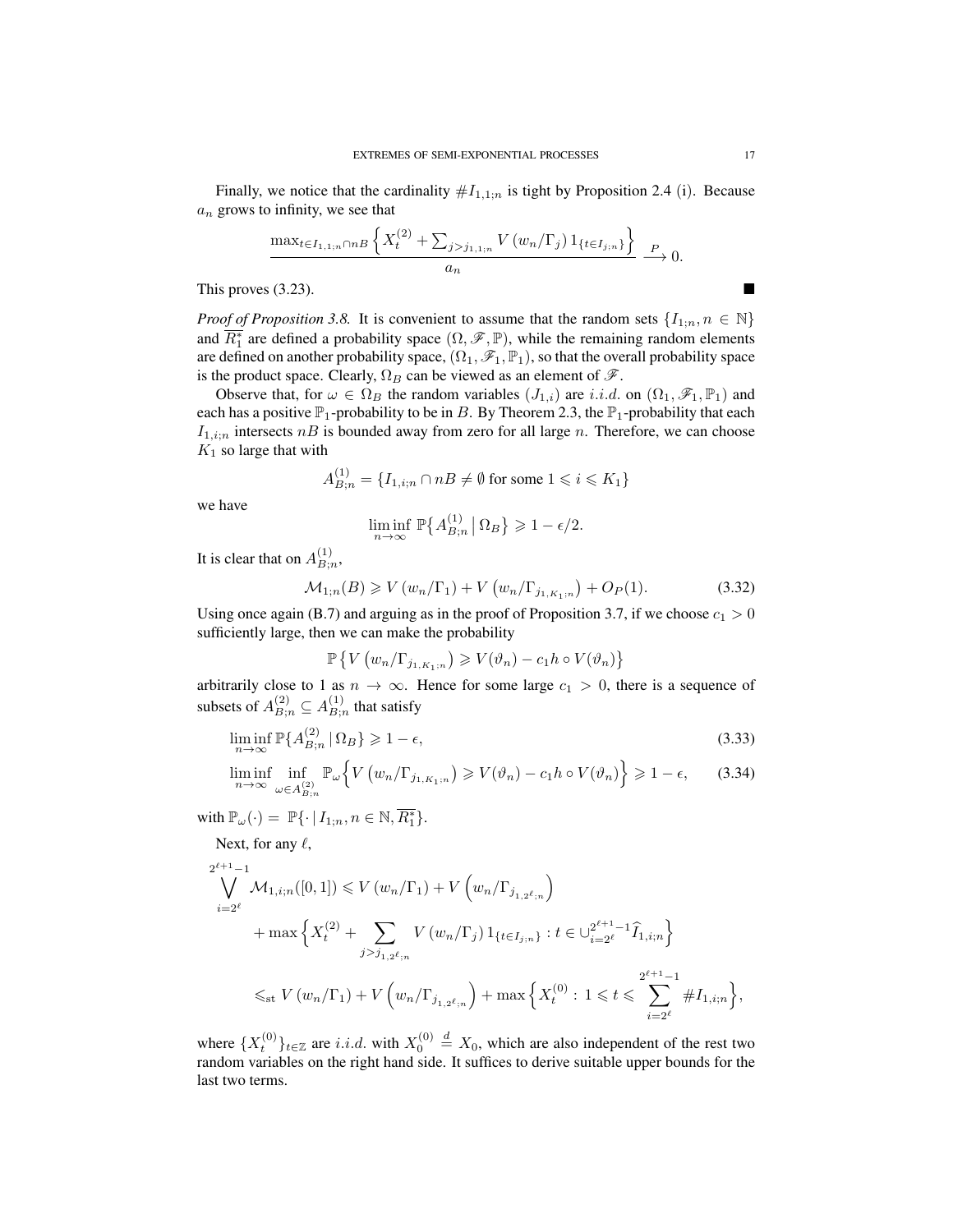Take  $A_{B;n}^{(3)} = \Omega_n$  as defined in Proposition 2.4 (ii). We then note that

$$
\liminf_{n \to \infty} \mathbb{P}\left\{A_{B;n}^{(3)} \middle| \Omega_B \right\} \geq 1 - \epsilon \tag{3.35}
$$

and we can choose  $c_2 = c_2(\epsilon)$  so that

$$
\lim_{\ell_0 \to \infty} \liminf_{n \to \infty} \inf_{\omega \in A_{B,n}^{(3)}} \mathbb{P}_{\omega} \left\{ \frac{\sum_{i=2}^{2^{\ell+1}-1} \# I_{1,i;n}(\omega)}{2^{\ell}} \leqslant c_2, \ \ell_0 \leqslant \ell \leqslant \ell_n \right\} = 1. \tag{3.36}
$$

Write  $v_{\ell} = V (c_2 2^{\ell})$ . From the facts that  $\mathbb{P}\{X_0 > x\} \sim \overline{\nu}(x)$  and that V is the inverse of  $1/\overline{\nu}$ , we have for any positive constant  $c_3$ ,

$$
\mathbb{P}\left\{\max_{1\leqslant t\leqslant c_22^\ell}X_t^{(0)} > v_\ell + c_3\ell h(v_\ell)\right\} \leqslant c_22^\ell \cdot \mathbb{P}\left\{X_0 \geqslant v_\ell + c_3\ell h(v_\ell)\right\}
$$

$$
\lesssim \frac{\overline{H}\left(v_\ell + c_3\ell h(v_\ell)\right)}{\overline{H}\left(v_\ell\right)} = \exp\left\{-\int_0^1 \frac{c_3\ell h(v_\ell) \cdot du}{h\left(v_\ell + c_3\ell h(v_\ell) \cdot u\right)}\right\}, \quad \text{as } \ell \to \infty.
$$

By (3.3), h is eventually increasing, and we use (B.5) and (B.6) to verify that for large  $\ell$ the integral in the exponent is at least

$$
\frac{h(v_{\ell})c_3\ell}{h(v_{\ell}+c_3\ell h(v_{\ell}))}\sim c_3\left(\frac{\alpha\log 2}{\alpha\log 2+c_3}\right)^{1-\alpha}\ell.
$$

It follows that

$$
\lim_{\ell_0 \to \infty} \limsup_{n \to \infty} \sum_{\ell=\ell_0}^{\ell_n} \mathbb{P} \left\{ \max_{1 \leqslant t \leqslant c_2 2^{\ell}} X_t^{(0)} > v_{\ell} + c_3 \ell h(v_{\ell}) \right\} = 0. \tag{3.37}
$$

Recalling the Skorohod embedding of the convergence in Theorem 2.3, we see that we can choose an event  $A_B^{(4)}$  and some  $c_4 = c_4(\epsilon) > 0$  such that

$$
\mathbb{P}\left\{A_B^{(4)}\,\middle|\,\Omega_B\right\} \geq 1-\epsilon, \sup_{n\geq 1} \sup_{\omega \in A_B^{(4)}} \frac{w_n}{\vartheta_n} \overline{p}_{1;n}(\omega) \leq c_4. \tag{3.38}
$$

The upper bound on  $\bar{p}_{1;n}$  in (3.38) guarantees the uniform convergence

$$
\sup_{\omega \in A_B^{(4)}} \sup_{\lambda \le 1/2} \left| \mathbb{E}_{\omega} e^{\lambda j_{1,1;n} \overline{p}_{1;n}} - \mathbb{E} e^{\lambda \Gamma_{1,1}} \right| \to 0,
$$

as in the argument for (A.21). Since under  $\mathbb{P}_{\omega}$  the product  $j_{1,2^{\ell};n} \cdot \overline{p}_{1;n} - 1$  is the sum of  $2^{\ell}$  independent copies of  $j_{1,1;n} \cdot \overline{p}_{1;n} - 1$ , the exponential Markov inequality tells us that

$$
\lim_{\ell_0 \to \infty} \limsup_{n \to \infty} \sup_{\omega \in A_B^{(4)}} \sum_{\ell=\ell_0}^{\ell_n} \mathbb{P}_{\omega} \left\{ j_{1,2^{\ell};n} \cdot \overline{p}_{1;n} \leqslant 2^{\ell-1} \right\} = 0. \tag{3.39}
$$

Combining (3.38) with (3.39) gives us

$$
\lim_{\ell_0 \to \infty} \limsup_{n \to \infty} \sup_{\omega \in A_{B;n}^{(4)}} \sum_{\ell=\ell_0}^{\ell_n} \mathbb{P}_{\omega} \left\{ w_n / j_{1,2^{\ell};n} \geqslant c_4 \vartheta_n / 2^{\ell-1} \right\} = 0 \tag{3.40}
$$

and, therefore,

$$
\lim_{\ell_0 \to \infty} \limsup_{n \to \infty} \inf_{\omega \in A_B^{(4)}} \mathbb{P}_{\omega} \left\{ V \left( w_n / \Gamma_{1,2^{\ell};n} \right) \leqslant V \left( c_4 \vartheta_n / 2^{\ell} \right), \, \ell_0 \leqslant \ell \leqslant \ell_n \right\} = 1. \tag{3.41}
$$

Set

$$
A_{B;n}=A_{B;n}^{(2)}\cap A_{B;n}^{(3)}\cap A_B^{(4)},\quad n\in\mathbb{N}.
$$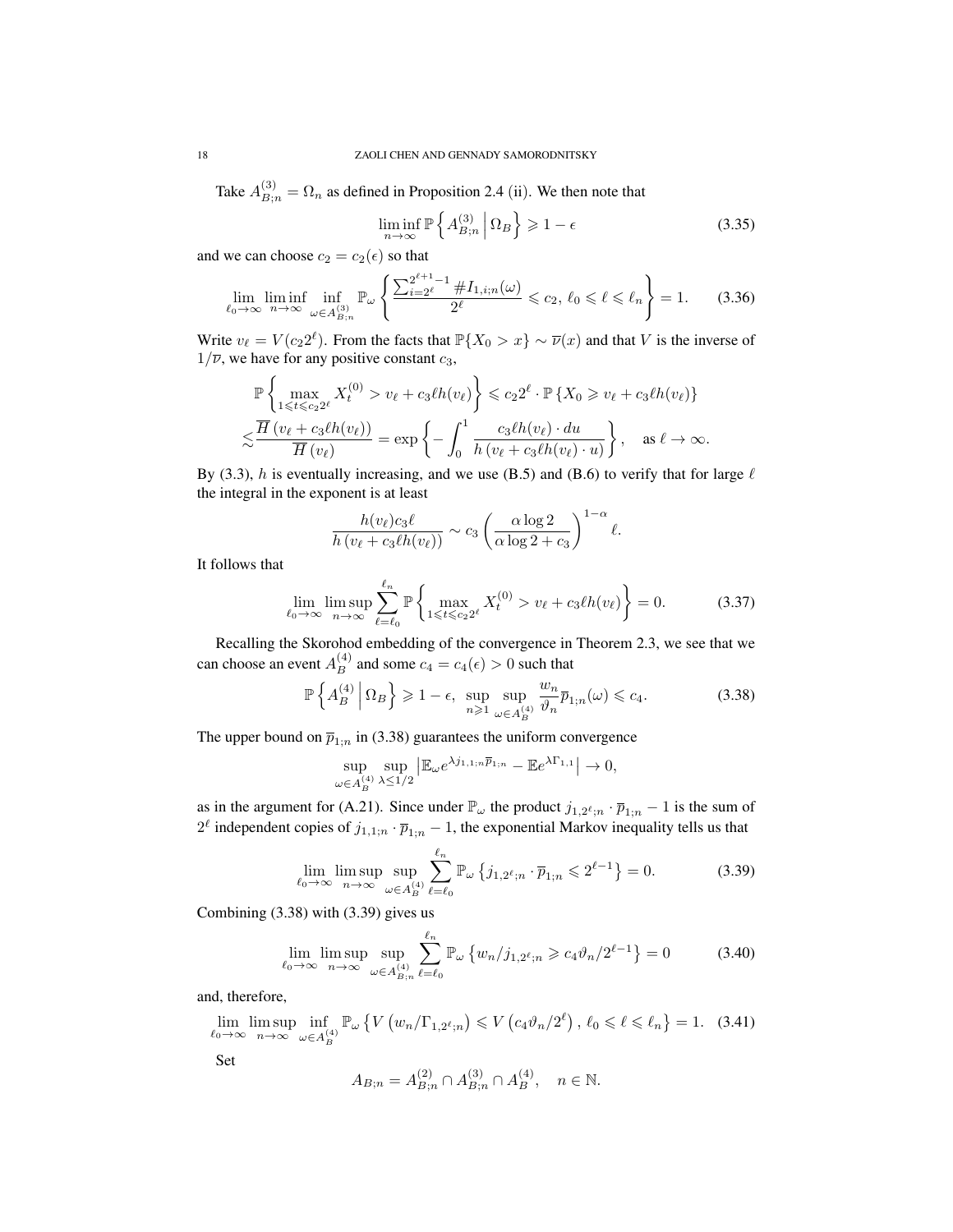so that

$$
\liminf_{n \to \infty} \mathbb{P}\left\{ A_{B,n} \, \middle| \, \Omega_B \right\} \geqslant 1 - 3\epsilon,\tag{3.42}
$$

Using the constants defined above, we set for  $\ell = \ell_0, \ldots, \ell_n$ 

$$
T_{1,\ell} := V(\vartheta_n) - V\left(c_4\vartheta_n 2^{-\ell}\right),
$$
  
\n
$$
T_{2,\ell} := c_1 h \circ V(\vartheta_n) + v_\ell + c_3 \ell h(v_\ell).
$$

It is elementary to check that

$$
\lim_{\ell_0 \to \infty} \limsup_{n \to \infty} \inf_{\omega \in A_{B;n}} \mathbb{P}_{\omega} \left\{ \mathcal{M}_{1,n}(B) > \bigvee_{i=2^{\ell_0}}^{2^{\ell_n}-1} \mathcal{M}_{1,i;n}([0,1]) \right\}
$$
(3.43)  

$$
\geq -\epsilon + \lim_{\ell_0 \to \infty} \limsup_{n \to \infty} \mathbf{1} \left( T_{1,\ell} > T_{2,\ell} \text{ for all } \ell = \ell_0, \dots, \ell_n \right).
$$

However, by (B.4), (B.2), (B.6), once we take  $0 < \rho < \beta$ , we see that, uniformly in  $\ell$ ,

$$
T_{1,\ell} = G(\vartheta_n) - G\left(c_4\vartheta_n 2^{-\ell}\right) - o\left(h \circ G(\vartheta_n)\right)
$$
  
= 
$$
\int_{c_4 2^{-\ell}}^1 \frac{h \circ G(\vartheta_n u)}{u} du - o\left(h \circ G(\vartheta_n)\right) \gtrsim \ell(\log n)^{1/\alpha - 1} \mathscr{L}(\log n).
$$

On the other hand, by (B.4) and (B.6), uniformly in  $\ell$ ,

$$
T_{2,\ell} \lesssim \left(\ell^{1/\alpha} + (\log n)^{1/\alpha - 1}\right) \mathscr{L}(\log n).
$$

As long as  $\rho$  is small enough, we see that the indicator function in the right hand side of  $(3.43)$  is equal to 1 for all n large enough, and so

$$
\lim_{\ell_0 \to \infty} \limsup_{n \to \infty} \inf_{\omega \in A_{B;n}} \mathbb{P}_{\omega} \left\{ \mathcal{M}_{1,n}(B) > \bigvee_{i=2^{\ell_0}}^{2^{\ell_n}-1} \mathcal{M}_{1,i;n}([0,1]) \right\} \geq 1 - \epsilon. \tag{3.44}
$$

It follows from (3.44) and (3.42) that

$$
\lim_{\ell_0 \to \infty} \liminf_{n \to \infty} \mathbb{P}\left\{\mathcal{M}_{1,n}(B) > \bigvee_{i=2^{\ell_0}}^{2^{\ell_n}-1} \mathcal{M}_{1,i,n}([0,1]) \middle| \Omega_B \right\} \ge 1 - 4\epsilon.
$$

Letting  $\epsilon \to 0$  establishes (3.24).

We proceed now to prove (3.25). Since  $\lim_{n\to\infty} \mathbb{P}\{I_{1,n} \cap nB \neq \emptyset\} = \mathbb{P}\{\overline{R_1^*} \cap B \neq \emptyset\}$  $\emptyset$  > 0, it follows that

$$
\lim_{K\to\infty}\lim_{n\to\infty}\mathbb{P}\left\{I_{k;n}\cap nB\neq\emptyset \text{ for some }1\leqslant k\leqslant K\right\}=1,
$$

Therefore, repeating the argument used to find a lower bound on  $\mathcal{M}_{1;n}(B)$  in the proof of (3.24) shows that for any  $\epsilon > 0$  we have, outside of an event of probability  $\epsilon$ ,

$$
\mathcal{M}_n(B) \ge V(w_n/\Gamma_1) + V(\vartheta_n) - O_P(h \circ V(\vartheta_n)).\tag{3.45}
$$

Next, continuing to use the notation of the proof of (3.24),

$$
\mathcal{M}_{k;n}([0,1]) \leq_{\text{st}} V(w_n/\Gamma_k) + \max\left\{X_t^{(0)} : t \in I_{k;n}\right\}, \quad k \in \mathbb{N},
$$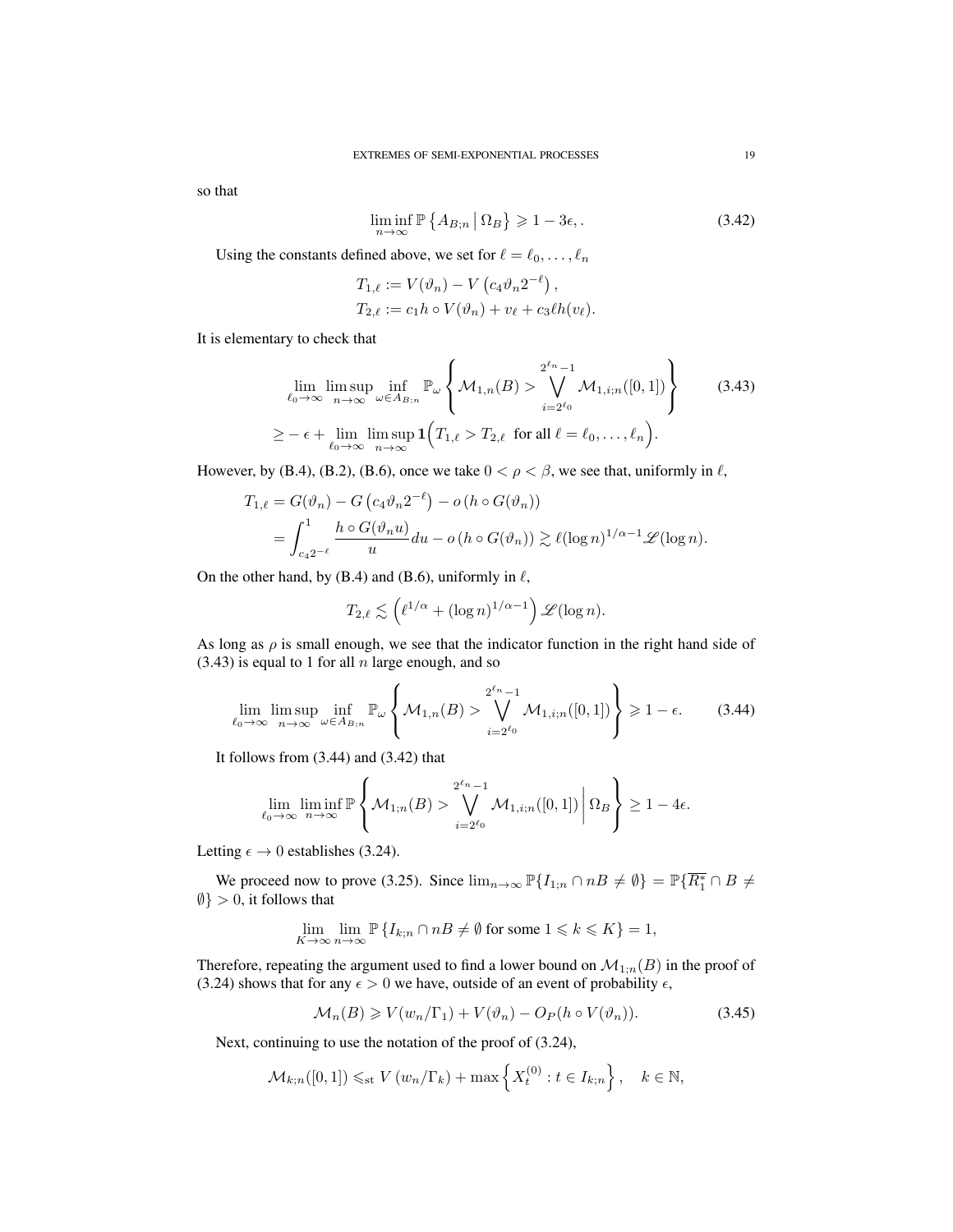with the process  $\{X_t^{(0)}\}$  depending on k, even though our notation does not show it. For a large constant  $c_5 > 0$ , let  $v_{\ell;n} = V\left(c_5 2^\ell/\overline{F}(n)\right)$ , where F is the law of the first hitting time  $\varphi$  in (2.24). For a small positive constant  $c_6$ , we thus have

$$
\mathbb{P}\left\{\bigcup_{\ell=\ell_0}^{\ell_n} \left\{\bigvee_{k=2\ell}^{2^{\ell+1}-1} \mathcal{M}_{k;n}([0,1]) \geq V(w_n/2^{\ell-1}) + v_{\ell;n} + c_6\ell h(v_{\ell;n})\right\}\right\}
$$
\n
$$
\leq \sum_{\ell=\ell_0}^{\ell_n} \mathbb{P}\left\{\Gamma_{2^{\ell}} < 2^{\ell-1}\right\} + \sum_{\ell=\ell_0}^{\ell_n} \mathbb{P}\left\{2^{-\ell} \sum_{k=2^{\ell}}^{2^{\ell+1}-1} \#I_{k;n} > c_5/\overline{F}(n)\right\}
$$
\n
$$
+ \sum_{\ell=\ell_0}^{\ell_n} \mathbb{P}\left\{\max_{1 \leq \ell \leq c_5 2^{\ell}/\overline{F}(n)} X_t^{(0)} \geq v_{\ell;n} + c_6 \ell h(v_{\ell;n})\right\} =: S_{1,n} + S_{2,n} + S_{3,n}.
$$

We emphasize that the process  $\{X_t^{(0)}\}$  in  $S_{3,n}$  is a concatenation of 3 different processes with the same marginal distribution. Only the marginal distribution is relevant in the subsequent calculation.

An exponential Markov inequality immediately shows that

$$
\lim_{\ell_0 \to \infty} \lim_{n \to \infty} S_{1,n} = 0. \tag{3.46}
$$

Next, in the notation of (2.38), choosing  $c_5 \geq 2\mu_1$  we have by the Chebyshev inequality

$$
\mathbb{P}\left\{2^{-\ell}\sum_{k=2^{\ell}}^{2^{\ell+1}-1} \#I_{k;n} > c_5/\overline{F}(n)\right\}
$$
  

$$
\leq \mathbb{P}\left\{2^{-\ell}\sum_{k=2^{\ell}}^{2^{\ell+1}-1} \left(\#I_{k;n}\overline{F}(n) - \mathbb{E}(\#I_{1;n}\overline{F}(n))\right) > c_5/2\right\}
$$
  

$$
\leq c2^{-\ell}\text{Var}(\#I_{1;n}\overline{F}(n)) \leq c2^{-\ell}\mu_2,
$$

which implies that

$$
\lim_{\ell_0 \to \infty} \limsup_{n \to \infty} S_{2,n} = 0. \tag{3.47}
$$

Finally, the statement

$$
\lim_{\ell_0 \to \infty} \limsup_{n \to \infty} S_{3,n} = 0. \tag{3.48}
$$

follows the same way as in the proof of  $(3.37)$ . By  $(3.46)$ ,  $(3.47)$  and  $(3.48)$ , we note that

$$
\lim_{\ell_0 \to \infty} \limsup_{n \to \infty} \mathbb{P}\left\{\bigcap_{\ell=\ell_0}^{\ell_n} \left\{\bigvee_{k=2^{\ell}}^{\ell+1} \mathcal{M}_{k;n}([0,1]) \leqslant V\left(w_n/2^{\ell-1}\right) + v_{\ell;n} + c_6 \ell h(v_{\ell;n})\right\}\right\} = 1.
$$

For  $\ell_0 \leqslant \ell \leqslant \ell_n$  let

$$
T_{1,\ell} := V(w_n/\Gamma_1) - V(w_n 2^{-\ell+1}),
$$
  
\n
$$
T_{2,\ell} := v_{\ell;n} + 2c_7 \ell h(v_{\ell;n}) - V(\vartheta_n),
$$

so that for any  $\epsilon > 0$ 

$$
\mathbb{P}\left\{\mathcal{M}_n(B) > \bigvee_{k=2^{\ell_0}}^{2^{\ell_n}-1} \mathcal{M}_{k;n}([0,1])\right\} \geq 1\big(T_{1,\ell} > T_{2,\ell} \text{ for all } \ell = \ell_0,\ldots,\ell_n\big) - \epsilon
$$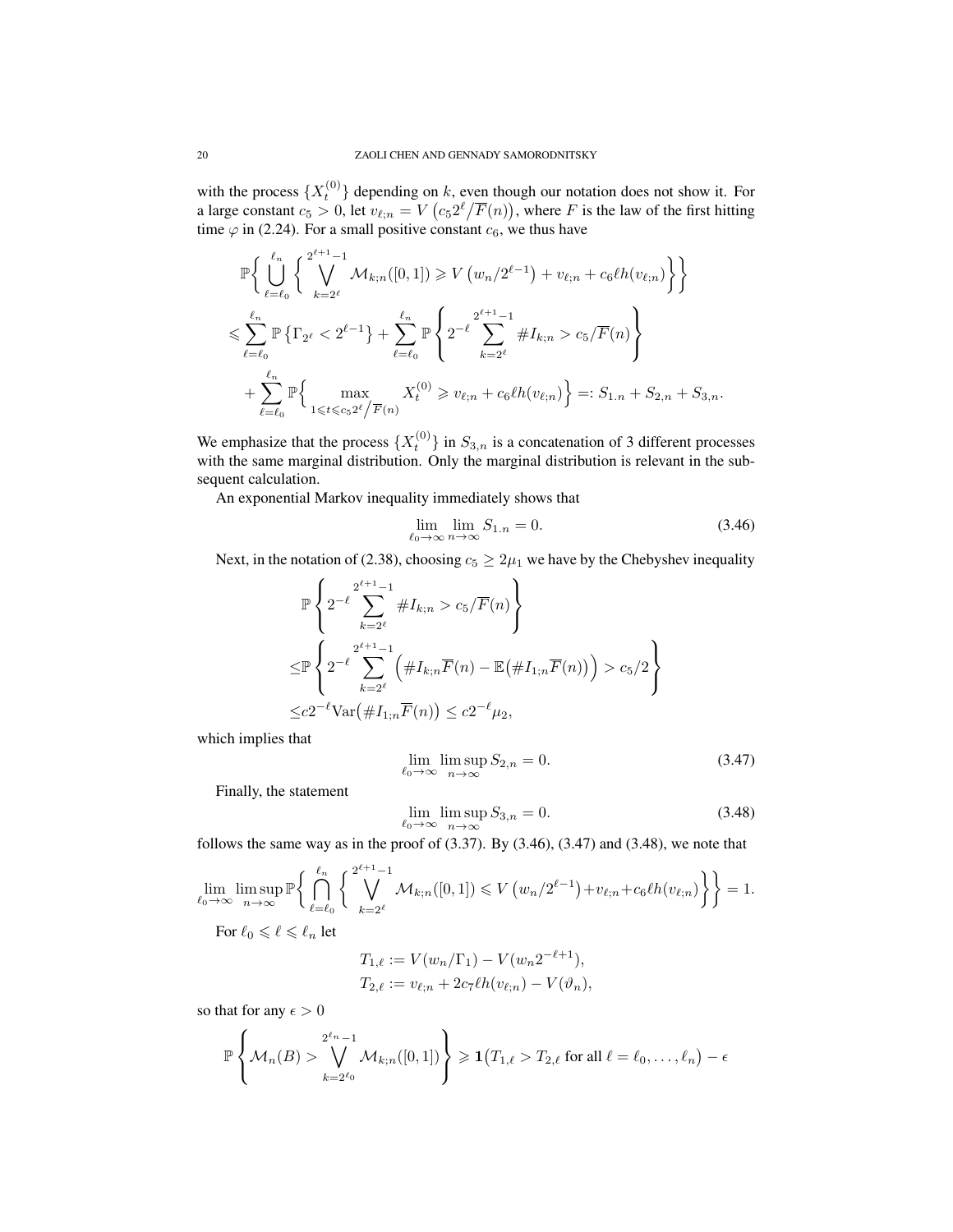for all large n. As in the proof of (3.24), for any  $\epsilon > 0$ , on an event of probability converging to 1, the following two inequalities holds uniformly in  $\ell$ .

$$
T_{1,\ell} \geq \frac{\log 2(1 - \beta - \rho \log 2)^{1/\alpha - 1}}{\alpha} \ell(\log n)^{1/\alpha - 1} \mathscr{L}(\log n),
$$
  

$$
T_{2,\ell} \leq \frac{(1 + \epsilon)(\log 2 + c_7)((\beta + \rho \log 2))^{1/\alpha - 1}}{\alpha} \ell(\log n)^{1/\alpha - 1} \mathscr{L}(\log n).
$$

If  $c_7$ ,  $\rho$  and  $\epsilon$  are chosen to be small enough, we have  $T_{1,\ell} > T_{2,\ell}$  uniformly in  $\ell$  for large  $n.$  Thus

$$
\lim_{\ell_0 \to \infty} \liminf_{n \to \infty} \mathbb{P} \left\{ \mathcal{M}_n(B) > \bigvee_{k=2^{\ell_0}}^{2^{\ell_n}-1} \mathcal{M}_{k;n}([0,1]) \right\} \ge 1 - \epsilon,
$$

and (3.25) follows by letting  $\epsilon \to 0$ .

*Proof of Proposition 3.9.* Due to the lower bound (3.45), the claim (3.26) will follow once we show that

$$
\lim_{n \to \infty} \mathbb{P}\bigg\{V(w_n/\Gamma_1) + V(\vartheta_n) - o(V(w_n)) > \bigvee_{\Gamma_k > n^\rho} \mathcal{M}_{k;n}([0,1])\bigg\} = 1. \tag{3.49}
$$

It suffices to consider the case  $\rho < r_1$  as defined in Lemma B.2 (i). Removing an event of probability  $\epsilon$  ensures that  $\Gamma_1$  is bounded from above by a constant. Modifying, if necessary,  $o(V(w_n))$  shows that (3.49) will follow once we check that

$$
\lim_{n \to \infty} \mathbb{P}\bigg\{V(w_n) + V(\vartheta_n) - o(V(w_n)) > \bigvee_{\Gamma_k > n^{\rho}} \mathcal{M}_{k;n}([0,1])\bigg\} = 1.
$$

Furthermore, since the support of the marginal Lévy measure of the process  $X_0^{(2)}$  is bounded on the right, the process has marginal distributional tails lighter than exponentially light; see Section 26 in Sato (2013). It follows that

$$
\max_{0 \leq t \leq n} X_t^{(2)} = o_P(\log n) = o_P(V(w_n))
$$

as  $n \to \infty$ . Therefore, it is enough to prove that

$$
\lim_{n \to \infty} \mathbb{P} \Bigg\{ \bigvee_{\Gamma_k > n^{\rho}} \max_{t \in I_{k;n}} \sum_{j \ge k} V(w_n/\Gamma_j) 1_{\{t \in I_{j;n}\}} < V(w_n) + V(\vartheta_n) - o(V(w_n)) \Bigg\} = 1. \tag{3.50}
$$

We prove  $(3.50)$  through a series of steps.

Let  $\tilde{\psi}$  be the function defined in Lemma B.2. We start by proving that for any  $0 < r <$  $1 - \beta$  and any  $\epsilon > 0$ ,

$$
\mathbb{P}\left\{\sum_{\Gamma_j > n^r} V(w_n/\Gamma_j) 1_{\{0 \in I_{j;n}\}} + V(w_n/n^r) \right\} > V(w_n) + V(\vartheta_n) - o(V(w_n))\right\} \le \exp\left\{(-\tilde{\psi}(r) + \epsilon) \log n\right\}
$$
(3.51)

for all large n.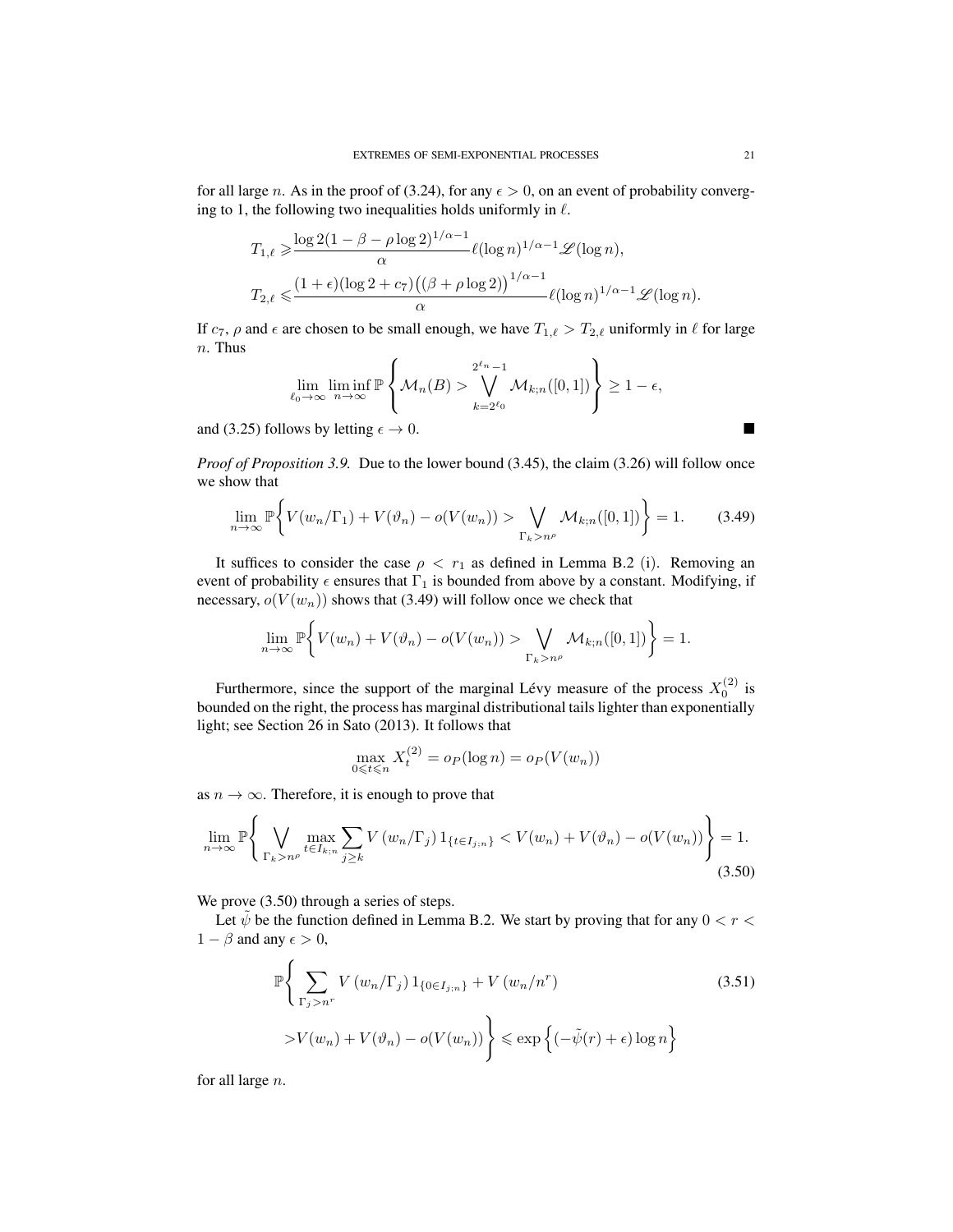For this purpose denote

$$
z_n = z_n(r) = V(w_n) + V(\vartheta_n) - V(w_n/n^r) - o(V(w_n)),
$$
  

$$
\overline{z}_n = \overline{z}_n(r) = V(w_n/n^r).
$$

Recalling the partition  $0 = r_0 < r_2 < \cdots$  of the interval  $(0, 1 - \beta)$  defined in Lemma B.2, we see that  $r \in (r_m \cdot r_{m+1}]$  for some  $m = 0, 1, 2, \ldots$ , so by the same Lemma B.2, for large  $n$ , the probability in (3.51) is

$$
\mathbb{P}\left\{\sum_{\Gamma_j > n^r} V(w_n/\Gamma_j) 1_{\{0 \in I_{j;n}\}} > z_n(r) \right\}
$$
  

$$
\leq \overline{z}_n(r)^{\gamma_m} \left(\overline{H}(\overline{z}_n(r))\right)^m \overline{H}(z_n(r) - m\overline{z}_n(r)).
$$
 (3.52)

It follows from  $(B.5)$  that

$$
\overline{z}_n(r)^{\gamma_m} \lesssim \left( (\log n)^{1/\alpha} \mathcal{L}(\log n) \right)^{\gamma_m} . \tag{3.53}
$$

Next, by Karamata's theorem, (B.5) and (B.6)

$$
\int_{1}^{\overline{z}_{n}(r)} \frac{du}{u^{1-\alpha}L_{\alpha}(x)} \sim \frac{\overline{z}_{n}(r)}{\alpha h(\overline{z}_{n}(r))}
$$
  
=  $\frac{1}{\alpha} \cdot \frac{V(w_{n}/n^{r})}{h \circ V(w_{n}/n^{r})} \sim \log(w_{n}/n^{r}) \sim (1 - \beta - r) \log n.$  (3.54)

Let

$$
\theta = ((1 - \beta)^{1/\alpha} + \beta^{1/\alpha} - (m+1)(1 - \beta - r)^{1/\alpha})^{\alpha};
$$

due to the range of  $r$  this is a well defined power of a positive number. It follows by  $(B.5)$ that

$$
z_n - m\overline{z}_n \sim V(n^{\theta}),
$$

Therefore, by (B.5) and (B.6),

$$
\int_{1}^{z_n - m\overline{z}_n} \frac{du}{u^{1-\alpha} L_{\alpha}(u)} \sim \frac{z_n - m\overline{z}_n}{\alpha h (z_n - m\overline{z}_n)} \sim \frac{V(n^{\theta})}{\alpha h \circ V(n^{\theta})} \sim \theta \log n.
$$
 (3.55)

Putting (3.52), (3.53), (3.54) and (3.55) together establishes (3.51).

Next, we prove that (3.50) holds if  $\rho \in (r_m, r_{m+1}]$  for any sufficiently large m. Indeed, by (3.51),

$$
\mathbb{P}\left\{\bigvee_{\Gamma_k>n^\rho}\max_{t\in I_{k;n}}\sum_{j\geq k}V(w_n/\Gamma_j)\mathbb{1}_{\{t\in I_{j;n}\}}\geq V(w_n)+V(\vartheta_n)-o(V(w_n))\right\}
$$
\n
$$
\leq n\mathbb{P}\left\{\sum_{\Gamma_j>n^r}V\left(\frac{w_n}{\Gamma_j}\right)\mathbb{1}_{\{0\in I_{j;n}\}}+V(w_n/n^r)\geq V(w_n)+V(\vartheta_n)-o(V(w_n))\right\}
$$
\n
$$
\leq n\exp\left\{(-\tilde{\psi}(r)+\epsilon)\log n\right\}
$$

for large *n*. Since  $\widetilde{\psi}(r) \to \infty$  as  $r \to 1 - \beta$ , the claim follows.

Given that (3.50) holds if  $\rho \in (r_m, r_{m+1}]$  for any sufficiently large m, the fact that (3.50) also holds for any  $0 < \rho < r_1$  will follow once we prove that for any such  $\rho$  and any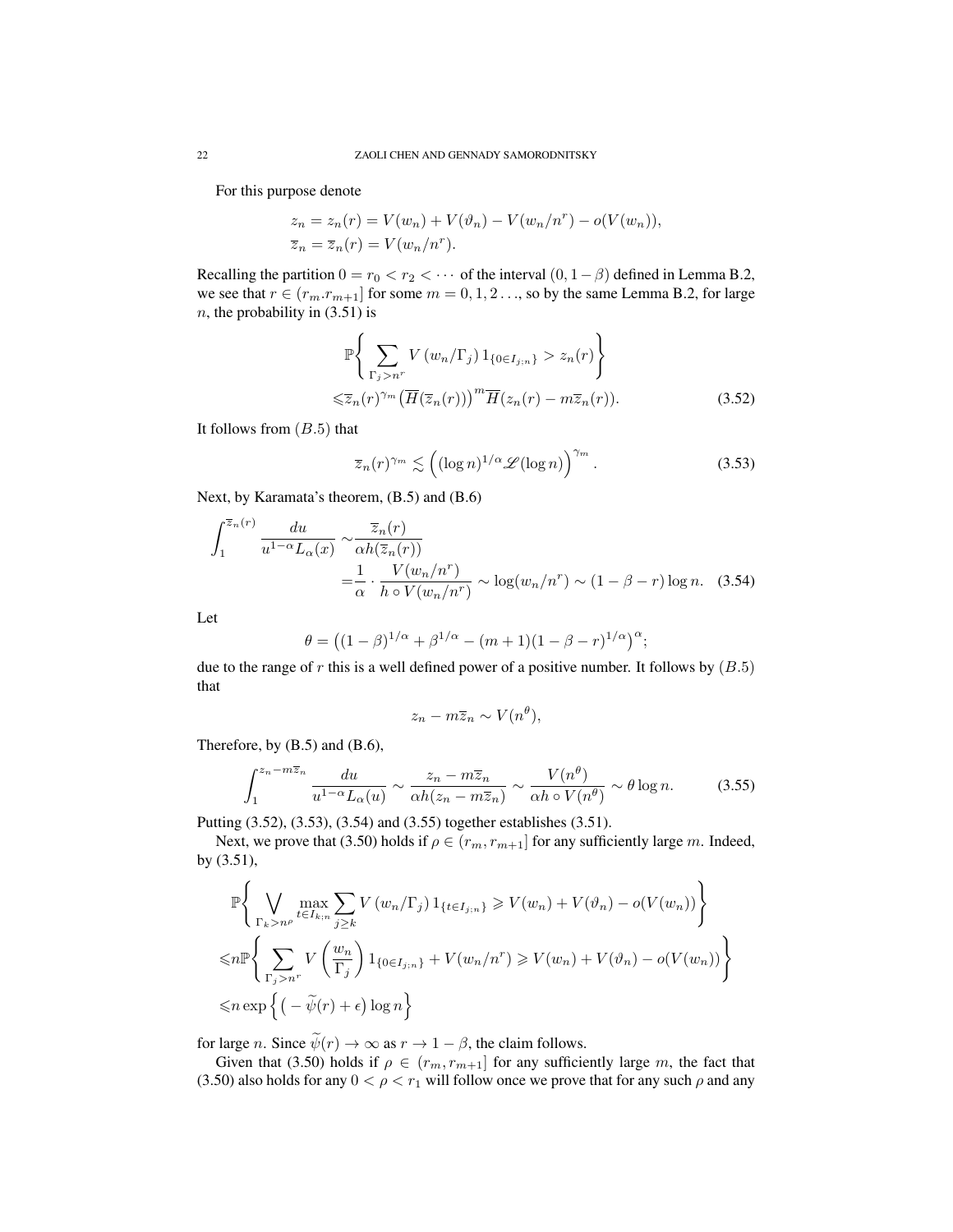$$
m,
$$

$$
\lim_{n \to \infty} \mathbb{P}\left\{\bigvee_{n^{\rho} < \Gamma_k \leqslant n^{r_m}} \max_{t \in I_{k;n}} \sum_{j \geq k} V(w_n/\Gamma_j) \, 1_{\{t \in I_{j;n}\}} \right\} \\
< V(w_n) + V(\vartheta_n) - o(V(w_n))\right\} = 1.
$$

We will prove the above statement by constructing two increasing sequences,

$$
\{i_s\}_{0\leqslant s\leqslant m}\subseteq \mathbb{N} \quad \text{and} \quad \{\rho_{i_s}\}_{0\leqslant s\leqslant m}\subseteq \mathbb{R}_+,
$$

with  $i_0 := 0$ ,  $\rho_0 := \rho$ ,  $\rho_{i_s} \in (r_s, r_{s+1})$  for  $s = 1, \ldots, m$  such that for every such s,

$$
\lim_{n \to \infty} \mathbb{P}\left\{\bigvee_{n^{\rho_{i_{s-1}}} < \Gamma_{k} \leq n^{\rho_{i_{s}}}} \max_{t \in I_{k;n}} \sum_{j \geq k} V(w_{n}/\Gamma_{j}) 1_{\{t \in I_{j;n}\}} \right. \geq V(w_{n}) + V(\vartheta_{n}) - o(V(w_{n}))\right\} = 0.
$$
\n(3.56)

We will describe the construction in the case  $m = 1$ . The case of a general m is similar.

Let  $\delta_0 = \tilde{\psi}(\rho_0) - (\rho_0 + \beta) > 0$ , by Lemma B.2 (ii). So  $\tilde{\psi}(\rho_0) > \rho_0 + \beta + 2\delta_0/3$ , and so using  $(3.51)$  and the notation that follows it,

$$
\mathbb{P}\bigg\{\sum_{\Gamma_j > n^{\rho_0}} V(w_n/\Gamma_j) 1_{\{0 \in I_{j;n}\}} \geq z_n(\rho_0)\bigg\} = o\left(n^{-\rho_0 - \beta - 2\delta_0/3}\right). \tag{3.57}
$$

Take  $\rho_1 = \rho_0 + \delta_0/3$ , then for any  $c > 0$ ,

$$
\mathbb{P}\left\{\bigvee_{n^{\rho_0} < \Gamma_k \leq n^{\rho_1}} \max_{t \in I_{k;n}} \sum_{j \geq k} V(w_n/\Gamma_j) \, 1_{\{t \in I_{j;n}\}} \geq V(w_n) + V(\vartheta_n) - o(V(w_n)) \right\}
$$
\n
$$
\leq \mathbb{P}\left\{\#\{k : n^{\rho_0} < \Gamma_k \leq n^{\rho_1}\} > 2n^{\rho_1}\right\}
$$
\n
$$
+ \mathbb{P}\left\{\#I_{k;n} \geq \frac{cn^{\beta} \log n}{L(n)} \text{ for some } k \text{ with } n^{\rho_0} < \Gamma_k \leq n^{\rho_1}\right\}
$$
\n
$$
+ 2n^{\rho_1} \frac{cn^{\beta} \log n}{L(n)} \cdot \mathbb{P}\left\{\sum_{\Gamma_j > n^{\rho_0}} V(w_n/\Gamma_j) \, 1_{\{0 \in I_{j;n}\}} > z_n(\rho_0)\right\}.
$$

The first term in the right hand side vanishes in the limit by the law of large numbers. If c is large enough, by Proposition 2.5 so does the second term. The same is true for the third term by (3.57). Notice that, if  $\rho_1 > r_1$ , we set  $i_1 = 1$  and replace  $\rho_1$  with  $\min(\rho_1, r_2)$  to complete the construction of the two sequences. Otherwise, we inductively define, for as long as  $\rho_i \leq r_1$ ,

$$
\delta_i = \tilde{\psi}(\rho_i) - (\rho_i + \beta), \quad \rho_{i+1} = \rho_i + \frac{i+1}{i+3}\delta_{i+1}, \quad i \ge 1.
$$
 (3.58)

The same argument as above then shows that for every  $i$ ,

$$
\mathbb{P}\left\{\bigvee_{n^{\rho_i} < \Gamma_k \leqslant n^{\rho_{i+1}}} \max_{t \in I_{k;n}} \sum_{j \geq k} V\left(w_n/\Gamma_j\right) 1_{\{t \in I_{j;n}\}} \geqslant V(w_n) + V(\vartheta_n) - o(V(w_n))\right\} \to 0.
$$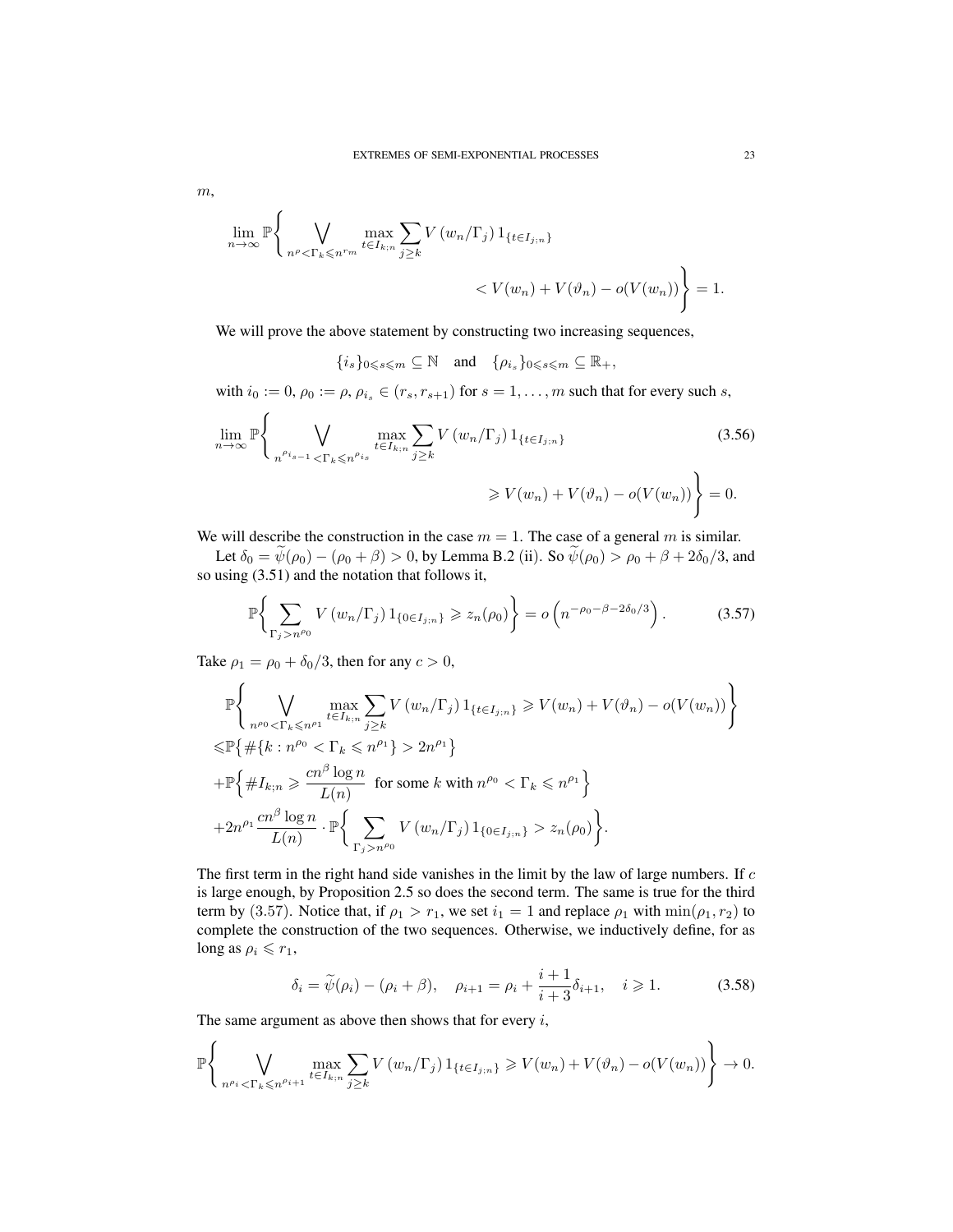We claim that this inductive procedure must end after finitely many steps. That is,  $\rho_i > r_1$ for some  $i_1 \in \mathbb{N}$ , in which case we replace  $\rho_{i_1}$  with  $\min(\rho_{i_1}, r_2)$  and, once again, complete the construction.

Indeed, if the inductive procedure did not terminate, it would follow that  $\delta_i \to 0$ , so  $\rho_i \uparrow \rho_* \leq r_1$  satisfying  $\psi(\rho_*-) = \rho_* + \beta$ . Since  $\psi$  is constant on  $(0, r_1)$ , this is easily seen to contradict the property  $r_1 < 1/2 - \beta$  established in Lemma B.2 (i).

This completes the proof of (3.26).

We proceed to prove (3.27). Let  $\epsilon > 0$ . For  $c, C > 0$  we set  $\Omega_n = \Omega_n^{(1)} \cap \Omega_n^{(2)}$ , where

$$
\Omega_n^{(1)} = \left\{ \omega \in \Omega : \min\left(\Gamma_{j_{1,k;n}}(\omega), j_{1,k;n}(\omega)\right) \geqslant c w_n k / \vartheta_n \text{ for all } k \in \mathbb{N} \right\}, \quad n \in \mathbb{N};
$$
  

$$
\Omega_n^{(2)} = \left\{ \#I_{1,k;n}(\omega) < C \log n \text{ for all } 1 \leqslant k \leqslant \vartheta_n / c \right\}, \quad n \in \mathbb{N}.
$$

If  $\delta > 0$  is such that V vanishes on  $(0, \delta]$ , then on  $\Omega_n^{(1)}$  we have

$$
\#\{k:\Gamma_{j_{1,k;n}}\leqslant w_n/\delta\}\leqslant \vartheta_n/(c\delta).
$$

We claim that we can choose  $c = c(\epsilon)$  small enough and  $C = C(\epsilon)$  large enough so that

$$
\liminf_{n \to \infty} \mathbb{P}\big\{\Omega_n^{(i)}\big\} \ge 1 - \epsilon, \quad i = 1, 2. \tag{3.59}
$$

The fact that this is true for  $i = 1$  if c is small enough follows as in (3.40) and the law of large numbers, for  $i = 2$  it follows for large enough C by Proposition 2.4 (ii).

With c chosen above we denote

$$
\overline{\mathcal{M}}_{1,k;n} = \max_{t \in I_{1,k;n}} \left\{ V(w_n/\Gamma_{j_{1,k;n}}) + \sum_{j \ge j_{1,k;n}+1} V(w_n/\Gamma_j) 1_{\{t \in I_{j;n}\}} \right\}, \quad k \in \mathbb{N};
$$
  

$$
\mathcal{M}'_{1,k;n} = \max_{t \in I_{1,k;n}} \left\{ V(\vartheta_n/(ck)) + \sum_{\Gamma_j > ckw_n/\vartheta_n} V(w_n/\Gamma_j) 1_{\{t \in I_{j;n}\}} \right\}, \quad k \in \mathbb{N},
$$

so that on each event  $\Omega_n$ , we have  $\overline{\mathcal{M}}_{1,k;n} \leq \mathcal{M}'_{1,k;n}$ ,  $k \geq 1$ . Since  $c_{\infty} < 1$ , it follows from (3.31) that on the event  $\Omega_B$ ,

$$
V\left(w_n/\Gamma_{j_{1,1;n}}\right) \geqslant V(\vartheta_n)-o_P(V(\vartheta_n)).
$$

Since  $\epsilon > 0$  can be taken as small as we wish, (3.27) will follow from the following claim:

$$
\lim_{n \to \infty} \mathbb{P}\left\{ \max_{\lfloor n^{\rho} \rfloor \le k \le \lceil \vartheta_n / (c\delta) \rceil} \mathcal{M}_{1,k;n}^{\prime} < V(\vartheta_n) - o(V(\vartheta_n)) \middle| \Omega_n \right\} = 1. \tag{3.60}
$$

We start by constructing an increasing sequence  $\rho_i \uparrow \beta, i \in \mathbb{N}_0$  with  $\rho_0 = \rho$  such that for every i

$$
\mathbb{P}\left\{\max_{\lfloor n^{\rho_i} \rfloor \leqslant k \leqslant \lceil n^{\rho_{i+1}}} \mathcal{M}'_{1,k;n} \geqslant V(\vartheta_n) - o(V(\vartheta_n)) \middle| \Omega_n \right\} \to 0, \quad n \to \infty. \tag{3.61}
$$

To this end, we define inductively for  $i = 0, 1, \ldots$ 

$$
\delta_i = \left(\beta^{1/\alpha} - (\beta - \rho_i)^{1/\alpha}\right)^{\alpha} - \rho_i, \quad \rho_{i+1} = \rho_i + \frac{i+1}{i+3}\delta_i; \tag{3.62}
$$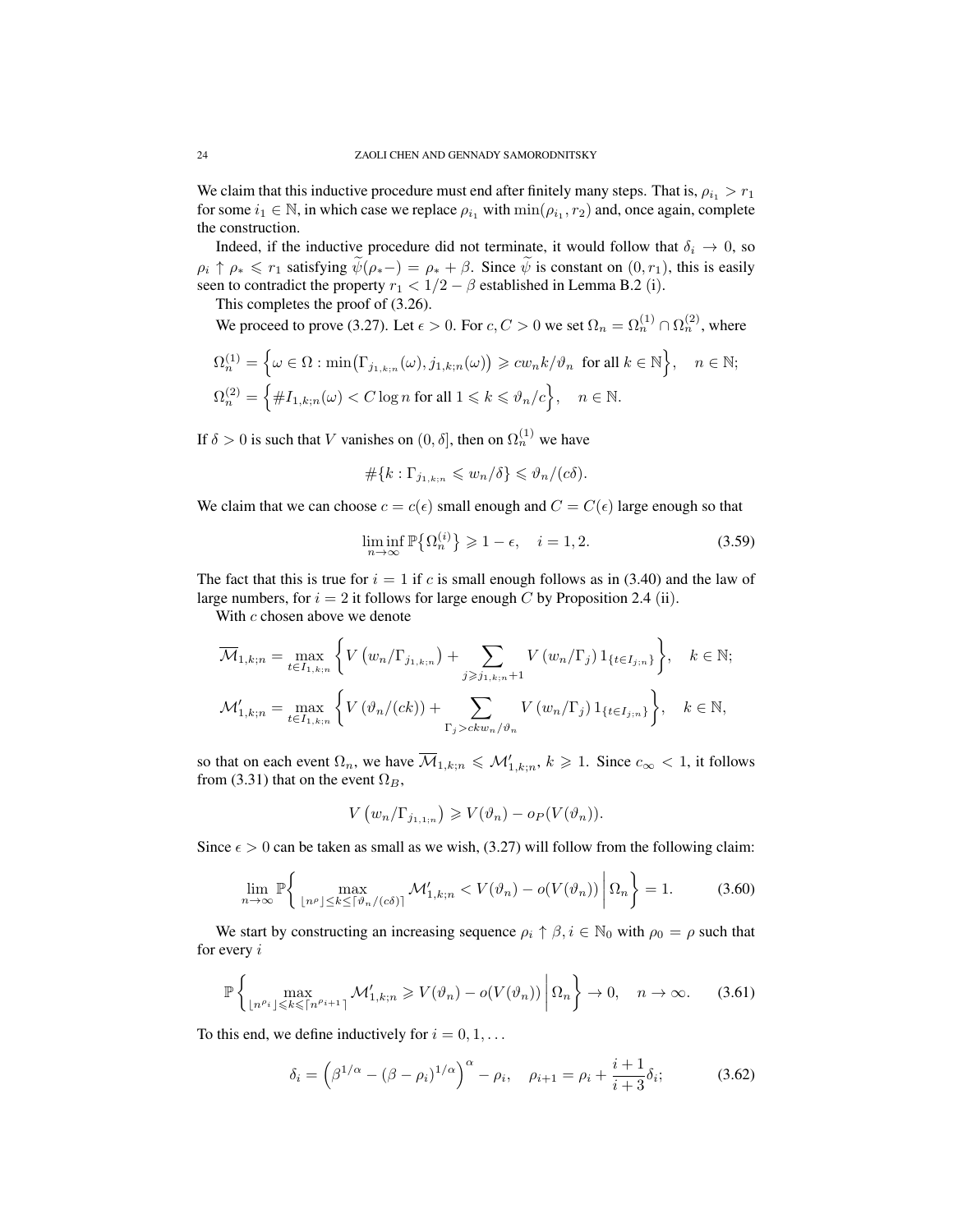note that  $\delta_i > 0$  for all *i*. We have

$$
\mathbb{P}\left\{V\left(\vartheta_n/(cn^{\rho_i})\right) + \sum_{\Gamma_j > cn^{\rho_i}w_n/\vartheta_n} V\left(w_n/\Gamma_j\right)1_{\{0 \in I_{j;n}\}} \geq V(\vartheta_n) - o(V(\vartheta_n))\right\}
$$
  

$$
\leq \mathbb{P}\left\{\sum_{j=0}^{\infty} V\left(w_n/\Gamma_j\right)1_{\{0 \in I_{j;n}\}} \geq V(\vartheta_n) - o(V(\vartheta_n)) - V\left(\vartheta_n/(cn^{\rho_i})\right)\right\}
$$
  

$$
\leq \overline{H}\left(V(\vartheta_n) - V\left(\vartheta_n/(cn^{\rho_i})\right) - o(V(\vartheta_n))\right),
$$

and by (B.5),

$$
\log \left[ \overline{H} \Big( V(\vartheta_n) - V \left( \vartheta_n / (cn^{\rho_i}) \right) - o \big( V(\vartheta_n) \big) \Big) \right] \sim - \left( \beta^{1/\alpha} - (\beta - \rho_i)^{1/\alpha} \right)^{\alpha} \log n.
$$

Therefore, by the first part of  $(3.62)$ , for large n we have

$$
\overline{H}\Big(V(\vartheta_n) - V(\vartheta_n/(cn^{\rho_i})) - o(V(\vartheta_n))\Big) \leqslant \exp\left\{-\left(\rho_i + \frac{i+2}{i+3}\delta_i\right)\log n\right\}
$$

and, hence, since  $\Omega_n \supseteq \Omega_n^{(2)}$ ,

$$
\mathbb{P}\left\{\max_{\lfloor n^{\rho_i}\rfloor \leq k \leq \lceil n^{\rho_{i+1}} \rceil} \mathcal{M}'_{1,k;n} \geq V(\vartheta_n) - o(V(\vartheta_n)) \middle| \Omega_n \right\}
$$
  

$$
\lesssim n^{\rho_{i+1}} \cdot C \log n \cdot \exp\left\{-\left(\rho_i + \frac{i+2}{i+3}\delta_i\right) \log n\right\}
$$
  
= $C \log n \cdot \exp\left\{-\frac{\delta_i}{i+3} \log n\right\} \to 0$ 

as  $n \to \infty$ . Therefore, (3.61) follows, and (3.60) will be established once we show that for all i large enough,

$$
\mathbb{P}\left\{\max_{\lfloor n^{\rho_i}\rfloor \leq k \leq \lceil \vartheta_n/c \rceil} \mathcal{M}'_{1,k;n} \geqslant V(\vartheta_n) - o(V(\vartheta_n)) \middle| \Omega_n \right\} \to 0, \quad n \to \infty. \tag{3.63}
$$

Note that

$$
\sum_{\Gamma_j > cn^{\rho_i} w_n/\vartheta_n} V(w_n/\Gamma_j) 1_{\{0 \in I_{j,n}\}} \stackrel{d}{=} \sum_{j=1}^{N_n} \overline{\xi_j},
$$

where  $N_n$  is a Poisson random variable with mean  $\overline{\nu}(x_0) - cn^{\rho_i}/\vartheta_n$ , and  $\{\overline{\xi}_i\}_{i\geq 1}$  is a family of i.i.d. random variables independent of  $N_n$ , and the law of  $\xi_1$  is the restriction of  $\nu$  to  $(1, V(\vartheta_n c^{-1}n^{-\rho_i})),$  normalized to be a probability measure. Here we have used the fact that we assume  $x_0 = 1$  in (3.10).

Let

$$
m = m(i) = \left\lceil \frac{V(\vartheta_n) - o(V(\vartheta_n)) - V(\vartheta_n c^{-1} n^{-\rho_i})}{V(\vartheta_n c^{-1} n^{-\rho_i})} \right\rceil;
$$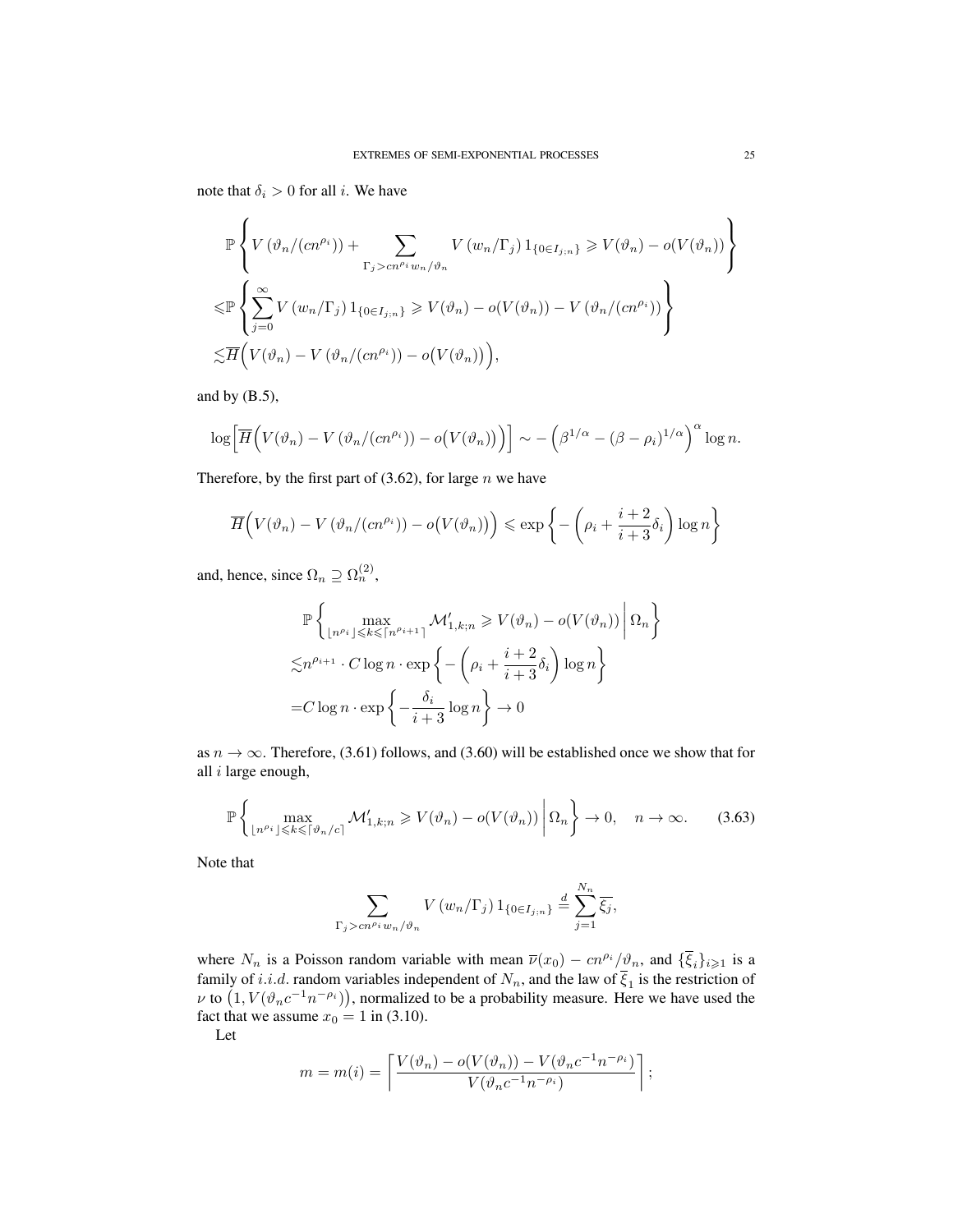$m(i)$  also depends on n, but by (B.5) it is bounded as a function of n. By Lemma B.3 (i) we have for some large numbers  $\gamma_1(i)$ ,  $\gamma_2(i)$ ,

$$
\mathbb{P}\left\{\sum_{\Gamma_{j} > cn^{\rho_{i}}w_{n}/\vartheta_{n}}V(w_{n}/\Gamma_{j})1_{\{0 \in I_{j;n}\}} > V(\vartheta_{n}) - o(V(\vartheta_{n})) - V(\vartheta_{n}c^{-1}n^{-\rho_{i}})\right\}
$$
\n
$$
\leqslant \sum_{s=m}^{\infty}\frac{1}{s!}\mathbb{P}\left\{\sum_{j=1}^{s}\overline{\xi}_{j} \geqslant V(\vartheta_{n}) - o(V(\vartheta_{n})) - V(\vartheta_{n}c^{-1}n^{-\rho_{i}})\right\}
$$
\n
$$
\leqslant \sum_{s=m}^{\infty}\frac{1}{s!}\gamma_{1}(i)^{s}\left(V(\vartheta_{n}c^{-1}n^{-\rho_{i}})\right)^{\gamma_{2}(i)}\left(\overline{H}(V(\vartheta_{n}c^{-1}n^{-\rho_{i}}))\right)^{m(i)}
$$
\n
$$
\cdot\overline{H}(V(\vartheta_{n}) - o(V(\vartheta_{n})) - mV(\vartheta_{n}c^{-1}n^{-\rho_{i}}))
$$
\n
$$
\leqslant \left(V(\vartheta_{n}c^{-1}n^{-\rho_{i}})\right)^{\gamma_{2}(i)}\left(\overline{H}(V(\vartheta_{n}c^{-1}n^{-\rho_{i}}))\right)^{m(i)} \leqslant (\log n)^{\gamma_{2}(i)/\alpha}\left(\vartheta_{n}n^{-\rho_{i}}\right)^{-m(i)},
$$

where we have once again used (B.5). Furthermore,

$$
m(i) \to \frac{\beta^{1/\alpha} - (\beta - \rho_i)^{1/\alpha}}{(\beta - \rho_i)^{1/\alpha}}
$$

as  $n \to \infty$ , so that for large  $n, (\vartheta_n n^{-\rho_i})^{-m(i)} \leqslant n^{-C_1}$  for

$$
C_1 = (\beta - \rho_i) \frac{\beta^{1/\alpha} - (\beta - \rho_i)^{1/\alpha}}{(\beta - \rho_i)^{1/\alpha}}.
$$

Since  $\rho_i \to \beta$  as  $i \to \infty$  and  $\alpha < 1$ ,  $C_1$  will become arbitrarily large for large *i*. Taking into account the bound on the cardinality of  $I_{t,k;n}$  on the event  $\Omega_n$ , we see that for i such that  $C_1 > \beta$  and for large *n*,

$$
\mathbb{P}\left\{\max_{\lfloor n^{\rho_i}\rfloor\leqslant k\leqslant\lceil\vartheta_n/c\rceil}\mathcal{M}_{1,k;n}'\geqslant V(\vartheta_n)-o(V(\vartheta_n))\,\bigg|\,\Omega_n\right\}\\ \lesssim_{\vartheta_n}\log n\cdot n^{-C_1}\to 0
$$

as  $n \to \infty$ . This establishes (3.63) and, hence, completes the proof.

*Proof of Theorem 3.3.* Recall that the random sup-measure  $M$  is coupled to the random sup-measures  $(\mathcal{M}_n)$  as described when proving Theorem 3.2. Therefore, it suffices to show that for any fixed  $0 < T_1 < T_2 \leq 1$ ,

$$
\left\{\frac{\mathbb{M}_n(t)-b_n}{a_n}\right\}_{t\in[T_1,T_2]} \xrightarrow{P} \{ \mathbb{M}(t) \}_{t\in[T_1,T_2]} \quad \text{in } (D[T_1,T_2],J_1). \tag{3.64}
$$

For the duration of the proof we fix a small  $\epsilon > 0$ .

We start by observing that by the construction of  $M(t)$  in (2.46), (2.50) and (2.47), there exists  $N = N(\epsilon) > 0$  such that the event

$$
\Omega^{(1)} := \left\{ \mathbb{M}(t) = \max_{1 \leq k, i \leq N} \left\{ \Lambda_{k,i} : W_{k,i} \in [0, t] \right\} \text{ for } t \in [T_1, T_2] \right\}
$$
(3.65)

satisfies  $\mathbb{P}\{\Omega^{(1)}\} \geq 1 - \epsilon$ . Consider the random finite set  $\mathcal{T} = \{W_{k,i} : 1 \leq k, i \leq k\}$  $N$   $\cup$  {0,  $T_1, T_2$ }. Since the random measure  $\eta_\omega$  in (2.17) is a.s. atomless, it follows that there is  $\delta > 0$  such that the event

$$
\Omega^{(2)} := \left\{ |t_1 - t_2| \ge \delta \text{ for all distinct } t_1, t_2 \in \mathcal{T} \right\}
$$
\n(3.66)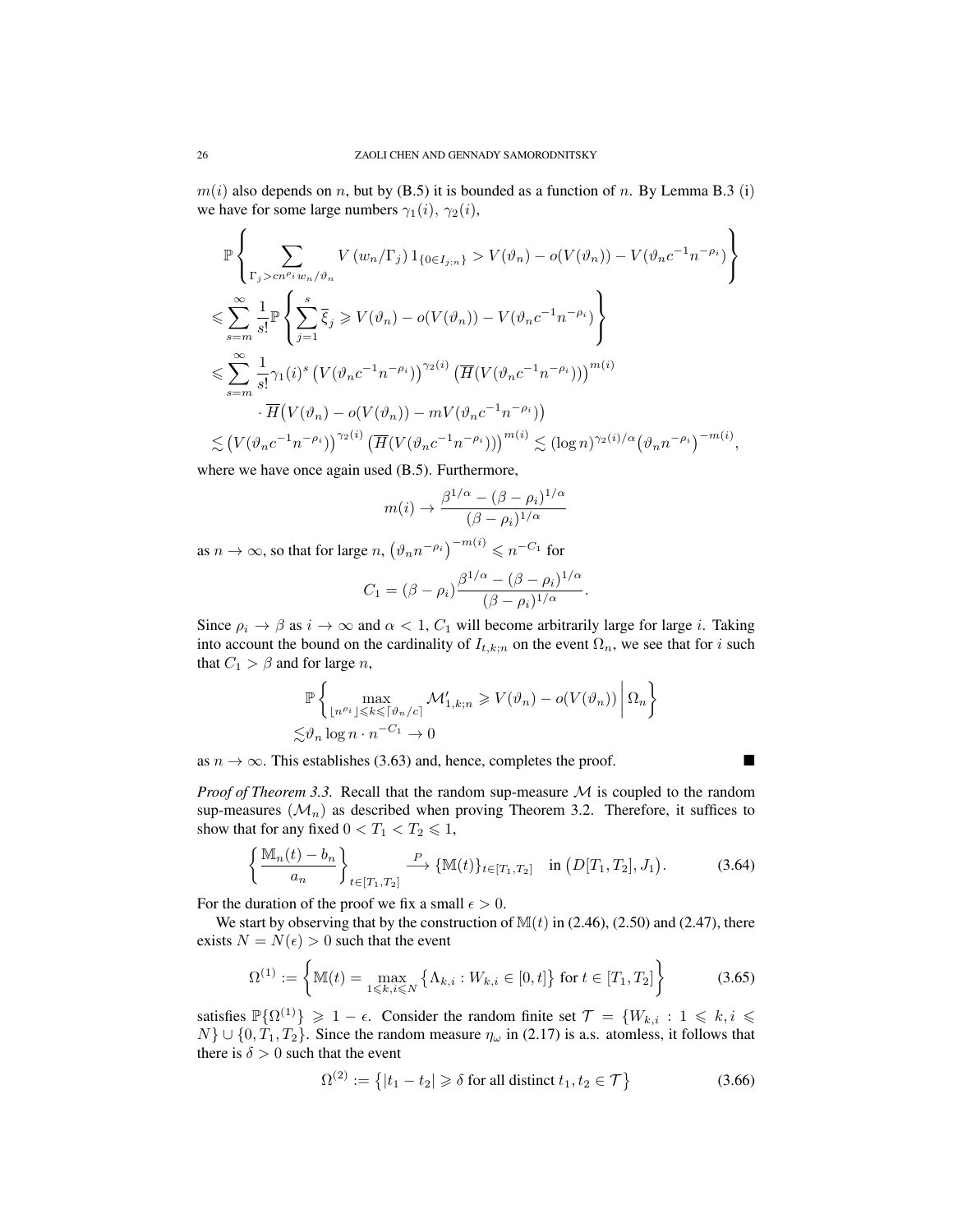satisfies  $\mathbb{P}\{\Omega^{(2)}\} \geq 1 - \epsilon$ . Then on  $\Omega^{(1)} \cap \Omega^{(2)}$  the process  $\{\mathbb{M}(t) : t \in [T_1, T_2]\}$  has nondecreasing piecewise constant sample paths, with at most  $N^2$  jumps, and each two jump points are separated by at least  $\delta$ . Let  $T_1 = W_{k_0,i_0} < W_{k_1,i_1} < \cdots < W_{k_\ell,i_\ell} \leq T_2$ be the enumeration of the jumps.

We saw when establishing (3.30) with  $B = [0, 1]$ , that for any  $k, i \in \mathbb{N}$ ,

$$
\max_{t \in I_{k,i;n}} \left| \frac{X(t) - b_n}{a_n} - \Lambda_{k,i} \right| \xrightarrow{P} 0 \quad \text{as } n \to \infty.
$$

Therefore by decreasing  $\delta$  if necessary, the event

$$
\Omega_n^{(3)} := \left\{ \left| \frac{\mathbb{M}_n([0, T_i]) - b_n}{a_n} - \mathbb{M}(T_i) \right| \leq \delta, i = 1, 2,
$$
  

$$
\bigvee_{k,i=1}^N \max_{t \in I_{k,i;n}} \left| \frac{X(t) - b_n}{a_n} - \Lambda_{k,i} \right| \leq \delta \right\}
$$

satisfies  $\mathbb{P}\{\Omega_n^{(3)}\} \geq 1 - \epsilon$  for all large *n*. Furthermore, by Proposition 3.8 and Proposition 3.9, for  $N$  large enough, the event

$$
\Omega_n^{(4)} := \left\{ \mathbb{M}_n(t) = \max_{1 \le k, i \le N} \max_{t \in I_{k,i;n} \cap [0,nt]} X(t) \text{ for all } t \in [T_1, T_2]. \right\}
$$
(3.67)

satisfies  $\mathbb{P}\{\Omega_n^{(4)}\} \geq 1 - \epsilon$  for all large n. It is clear that we can select the same N in (3.65) and (3.67). Finally, since for every  $k, i$ 

$$
I_{k,i;n}/n \longrightarrow \{W_{k,i}\}\
$$
.

with respect to the Hausdorff metric as  $n \to \infty$ , the event

$$
\Omega_n^{(5)} := \left\{ \max_{1 \le k, i \le N} \max_{t \in I_{k,i;n}} |t/n - W_{k,i}| \le \delta/2 \right\}
$$
\n(3.68)

satisfies  $\mathbb{P}\{\Omega_n^{(5)}\} \geq 1 - \epsilon$  for all large n.

Fix  $\omega\in\Omega^{(1)}\cap\Omega^{(2)}_n\cap\Omega^{(3)}_n\cap\Omega^{(5)}_n.$  We construct a function  $e_n:\,[T_1,T_2]\to[T_1,T_2]$ as follows. First set

$$
e_n(t) = \begin{cases} T_1 & t = T_1 \\ W_{k_s, i_s} & t = \min(I_{k_s, i_s; n}/n) \text{ for } s = 1, \dots, \ell \\ T_2, & t = T_2 \end{cases}
$$

and note that due to the choice of  $\omega$  this an increasing function. We extend it to a continuous increasing map from  $[T_1, T_2]$  onto  $[T_1, T_2]$  by linear interpolation. Then

$$
\sup_{t \in [T_1, T_2]} |e_n(t) - \mathrm{id}(t)| = \bigvee_{s=1}^{\ell} \left| \min(I_{k_s, i_s; n}/n) - W_{k_s, i_s} \right| \leq \delta/2
$$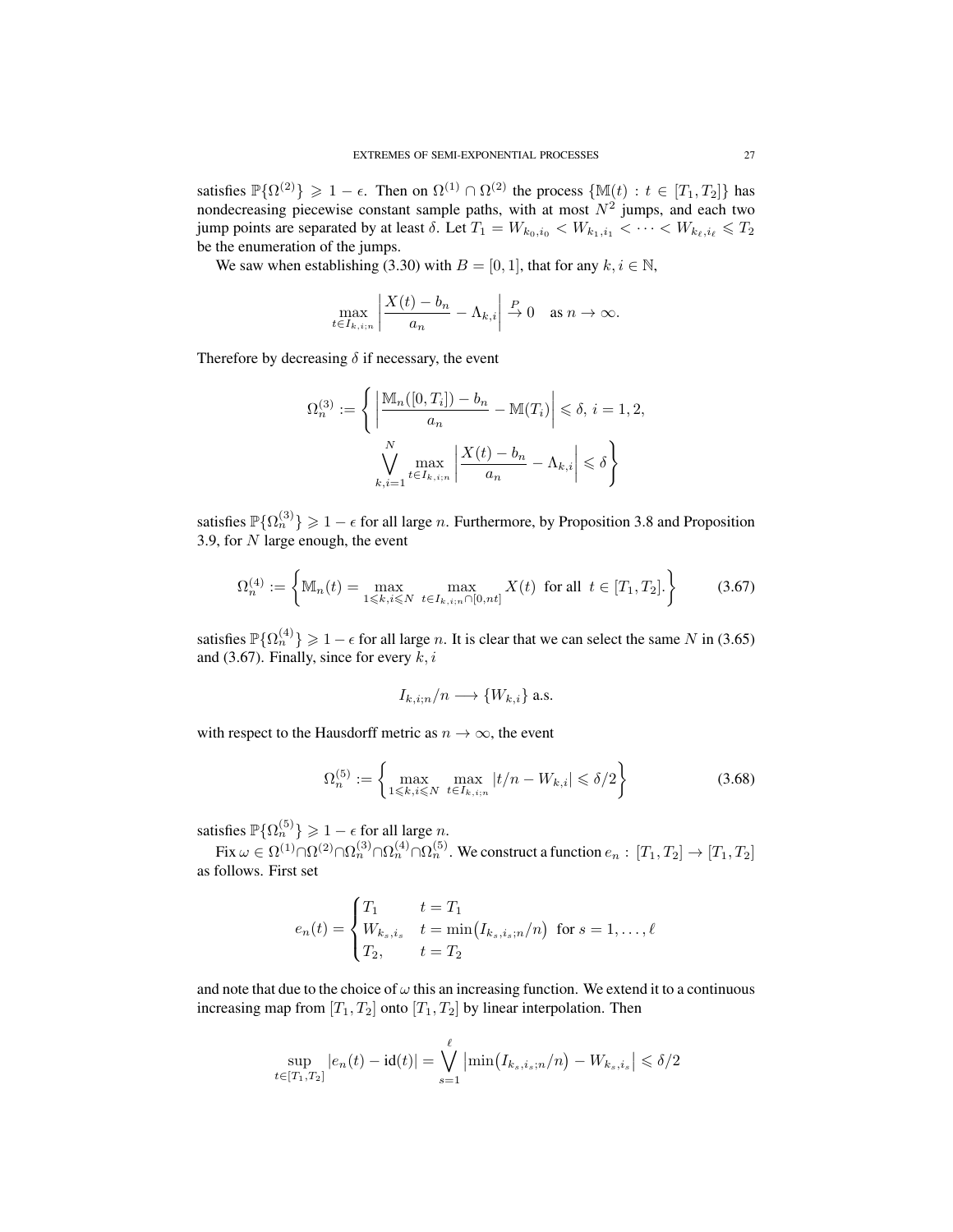so that

$$
d_{J_1}\left(\left\{\frac{\mathbb{M}_n(t)-b_n}{a_n}\right\}_{t\in[T_1,T_2]},\{\mathbb{M}(t)\}_{t\in[T_1,T_2]}\right)
$$
  
\$\leqslant \sup\_{t\in[T\_1,T\_2]}|e\_n(t)-\mathrm{id}(t)| \bigvee\_{t\in[T\_1,T\_2]} \left|\frac{\mathbb{M}\_n(t)-b\_n}{a\_n}-\mathbb{M}(e\_n(t))\right|\$  
\$\leqslant \frac{\delta}{2} \vee \left(\bigvee\_{i=1}^2 \left|\frac{\mathbb{M}\_n([0,T\_i])-b\_n}{a\_n}-\mathbb{M}(T\_i)\right|\right) \vee \left(\bigvee\_{s=1}^\ell \max\_{t\in I\_{ks, i\_s;n}} \left|\frac{X\_t-b\_n}{a\_n}-\Lambda\_{ks, i\_s}\right|\right)\$  
\$\leqslant \delta\$.

Since  $\delta > 0$  is arbitrary, while

$$
\liminf_{n\to\infty}\mathbb{P}\left\{\Omega^{(1)}\cap\Omega^{(2)}\Omega^{(3)}_n\cap\Omega^{(4)}_n\cap\Omega^{(5)}_n\right\}\geqslant 1-5\epsilon,
$$

and  $\epsilon > 0$  is also arbitrary, (3.64) follows.

## APPENDIX A. RANGES AND LOCAL TIMES

This appendix is largely devoted to proving Theorem 2.3. Unless otherwise stated,  $F$ denotes the distribution in Assumption 2.1.

Let us begin by looking closely at the set  $I_{0;\nu}$  in (2.29). By the definition of the probability measure  $\mu_n$ , the random function  $Y^{(k;n)}$  has its first zero coordinate between 0 and  $n$ , and the subsequent zero coordinates appear whenever the Markov chain returns back to zero. Therefore,  $I_{0:n}$  is, in distribution, the restriction to  $\{0, \ldots, n\}$  of the range of a random walk with the step distribution F, starting at a random position in  $\{0, \ldots, n\}$ . The following definition formalizes this type of random walks, which we will study in this appendix.

**Assumption A.1.** *For*  $n \in \mathbb{N}_0$ ,  $\mathbf{S}^{(n)} = \{S_t^{(n)}\}_{t \in \mathbb{N}_0}$  *is a random walk such that* 

- (a) the initial position  $S_0^{(n)}$  has the law of  $\min\{0 \leqslant t \leqslant n : Y_t^{(n)} = 0\}$ , where  ${Y_t^{(n)}}_{t \in \mathbb{Z}}$  has the law  $\mu_n$  in (2.28);
- *(b) the steps*  $\{\xi_t\}_{t\in\mathbb{N}}$  *are i.i.d. with distribution F*, *and are independent of*  $S_0^{(n)}$ *.*

That is, the different random walks in Assumption A.1 only differ in the law of the initial position. Hereafter,  $\{\{S_t^{(k;n)}\}_{t\in\mathbb{N}_0}\}$  denotes a collection of  $i.i.d.$  copies of  $\mathbf{S}^{(n)}$ . For the duration of this section we work with the sets  $I_{k;n}$  in (2.29) written as

$$
I_{k;n} = \left\{ S_t^{(k;n)} : t \in \mathbb{N}_0 \right\} \cap \{0, \dots, n\}, \ n, k \in \mathbb{N}_0.
$$
 (A.1)

By the definition these are nonempty random sets.

We will need several facts about these random walks, and we list these facts in the proposition below. Most of them are well known. In the sequel we use the notation  $\min A$  $(\max A)$  to denote the smallest (largest) point in a discrete set A.

**Proposition A.2.** *(i) For every*  $k \in \mathbb{N}_0$ ,

$$
\left(\frac{\min I_{k;n}}{n}, \frac{I_{k;n}}{n}\right) \Rightarrow \left(Z^*(0), \overline{R^*}\right) \quad \text{weakly in } [0,1] \times \mathcal{F}([0,1]) \tag{A.2}
$$

 $as n \to \infty$ , where  $Z^*(0)$  and  $\overline{R^*}$  are connected by (2.11), (2.12) and (2.16).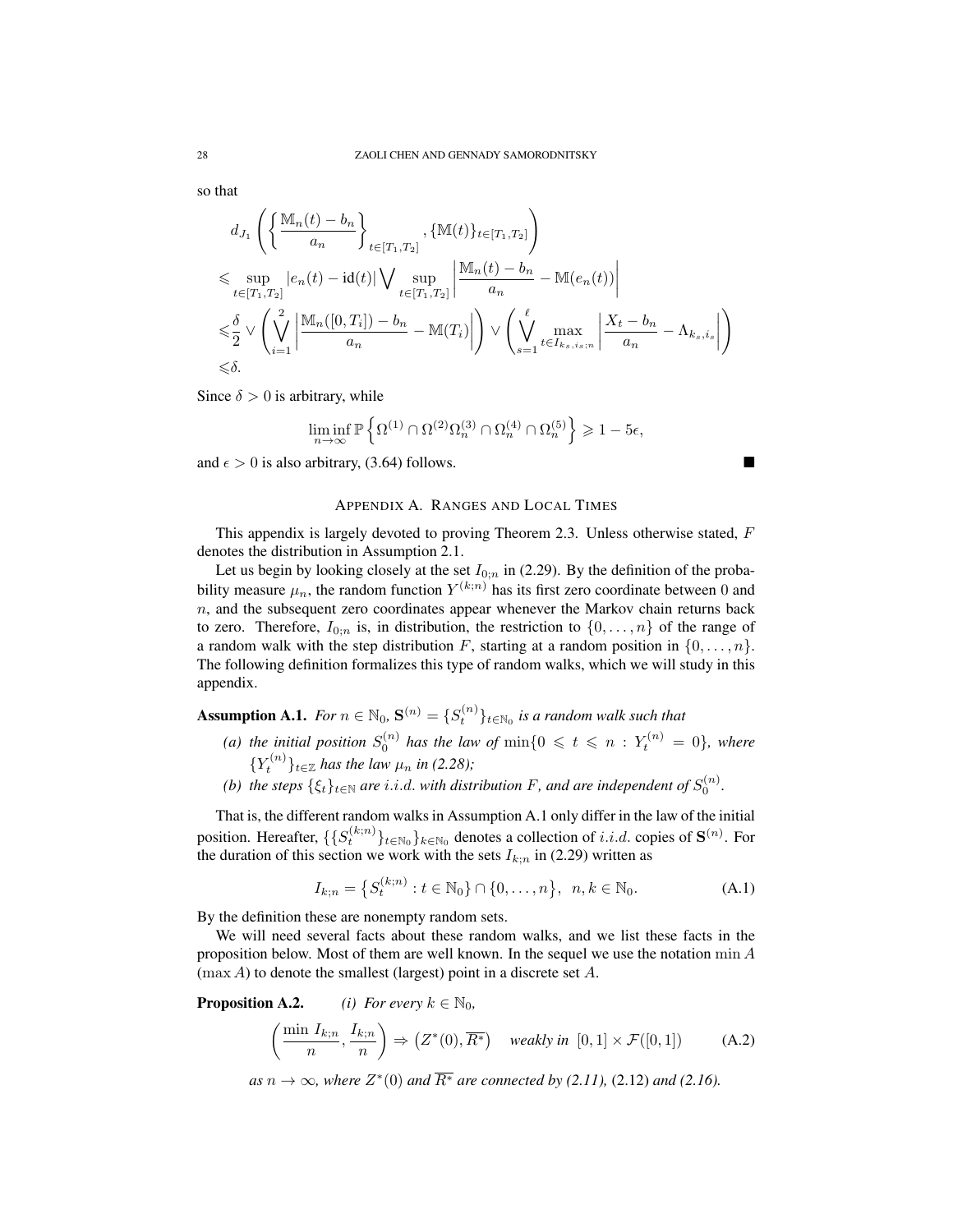(*ii*) If  $A_0$  denotes the full range  $\{S_0^{(0)}, S_1^{(0)}, \ldots\}$  of  $\mathbf{S}^{(0)}$ , then

$$
\mathbb{P}\left\{n \in A_0\right\} \sim \frac{n^{\beta - 1}\overline{F}(0)}{\Gamma(\beta)\Gamma(1 - \beta)L(n)} \quad \text{as } n \to \infty \tag{A.3}
$$

*and*

$$
\limsup_{n_0 \to \infty} \sup_{n > n_0} \max_{0 \le k \le n-1} \max_{m \in \mathbb{Z}} \frac{\#(A_0 \cap [m, m+2^k) \cap [2^{n_0}, 2^n))}{n/\overline{F}(2^k)} < \infty \quad a.s. \tag{A.4}
$$

*(iii) For any*  $\gamma$ ,  $\eta > 0$ 

$$
\#\left\{k: S_k^{(0)} \leqslant \eta n, \xi_k \geqslant (\log n)^\gamma\right\} \xrightarrow{P} \infty, \quad n \to \infty. \tag{A.5}
$$

(*iv*) *Let*  $\{Z(t)\}_{t\in\mathbb{R}_+}$  *and*  $\{Z^*(t)\}_{t\in\mathbb{R}_+}$  *be given by* (2.8) *and* (2.11), *respectively. Then with*  $\vartheta_n$  *given by (2.35),* 

$$
\left\{\frac{1}{\vartheta_n}S_{\lfloor nt \rfloor}^{(0)+}\right\}_{t \in \mathbb{R}_+} \Rightarrow \{Z^{\leftarrow}(t)\}_{t \in \mathbb{R}_+} \quad \text{in } (D(\mathbb{R}_+), J_1), \tag{A.6}
$$

$$
\left\{\frac{1}{\vartheta_n}S_{\lfloor nt \rfloor}^{(n)+}\right\}_{t \in \mathbb{R}_+} \Rightarrow \{Z^{*+}(t)\}_{t \in \mathbb{R}_+} \quad \text{in } (D(\mathbb{R}_+), J_1). \tag{A.7}
$$

*Proof.* (i): The claim follows from Theorem 5.4 in Samorodnitsky and Wang (2019).

- (ii): See (A.2) and Lemma A.1 in Appendix A in Chen and Samorodnitsky (2020).
- (iii): See Lemma A.2 in Appendix A in Chen and Samorodnitsky (2020).

(iv): We first show (A.6). For a sequence  $\{c_n\}$  satisfying  $n\overline{F}(c_n) \sim 1/\Gamma(1-\beta)$  we have

$$
\left\{\frac{1}{c_n}S_{\lfloor nt \rfloor}^{(0)}\right\}_{t \in \mathbb{R}_+} \Rightarrow \{Z(t)\}_{t \in \mathbb{R}_+} \quad \text{in } (D(\mathbb{R}_+), J_1); \tag{A.8}
$$

see e.g. Theorem 4.5.3 in Whitt (2002), and it follows that (A.6) holds in the  $M_1$ -topology (see Whitt (1971)). Because the process  $\{Z^{\leftarrow}(t)\}_{t\in\mathbb{R}_+}$  is a.s. continuous, the convergence also holds in the  $J_1$ -topology, see Section 12.4 in Whitt (2002). We combine this argument with part (i) of the proposition to get  $(A.7)$ .

We will occasionally drop the superscript on our random walk whenever the discussion depends only on the step distribution of the walk. Denoting for  $A \subset \mathbb{Z}$  and  $a \in A$ 

$$
\mathbb{P}_a\{\mathbf{S} \text{ escapes } A\} = \mathbb{P}\{\mathbf{S} \text{ does not hit } A \setminus \{a\} \mid S_0 = a\},\
$$

we define the capacity of A by

$$
cap(A) = \sum_{a \in A} \mathbb{P}_a \{ \mathbf{S} \text{ escapes } A \}. \tag{A.9}
$$

It is well known that  $cap(A_1) \leq cap(A_2)$  if  $A_1 \subset A_2$ , and  $cap(A_1 \cup A_2) \leq cap(A_1) +$ cap $(A_2)$  for any  $A_1, A_2$ ; see Spitzer (1964).

For  $0 \le m_1 < m_2 \le \infty$  we consider the range

$$
A_0(m_1, m_2) = \{S_{m_1}^{(0)}, \ldots, S_{m_2-1}^{(0)}\},\,
$$

so that  $A_0 = A_0(0, \infty)$  is the full range.

**Proposition A.3.** *(i) Fix*  $\gamma > (1 - 2\beta)^{-1}$ *, and let*  $S = \{S_t\}_{t \in \mathbb{N}_0}$  *be independent of* A0*. Then*

$$
\max_{0 \le j \le n - (\log n)^{\gamma}} \mathbb{P}\Big(\mathbf{S} \text{ hits } A_0 \cap \{j + \lceil (\log n)^{\gamma} \rceil, \dots, n\} \big| S_0 = j, A_0 \Big) \to 0 \quad \text{(A.10)}
$$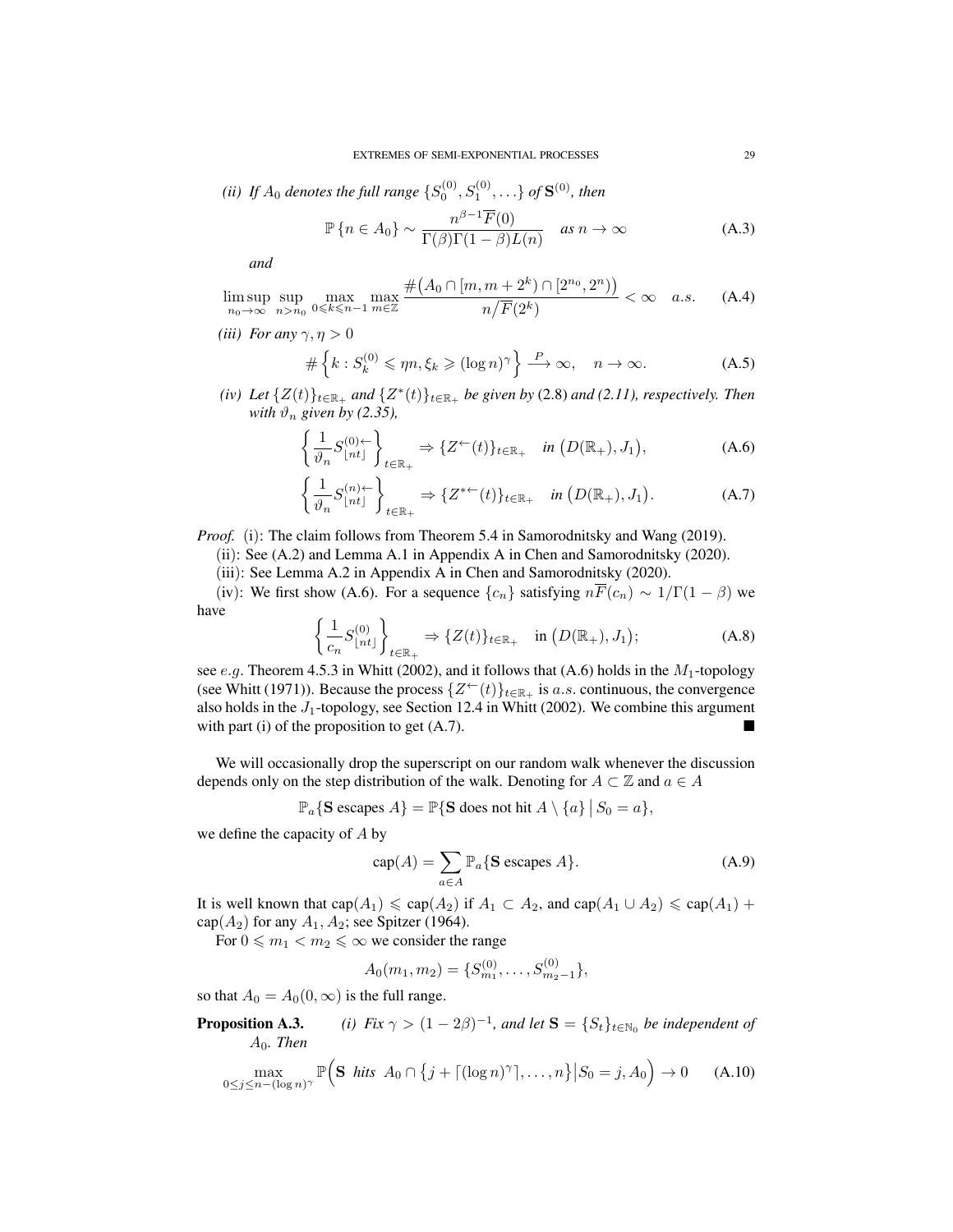a.s. as  $n \to \infty$ . In particular, if for  $n = 1, 2, ..., V_{1:n}$  and  $V_{1:n}$  are measurable *nonempty subsets of*  $A_0 \cap \{0, \ldots, n\}$  *with*  $\min V_{2;n} - \max V_{1;n} \geqslant (\log n)^\gamma$ , then

$$
\frac{1}{\#V_{1;n}} \Big(cap\left(V_{1;n} \cup V_{2;n}\right) - cap\left(V_{1;n}\right) - cap\left(V_{2;n}\right)\Big) \to 0 \ \ a.s.. \tag{A.11}
$$

*(ii)* Let  $\widetilde{\mathbf{S}}^{(0)}$  be an independent copy of  $\mathbf{S}^{(0)}$ , with ranges denoted by  $\widetilde{A}_0(\cdot,\cdot)$ . Then

$$
c_{\infty} := \mathbb{P}\left\{A_0 \cap \widetilde{A}_0 = \{0\}\right\} \in (0, 1). \tag{A.12}
$$

*Furthermore,*

$$
\frac{cap (A_0(0, n))}{n} \longrightarrow c_{\infty} \text{ a.s. as } n \to \infty.
$$
 (A.13)

*Proof.* (i): For (A.10) we write for  $0 \le j \le n - (\log n)^{\gamma}$ ,

$$
P\Big(\mathbf{S} \text{ hits } A_0 \cap \{j + \lceil (\log n)^{\gamma} \rceil, \dots, n\} \big| S_0 = j, A_0 \Big)
$$
  
\$\leqslant \sum\_{k = \lfloor \log\_2 \lceil (\log n)^{\gamma} \rceil \rfloor}^{\lceil \log\_2 n \rceil} \# \Big(A\_0 \cap [j + 2^k, j + 2^{k+1})\Big) \cdot \max\_{m \geq 2^k} \mathbb{P}\_0 \{\mathbf{S} \text{ hits } m\}\$.

By (A.4), there is an a.s. finite constant  $B_1 = B_1(A_0)$  such that the first term in the sum does not exceed  $B_1 \log n / \bar{F}(2^k)$ , while by (A.3), the second term does not exceed  $B_2 2^{(\beta-1)k}/L(2^k)$  for some finite constant  $B_2$ . Therefore, for any  $\epsilon > 0$ , the sum above can be bounded by

$$
B_1 B_2 \sum_{k=\lfloor \log_2(\log n)^\gamma\rfloor}^\infty \frac{\log n}{\overline F(2^k)} \cdot \frac{2^{(\beta-1)k}}{L(2^k)} \lesssim (\log n)^{1+(2\beta-1+\epsilon)\gamma}.
$$

Choosing  $0 < \epsilon < 1 - 2\beta - \gamma^{-1}$  proves (A.10).

For (A.11) we enumerate, for a fixed n and  $i = 1, 2, V_{i,n}$  from left to right as

$$
\{v_{i,1},\ldots,v_{i,n_i}\}.
$$

Then

$$
\begin{aligned} \text{cap}(V_{1;n} \cup V_{2;n}) &= \sum_{j=1}^{n_1} \mathbb{P}_{v_{1,j}} \left\{ \mathbf{S} \text{ escapes } V_{1;n} \cup V_{2;n} \middle| A_0 \right\} + \text{cap}(V_{2;n}) \\ &= \text{cap}(V_{1;n}) - \sum_{j=1}^{n_1} q_j + \text{cap}(V_{2;n}) \,, \end{aligned}
$$

where in the obvious notation

$$
q_j := \mathbb{P}\left\{\mathbf{S} \text{ escapes } V_{1;n} \text{ but hits } V_{2;n} \middle| A_0, S_0 = v_{1,j} \right\}.
$$

Now (A.11) follows from (A.10).

 $(ii)$ : Note that by  $(A.3)$ ,

$$
\mathbb{P}\{k \in A_0 \cap \widetilde{A}_0\} = \mathbb{P}\{k \in A_0\} \cdot \mathbb{P}\{k \in \widetilde{A}_0\} \in \text{RV}_{2\beta - 2},
$$

so it is a summable sequence. This implies (A.12). To prove (A.13), we observe that the array  $\{ \text{cap}(A_0(m_1, m_2)) \}_{m_1 < m_2}$  forms a stationary and subadditive family, so by the subadditive ergodic theorem (see Theorem 5 in Kingman (1968)) we have

$$
\frac{\text{cap}\,(A_0(0,n))}{n}\to \Upsilon\ a.s.
$$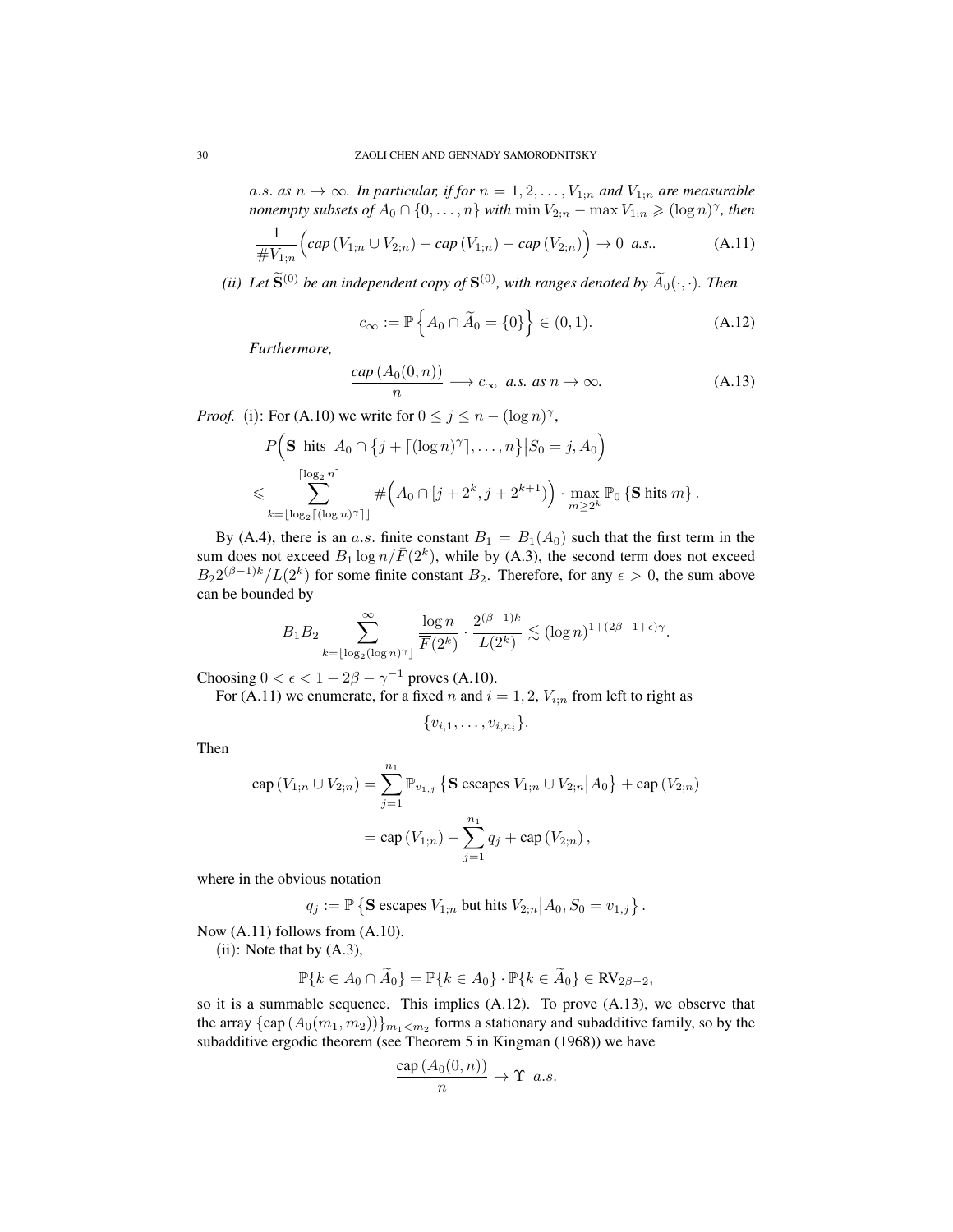for some random variable  $0 \le \Upsilon \le 1$ . Since the invariant  $\sigma$ -field associated with the array is clearly trivial, it follows from Theorem 3 *ibid.* that Υ is a constant. It remains to show that the constant is equal to  $c_{\infty}$ . We have

$$
\Upsilon = \lim_{n \to \infty} \frac{1}{n} \sum_{i=0}^{n} \mathbb{P} \left\{ \widetilde{A}_0 + S_i^{(0)} \bigcap A_0(i, n) = \{i\} \right\}
$$

a.s., hence

$$
\Upsilon = \lim_{n \to \infty} \frac{1}{n} \sum_{i=0}^{n} \mathbb{P} \left\{ \widetilde{A}_0 \cap A_0(0, n-i) = \{0\} \right\} \ a.s.
$$

This is the arithmetic mean of a sequence that converges to  $c_{\infty}$ , so  $\Upsilon = c_{\infty} a.s.$ 

**Proposition A.4.** *For*  $n \in \mathbb{N}$ *, let* 

*(i) As*  $n \to ∞$ 

$$
\overline{A_n} = \{ S_t^{(n)} : t = 0, 1, 2, \ldots \} \cap \{ 0, \ldots, n \}.
$$

*Let*  $\{Z^*(t)\}_{t\in\mathbb{R}_+}$ ,  $\overline{R^*}$  *and*  $\vartheta_n$  *be as in* (2.11), (2.16) and (2.35) *respectively.* 

$$
\left(\left\{\frac{1}{\vartheta_n}S_{\lfloor nt \rfloor}^{(n)\leftarrow}\right\}_{t\in\mathbb{R}_+},\frac{\overline{A_n}}{n}\right) \Rightarrow \left(\{Z^{*\leftarrow}(t)\}_{t\in\mathbb{R}_+},\overline{R^*}\right) \quad in \left(D(\mathbb{R}_+),J_1\right)\times\mathcal{F}([0,1]).
$$
\n*(ii)* As  $n \to \infty$ \n
$$
\left\{\frac{\operatorname{cap}\left(\overline{A_n} \cap \{\lceil nx \rceil,\ldots,\lfloor ny \rfloor\}\right)}{\vartheta_n}, 0 \leqslant x < y \leqslant 1\right\}
$$
\n
$$
\Rightarrow \left\{c_{\infty}\left(Z^{*\leftarrow}(y) - Z^{*\leftarrow}(x)\right), 0 \leqslant x < y \leqslant 1\right\}\right.
$$

*in finite-dimensional distributions.*

*Proof.* (i): Since the marginal convergence has been established in Proposition A.2 (i) and (iv), the tightness is automatic. It suffices, therefore, to show uniqueness of subsequential weak limits. Suppose that for some subsequence  $\{n_k\}$ ,

$$
\left(\frac{1}{\vartheta_{n_k}}\left\{S_{\lfloor n_k t \rfloor}^{(n_k)^{-1}}\right\}_{t \in \mathbb{R}_+}, \frac{1}{n_k} \overline{A_{n_k}}\right) \Rightarrow \left(\{Z^{\kappa}(t)\}_{t \in \mathbb{R}_+}, R^{\kappa}\right)
$$

for some  $Z^{\kappa}$  and  $R^{\kappa}$ . We will prove that, necessarily,

$$
\left(\{Z^{\kappa}(t)\}_{t\in\mathbb{R}_{+}},R^{\kappa}\right)\stackrel{d}{=} \left(\{Z^{*\leftarrow}(t)\}_{t\in\mathbb{R}},\overline{R^{*}}\right).
$$
\n(A.14)

To this end, recall that the  $\pi$ -systems

$$
\mathcal{C}_D = \{ \{x(t_i) > a_i : t_i \geqslant 0, a_i \in \mathbb{R}, 1 \leqslant i \leqslant \ell \} : \ell \in \mathbb{N} \}
$$

and

 $\mathcal{C}_{\mathcal{F}} = \{ \mathcal{F}^T : T \text{ a finite union of open intervals} \}$ 

generate the respective  $\sigma$ -fields in  $D(\mathbb{R}_+)$  and F, so it is enough to check that the laws of  $({Z^{\kappa}(t)}_{t\in\mathbb{R}_+}, R^{\kappa})$  and  $({Z^*(t)}_{t\in\mathbb{R}_+}, \overline{R^*})$  agree on  $\mathcal{C}_D\times\mathcal{C}_{\mathcal{F}}$ . That is, for any  $\ell_1, \ell_2 \in$  $\mathbb{N}_0, t_i > 0, a_i \in \mathbb{R}, i = 1, \dots, \ell_1$  and disjoint open intervals  $T_1, \dots, T_{\ell_2}$ , we have

$$
\mathbb{P}\Big\{\bigcap_{\substack{1 \leq i \leq \ell_1 \\ 1 \leq j \leq \ell_2}} \{R^{\kappa} \cap T_j \neq \emptyset, Z^{\kappa}(t_i) > a_i\}\Big\} = \mathbb{P}\Big\{\bigcap_{\substack{1 \leq i \leq \ell_1 \\ 1 \leq j \leq \ell_2}} \{\overline{R^*} \cap T_j \neq \emptyset, Z^{* \leftarrow}(t_i) > a_i\}\Big\}.
$$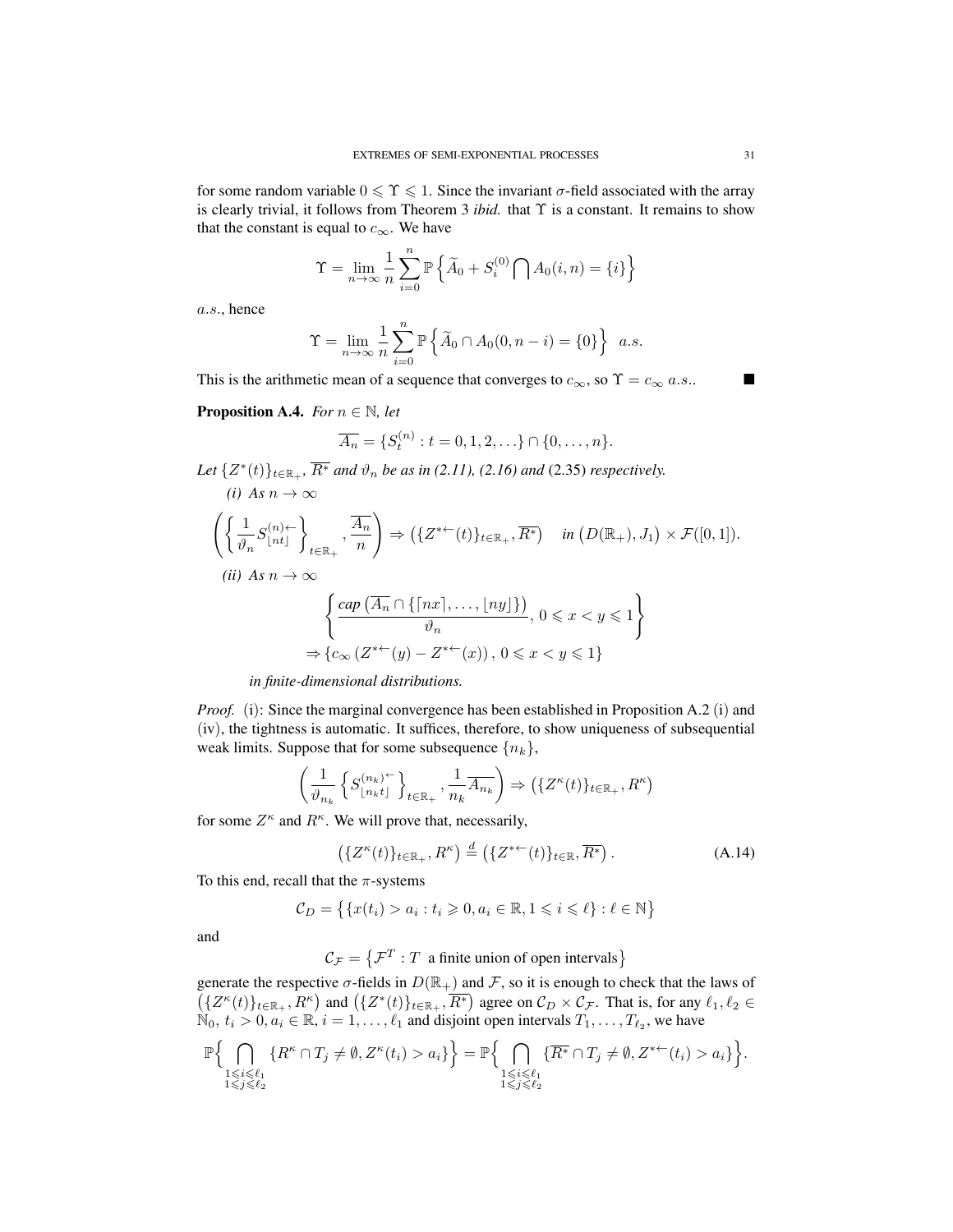Denote  $T_1 = (c_1, d_1), \dots, T_{\ell_2} = (c_{\ell_2}, d_{\ell_2})$ . We have

$$
\begin{split} &\mathbb{P}\Big\{\bigcap_{\substack{1\leqslant i\leqslant \ell_1\\ 1\leqslant j\leqslant \ell_2}}\{Z^\kappa(t_i)>a_i,R^\kappa\cap T_j\neq \emptyset\}\Big\}\\ &=\lim_{k\rightarrow\infty}\mathbb{P}\Big\{\bigcap_{\substack{1\leqslant i\leqslant \ell_1\\ 1\leqslant j\leqslant \ell_2}}\bigg\{\frac{S_{\lfloor n_kt_i\rfloor}^{(n_k)\,\vdots}}{\vartheta_{n_k}}>a_i,\overline{A_{n_k}}\cap n_kT_j\neq \emptyset\Big\}\Big\}\\ &=\lim_{k\rightarrow\infty}\mathbb{P}\Big\{\bigcap_{\substack{1\leqslant i\leqslant \ell_1\\ 1\leqslant j\leqslant \ell_2}}\bigg\{\frac{S_{\lfloor n_kt_i\rfloor}^{(n_k)\,\vdots}}{\vartheta_{n_k}}>a_i,\frac{S_{\lfloor n_kd_j\rfloor}^{(n_k)\,\leftarrow}-S_{\lceil n_kc_j\rceil}^{(n_k)\,\vdots}}{\vartheta_{n_k}}>0\Big\}\Big\}\\ &=\mathbb{P}\Big\{\bigcap_{\substack{1\leqslant i\leqslant \ell_1\\ 1\leqslant j\leqslant \ell_2}}\{Z^{* \leftarrow}(t_i)>a_i,Z^{*\leftarrow}(d_j)-Z^{*\leftarrow}(c_j)>0\}\Big\}\\ &\hspace{6.5cm}=\mathbb{P}\Big\{\bigcap_{\substack{1\leqslant i\leqslant \ell_1\\ 1\leqslant j\leqslant \ell_2}}\{Z^{*\leftarrow}(t_i)>a_i,\overline{R^*}\cap T_j\neq \emptyset\}\Big\}, \end{split}
$$

as long as we can justify the penultimate equality.

Since each  $Z^{*+}(t_i)$  is a continuous random variable, by the Portmanteau Theorem we only need to check that

$$
\lim_{\varepsilon\to 0}\limsup_{n\to\infty}\mathbb{P}\bigg\{0<\frac{S^{(n)\leftarrow}_{\lfloor nd\rfloor}-S^{(n)\leftarrow}_{\lceil nc\rceil}}{\vartheta_n}<\varepsilon\bigg\}=0
$$

for any  $0 \leq c < d \leq 1$ . This follows from the marginal convergence given in Proposition A.2 (i).

(ii): By the Skorokhod embedding theorem, the convergence in part (i) of the proposition holds as the a.s. convergence on some probability space, which will again be denoted by  $(\Omega, \mathscr{F}, \mathbb{P})$  for typographical convenience. Consider the partition  $\Omega = \Omega_1 \cup \Omega_2$  with

$$
\Omega_1 := \left\{ \omega \in \Omega : \overline{R^*}(\omega) \cap (x, y) = \emptyset \right\}, \quad \Omega_2 := \left\{ \omega \in \Omega : \overline{R^*}(\omega) \cap (x, y) \neq \emptyset \right\}.
$$

We will show that the required convergence holds in probability on both  $\Omega_1$  and  $\Omega_2$ .

Since  $\overline{R^*}$  does not hit fixed points, we have  $Z^{*+}(y) - Z^{*+}(x) = 0$  a.s. on  $\Omega_1$ . Furthermore, we can write for some null event  $\Omega_{0,1}$ ,

$$
\Omega_1 = \Omega_{0,1} \cup \bigcup_{k \geq 1} \Omega_1^k, \quad \Omega_1^k := \left\{ \rho \left( \overline{R^*}(\omega), [x, y] \right) \geq 1/k \right\},\
$$

where  $\rho$  is defined in (2.5). Since  $\frac{1}{n}\overline{A_n} \longrightarrow \overline{R^s}$  a.s. in the Fell topology, the convergence holds in the Hausdorff metric  $\rho_H$  as well, so on each  $\Omega_1^k$ ,

$$
\overline{A_n}\cap\{\lceil nx\rceil,\ldots,\lfloor ny\rfloor\}=\emptyset
$$

for all *n* large enough. Hence the required convergence holds *a.s.* on  $\Omega_1$ .

We now consider the event  $\Omega_2$ . Let

$$
\tau_1 = \inf \left\{ \overline{R^*} \cap [x, y] \right\}, \quad \tau_2 = \sup \left\{ \overline{R^*} \cap [\tau_1, y] \right\} \text{ (both } = y \text{ if } \overline{R^*} \cap [x, y] = \emptyset).
$$

For some null event  $\Omega_{0,2}$  we can write

$$
\Omega_2 = \Omega_{0,2} \cup \bigcup_{k \geqslant 1} \Omega_2^k, \quad \Omega_2^k := \{ \tau_2(\omega) - \tau_1(\omega) \geqslant 1/k \}.
$$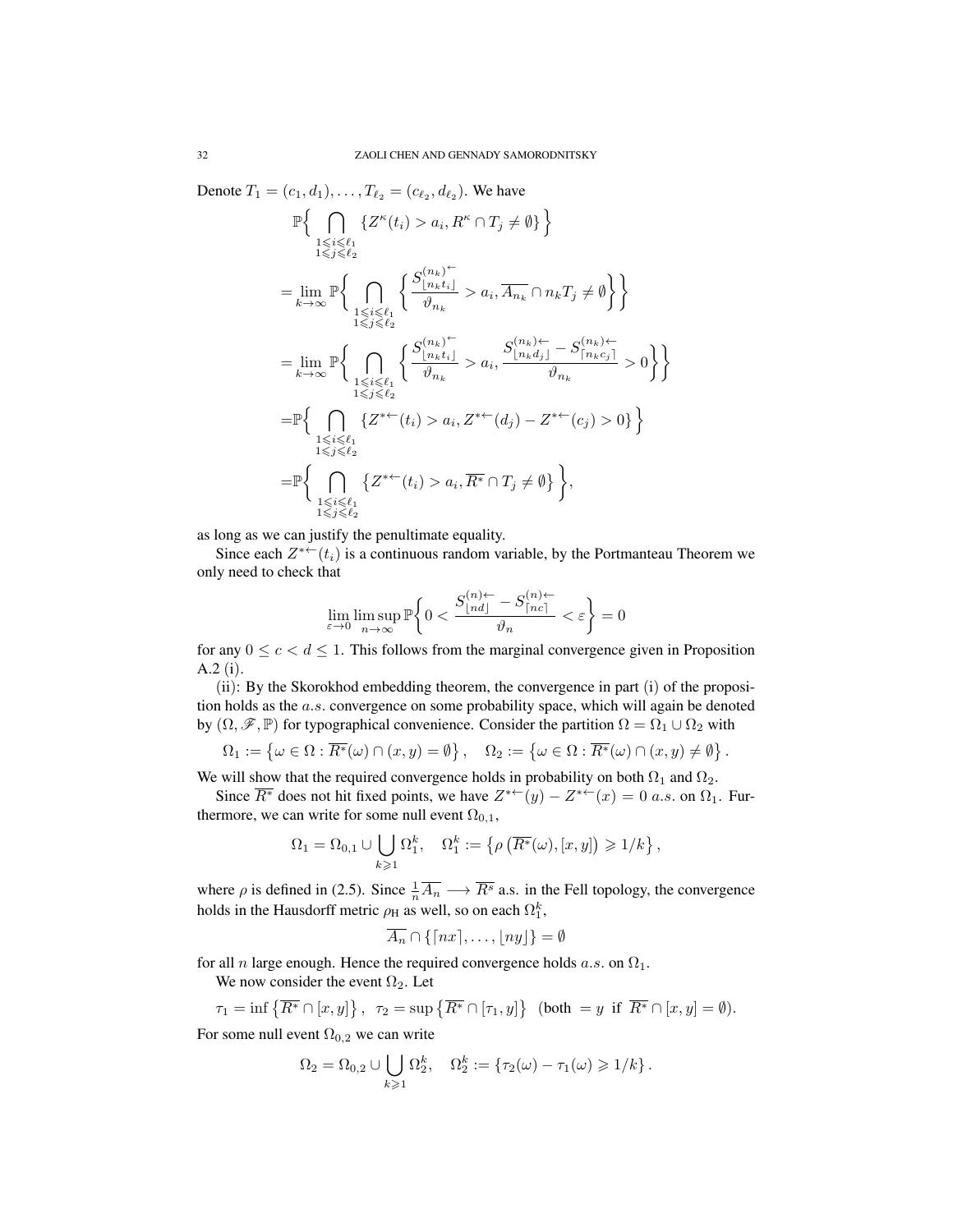On  $\Omega_2$ , by the strong Markov property,

$$
\operatorname{cap} \left( \overline{A_n} \cap \{ \lceil nx \rceil, \ldots, \lfloor ny \rfloor \} \right) \stackrel{d}{=} \operatorname{cap} \left( A_0 \left( 0, S_{\lfloor ny \rfloor}^{(n) \leftarrow} - S_{\lceil nx \rceil}^{(n) \leftarrow} \right) \right).
$$

Once again, since  $\frac{1}{n}\overline{A_n} \longrightarrow \overline{R^s}$  a.s. in the Hausdorf metric. So on each  $\Omega_2^k$ , we have  $S_{\lfloor ny \rfloor}^{(n)\leftarrow} - S_{\lceil nx \rceil}^{(n)\leftarrow} \rightarrow \infty$  a.s.. It follows by Proposition A.3 (ii) that

$$
\frac{\mathop{\rm cap}\nolimits\left(\overline{A_n}\cap\{\lceil nx \rceil,\ldots,\lfloor ny \rfloor\}\right)}{S^{(n)\leftarrow}_{\lfloor ny \rfloor}-S^{(n)\leftarrow}_{\lceil nx \rceil}} \longrightarrow c_\infty
$$

in probability on each  $\Omega_2^k$ , hence also on the entire  $\Omega_2$ . Finally,

$$
\frac{\operatorname{cap}(\overline{A_n} \cap \{\lceil nx \rceil, \dots, \lfloor ny \rfloor\})}{\vartheta_n}
$$
\n
$$
= \frac{\operatorname{cap}(\overline{A_n} \cap \{\lceil nx \rceil, \dots, \lfloor ny \rfloor\})}{S_{\lfloor ny \rfloor}^{(n)+} - S_{\lfloor ny \rfloor}^{(n)+}} \frac{S_{\lfloor ny \rfloor}^{(n)+} - S_{\lfloor nx \rfloor}^{(n)+}}{\vartheta_n} \to c_\infty(Z^{*+}(y) - Z^{*+}(x))
$$

in probability on  $\Omega_2$ .

We proceed with an important lemma. Switching back to the terminology of Subsection 2.2, we suppose that the random elements  $\{Y^{(k;n)}\}_{k\in\mathbb{N}}$  are defined on a probability space  $(\Omega, \mathscr{F}, \mathbb{P})$ , while  $\{Y^{(0;n)}\}$  is defined on a different probability space, and the entire system is defined on the product probability space. We will use the notation  $\mathbb{P}_{\omega}$  for the quenched (conditional) probability (computed with respect to  $\{Y^{(0;n)}\}\)$ . When needed in the sequel, the notion of quenched probability may change, and we will always specify its precise meaning.

**Lemma A.5.** *For any*  $K \in \mathbb{N}$  *and*  $\epsilon > 0$  *there exists a sequence of events*  $\{\Omega_{[K];n}^{\epsilon}\}_{n\geqslant 1}$  *in* Ω *satisfying*

$$
\liminf_{n \to \infty} \mathbb{P}\left\{\Omega^{\epsilon}_{[K];n}\right\} > 1 - \epsilon,\tag{A.15}
$$

*with the following properties.*

*(i) There exists*  $C = C(\epsilon) > 0$  *such that for all*  $1 \leq k \leq K$  *and all large n,* 

$$
C^{-1}\frac{\vartheta_n}{w_n} \leqslant \overline{p}_{k;n} \leqslant C\frac{\vartheta_n}{w_n} \quad on \ \Omega_{[K];n}^{\epsilon}.\tag{A.16}
$$

- *(ii) For all*  $1 \leq k_1 \neq k_2 \leq K$ ,  $I_{k_1;n} \cap I_{k_2;n} = \emptyset$  *on*  $\Omega_{[K];n}^{\epsilon}$ .
- *(iii) For*  $1 \le k_1 \le k_2 \le K$  *and*  $n \ge 1$ *, set*

$$
\overline{p}_{[k_1:k_2];n} = \mathbb{P}\left\{I_{0;n} \cap (I_{k_1;n} \cup \cdots \cup I_{k_2;n}) \neq \emptyset \middle| I_{k_1;n} \ldots I_{k_2;n}\right\}.
$$

*Then*

$$
\overline{p}_{[k_1:k_2];n} = \sum_{k=k_1}^{k_2} \overline{p}_{k;n} - o\left(\frac{\vartheta_n}{w_n}\right) \quad on \ \Omega_{[K];n}^{\epsilon}.\tag{A.17}
$$

*Proof.* The Skorohod embedding argument we have just used shows that there is a probability space (once again denoted by  $(\Omega, \mathscr{F}, \mathbb{P})$ ) on which, for each  $1 \leq k \leq K$ ,

$$
\left(\left\{\frac{1}{\vartheta_n}S_{\lfloor nt \rfloor}^{(k;n)\leftarrow}\right\}_{t\in\mathbb{R}_+},\frac{1}{n}I_{k;n}\right)\longrightarrow \left(\{Z_k^{*\leftarrow}(t)\}_{t\in\mathbb{R}_+},\overline{R_k^*}\right)
$$
(A.18)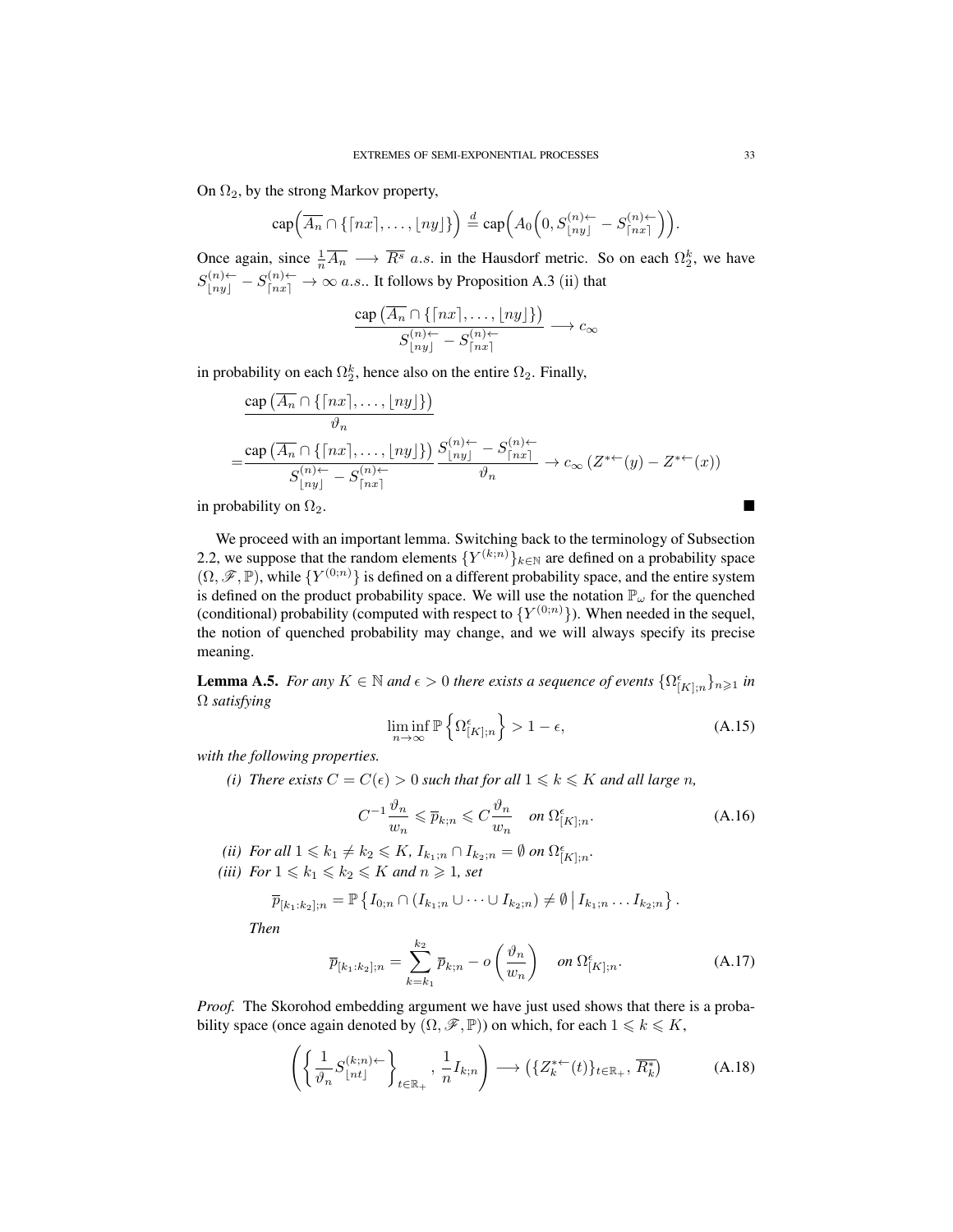a.s. in  $(D(\mathbb{R}_+), J_1) \times \mathcal{F}([0, 1])$  and

$$
\frac{\text{cap}(I_{k;n} \cap \{ \lceil nx \rceil, \dots, \lfloor ny \rfloor \})}{\vartheta_n} \longrightarrow c_{\infty} \left( Z_k^{* \leftarrow}(y) - Z_k^{* \leftarrow}(x) \right) \tag{A.19}
$$

in probability for all  $0 \le x \le y \le 1$ . In the remainder of the proof we work on this probability space. We spell out the argument in the case  $K = 2$ ; the general case can be treated similarly.

(i): The last visit decomposition shows that

$$
\overline{p}_{k;n} = \operatorname{cap}(I_{k;n})/w_n, \quad k = 1, 2.
$$

For  $\varepsilon > 0$  choose  $C_1 > 0$  so large that  $\mathbb{P}\left(C_1^{-1} \leq Z^{*+}(1) \leq C_1\right) > 1 - \epsilon/2$ . Letting

$$
\Omega_{[2];n}^\epsilon=\big\{c_\infty C_1^{-1}\leqslant \mathrm{cap}(I_{k;n})/\vartheta_n\leqslant c_\infty C_1,\, k=1,2\big\},
$$

we see by (A.19) with  $x = 0, y = 1$  that (A.15) holds. Then (A.16) holds with  $C =$  $C_1/c_{\infty}$ .

(ii): Since  $\mathbb{P}(I_{1;n} \cap I_{2;n} \neq \emptyset) \to 0$ , we can make the events  $\Omega_{[2];n}^{\epsilon}$  slightly smaller so that (A.15) still holds and the condition of (ii) also holds.

(iii): Recall that  $\overline{R_1^*}$  and  $\overline{R_2^*}$  intersect only on a null set. It follows from (A.18) that  $\liminf \rho (I_{1;n}, I_{2;n})/n > 0$  a.s. on  $\Omega_{[2],n}^{\epsilon}$ . After removing from  $\Omega_{[2],n}^{\epsilon}$  the null set, The claim (A.17) now follows from (A.10), where the initial point j is the leftmost point in  $I_{1;n} \cup I_{2;n}$  that is in  $I_{0;n}$ , and  $A_0$  the extension to the left of that among  $I_{1;n}, I_{2;n}$  which does not contain j.

**Lemma A.6.** *For any*  $K, m \in \mathbb{N}$ , *we have* 

$$
\lim_{n \to \infty} \mathbb{P}\left\{\text{the numbers } \{j_{k,i;n}\}_{1 \leqslant k \leqslant K} \text{ are all different}\right\} = 1. \tag{A.20}
$$

*Proof.* Again, we only spell out the argument in the case  $K = 2$  and  $m = 1$ . For  $0 < \epsilon < 1$ let  $\Omega_{[K];n}^{\epsilon}$  and  $C = C(\epsilon) > 0$  be as in Lemma A.5. We have for a large  $a > 0$ 

$$
\mathbb{P}\left\{j_{1,1;n} = j_{2,1;n}\right\} \leq \mathbb{P}\left\{j_{1,1;n} = j_{2,1;n} \leq aC \frac{w_n}{\vartheta_n}\right\} + \mathbb{P}\left\{j_{1,1;n} > aC \frac{w_n}{\vartheta_n}\right\}.
$$

Letting now  $\mathbb{P}_{\omega}$  be the quenched probability given  $\{Y^{(1;n)}\}$ , we recall that, with respect to  $\mathbb{P}_{\omega}$ ,  $j_{1,1;n}$  is geometrically distributed with success probability  $\overline{p}_{1;n}$ . Therefore,

$$
\mathbb{P}\left\{j_{1,1;n} > aC\frac{w_n}{\vartheta_n}\right\} = \int_{\Omega} \mathbb{P}_{\omega}\left\{j_{1,1;n} > aC\frac{w_n}{\vartheta_n}\right\} \mathbb{P}(d\omega)
$$
  
\n
$$
\leq \epsilon + \int_{\Omega_{[K];n}^{\epsilon}} \mathbb{P}_{\omega}\left\{j_{1,1;n} > aC\frac{w_n}{\vartheta_n}\right\} \mathbb{P}(d\omega)
$$
  
\n
$$
\leq \epsilon + \left(1 - C^{-1}\frac{\vartheta_n}{w_n}\right)^{aCw_n/\vartheta_n - 1} \to \epsilon + e^{-a}.
$$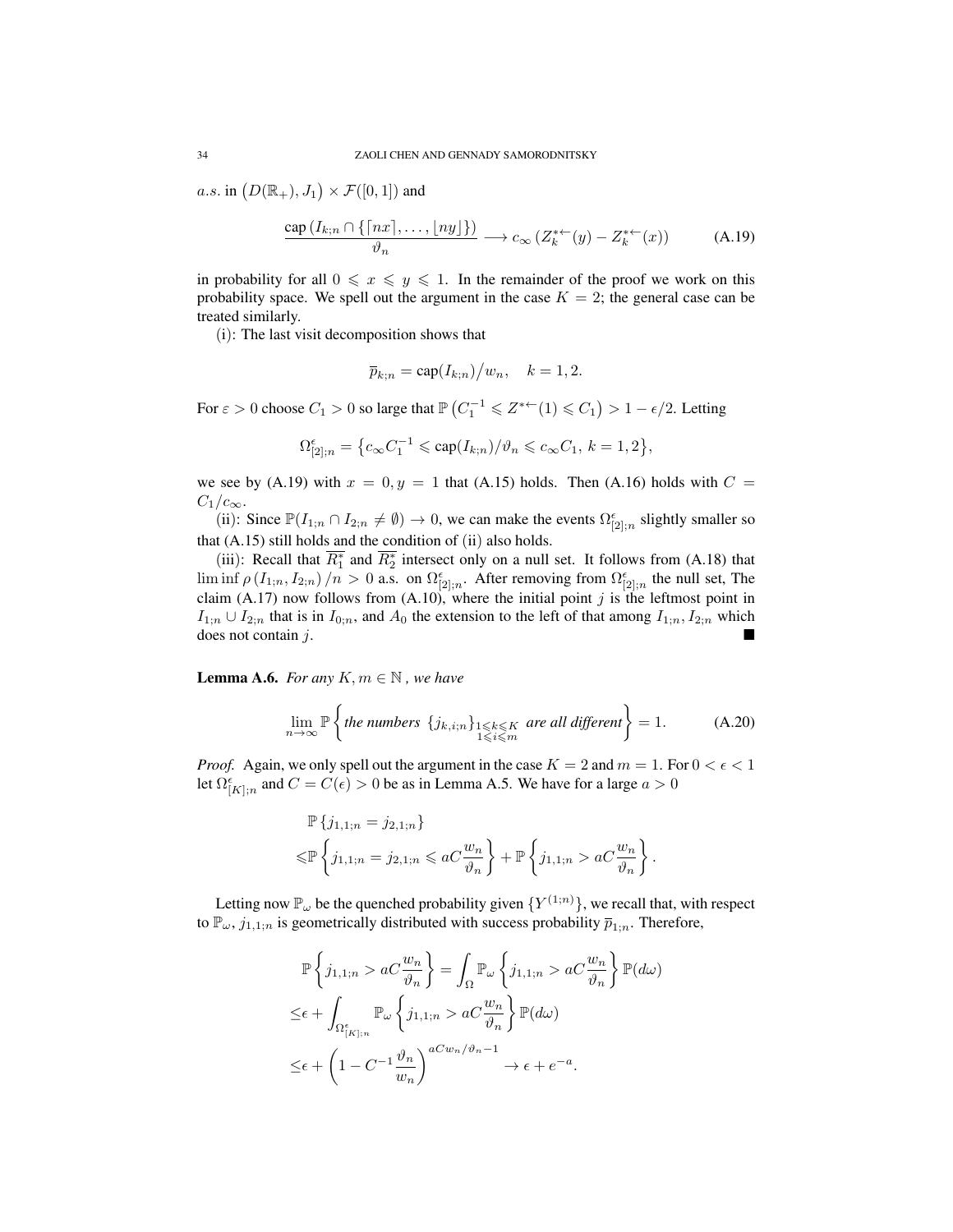On the other hand, by the inclusion-exclusion formula and Lemma A.5 (iii),

$$
\mathbb{P}\left\{j_{1,1;n}=j_{2,1;n}\leqslant aC\frac{w_n}{\vartheta_n}\right\}
$$
\n
$$
\leqslant \epsilon + \frac{aCw_n}{\vartheta_n} \int_{\Omega_{[2];n}^{\epsilon}} \mathbb{P}_{\omega}\left\{I_{0;n}\cap I_{1;n}\neq\emptyset,\, I_{0;n}\cap I_{2;n}\neq\emptyset\right\}\mathbb{P}(d\omega)
$$
\n
$$
\leqslant \epsilon + \frac{aCw_n}{\vartheta_n} \sup_{\omega \in \Omega_{[2];n}^{\epsilon}} \mathbb{P}_{\omega}\left\{I_{0;n}\cap I_{1;n}\neq\emptyset,\, I_{0;n}\cap I_{2;n}\neq\emptyset\right\} \to \epsilon.
$$

Letting first  $\epsilon \to 0$  and then  $a \to \infty$  concludes the argument.

*Proof of Theorem 2.3.* For notational simplicity we consider the case  $K = m = 2$ . Our method easily carries over to arbitrary  $K$  and  $m$ . We will once again use the Skorohod embedding and assume that (A.18) and (A.19) hold. Then  $I_{k;n}/n \to \overline{R_k^*}$  a.s. and by Proposition A.4 (ii),  $w_n \overline{p}_{k;n}/\vartheta_n \to c_\infty Z_k^{*+}(1)$  *a.s.* as well. We consider now the remaining components in (2.34).

Let  $\overline{\mathbb{P}}_{\omega}$  be the quenched probability given  $\{Y^{(k;n)}\}, k = 1, 2$ . To handle the second component in (2.34), it is enough to show that, for a.s.  $\omega \in \Omega$ ,

$$
(j_{1,1;n}\overline{p}_{1;n}, j_{2,1;n}\overline{p}_{2;n}) \Rightarrow (\Gamma_{1,1}, \Gamma_{2,1})
$$
\n(A.21)

under  $\mathbb{P}_{\omega}$ . For  $0 < \epsilon < 1$ , let  $\Omega_{[2];n}^{\epsilon}$  be the event in Lemma A.5. Let  $x_1, x_2 > 0$ . On  $\Omega_{[2];n}^{\epsilon}$ , for any subsequence  $(n_m)$  over which  $(\bar{p}_{2;n_m})^{-1} x_2 \geqslant (\bar{p}_{1;n_m})^{-1} x_1$  we have

$$
\mathbb{P}_{\omega} \left\{ j_{1,1;n_m} \overline{p}_{1;n_m} \geq x_1, j_{2,1;n_m} \overline{p}_{2;n_m} \geq x_2 \right\}
$$
\n
$$
= \left( 1 - \overline{p}_{[1:2];n_m} \right)^{\lfloor (\overline{p}_{1;n_m})^{-1} x_1 \rfloor - 1} \cdot \left( 1 - \overline{p}_{2;n_m} \right)^{\lfloor (\overline{p}_{2;n_m})^{-1} x_2 - (\overline{p}_{1;n_m})^{-1} x_1 \rfloor}
$$
\n
$$
= \left( \prod_{k=1}^2 (1 - \overline{p}_{k;n_m}) + o \left( \frac{\vartheta_{n_m}}{w_{n_m}} \right) \right)^{\lfloor (\overline{p}_{1;n_m})^{-1} x_1 \rfloor - 1}
$$
\n
$$
\cdot \left( 1 - \overline{p}_{2;n_m} \right)^{\lfloor (\overline{p}_{2;n_m})^{-1} x_2 - (\overline{p}_{1;n_m})^{-1} x_1 \rfloor}
$$
\n
$$
= \left( 1 + o(1) \right) \prod_{k=1}^2 \left( 1 - \overline{p}_{k;n_m} + o \left( \frac{\vartheta_{n_m}}{w_{n_m}} \right) \right)^{(\overline{p}_{k;n_m})^{-1} x_k} \to e^{-(x_1 + x_2)}
$$

as  $m \to \infty$ . The same is true for any subsequence  $(n_m)$  over which  $(\bar{p}_{2,n_m})^{-1}x_2$  <  $(\overline{p}_{1;n_m})^{-1} x_1$ . We thus see that

$$
\mathbb{P}_{\omega}\left\{j_{1,1;n_m}\overline{p}_{1;n_m}\geqslant x_1,\,j_{2,1;n_m}\overline{p}_{2;n_m}\geqslant x_2\right\}\to e^{-(x_1+x_2)}
$$

over lim inf  $\Omega_{[2];n}^{\epsilon}$  for every  $0 < \epsilon < 1$  and, hence, also on an event of probability 1. Since this is true for all  $x_1, x_2 > 0$ , (A.21) follows.

We now consider the last component in (2.34). By Lemma A.6 we only need to prove the following statement. Consider  $\ell$  disjoint open intervals in  $(0, 1)$ ,  $\{B_i = (x_i, y_i) : i =$ 1, ...,  $\ell$ }. Then for any  $\epsilon, \delta > 0$ , there exists a sequence of events  $\{\Omega'_n\}_{n\in\mathbb{N}}$  in  $\Omega$  such that  $\liminf_{n\to\infty} \mathbb{P}\{\Omega'_n\} \geqslant 1-\epsilon$  and

$$
\sup_{\omega \in \Omega'_n} \left| \mathbb{P}_{\omega} \left\{ \bigcap_{r=1}^{\ell} \left\{ \frac{1}{n} I_{1,1;n} \cap B_r \neq \emptyset \right\} \right\} - \mathbb{P}_{1} \left\{ \bigcap_{r=1}^{\ell} \left\{ J_{1,1} \in B_r \right\} \right\} \right| \leq \delta \tag{A.22}
$$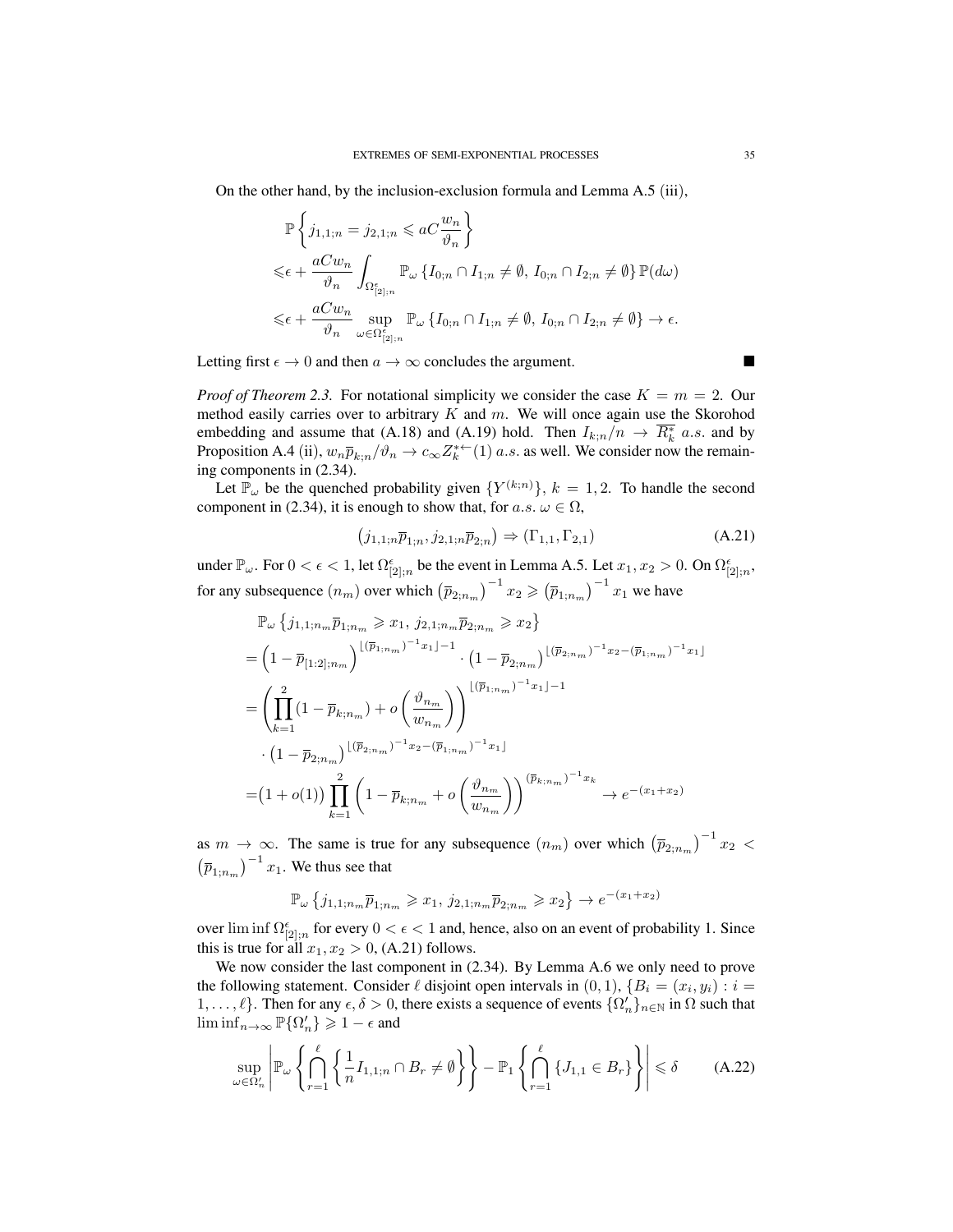where  $\mathbb{P}_{\omega}$  is the quenched probability given  $Y^{(1;n)}$  and  $\mathbb{P}_1$  is the probability associated with an independent standard uniform random variable. We treat the cases  $\ell = 1$  and  $\ell \geqslant 2$  separately.

Suppose first that  $\ell = 1$ . By (2.15),

$$
\mathbb{P}_1\left\{J_{1,1}\in B_1\right\}=\frac{Z_1^{*+}(y_1)-Z_1^{*+}(x_1)}{Z_1^{*+}(1)},
$$

while by the last exit decomposition,

$$
\mathbb{P}_{\omega}\left\{\frac{I_{1,1;n}}{n}\cap B_1\neq\emptyset\right\}=\frac{\text{cap}(I_{1;n}(\omega)\cap(nx_1,ny_1))}{\text{cap}(I_{1;n}(\omega))}.
$$

Therefore, we can take  $\Omega'_n = \Omega$  and (A.22) follows by (A.19).

If  $\ell \geq 2$ , then the second probability in (A.22) vanishes. Furthermore,

$$
\mathbb{P}_{\omega} \left\{ I_{1,1;n} \cap nB_1 \neq \emptyset, \dots, I_{1,1;n} \cap B_\ell \neq \emptyset \right\}
$$
  

$$
\leq \mathbb{P}_{\omega} \left\{ I_{1,1;n} \cap nB_1 \neq \emptyset, I_{1,1;n} \cap nB_2 \neq \emptyset \right\}.
$$

Letting  $\delta = x_2 - y_1 > 0$  we have by the strong Markov property,

$$
\mathbb{P}\left\{I_{1,1;n} \cap nB_1 \neq \emptyset, I_{1,1;n} \cap nB_2 \neq \emptyset\right\}
$$
  

$$
\leq \mathbb{P}\left\{A_0, \widetilde{A}_0 \text{ have a common point} > n\delta\right\} \to 0
$$

as  $n \to \infty$  by (A.3), we immediately obtain (A.22).

*Proof of Proposition 2.4.* (i): The claim (2.36) follows from the obvious fact that

$$
\#I_{1,1;n}\leqslant\#(A_0\cap\widetilde{A}_0)
$$

and the latter cardinality has the geometric distribution with success probability  $1 - c_{\infty}$ (with  $c_{\infty}$  defined in (A.12)).

(ii): The claim follows from (i) by the Markov inequality.

# APPENDIX B. ADDITIONAL AUXILIARY RESULTS

This section contains several auxiliary results that are essential in the main proofs. We start with describing certain useful properties of the functions  $V$  and  $h$  in (3.4) and some related functions. Let

$$
G(x) = \left(1/\gamma \overline{H}\right)^{+}(x), \quad x \geqslant 1/\gamma; \tag{B.1}
$$

notice that by the inverse function theorem,

$$
xG'(x) = h \circ G(x). \tag{B.2}
$$

Furthermore, by the Karamata theorem the function

$$
x\mapsto \int_1^x \frac{du}{u^{1-\alpha}L_{\alpha}(u)}
$$

is regularly varying at infinity with exponent  $\alpha$ , so its inverse is regularly varying with exponent  $1/\alpha$ . Therefore, the function

$$
\mathcal{L}(x) = x^{-1/\alpha} \left( \int_1^x \frac{du}{u^{1-\alpha} L_\alpha(u)} \right)^\leftarrow \tag{B.3}
$$

is slowly varying.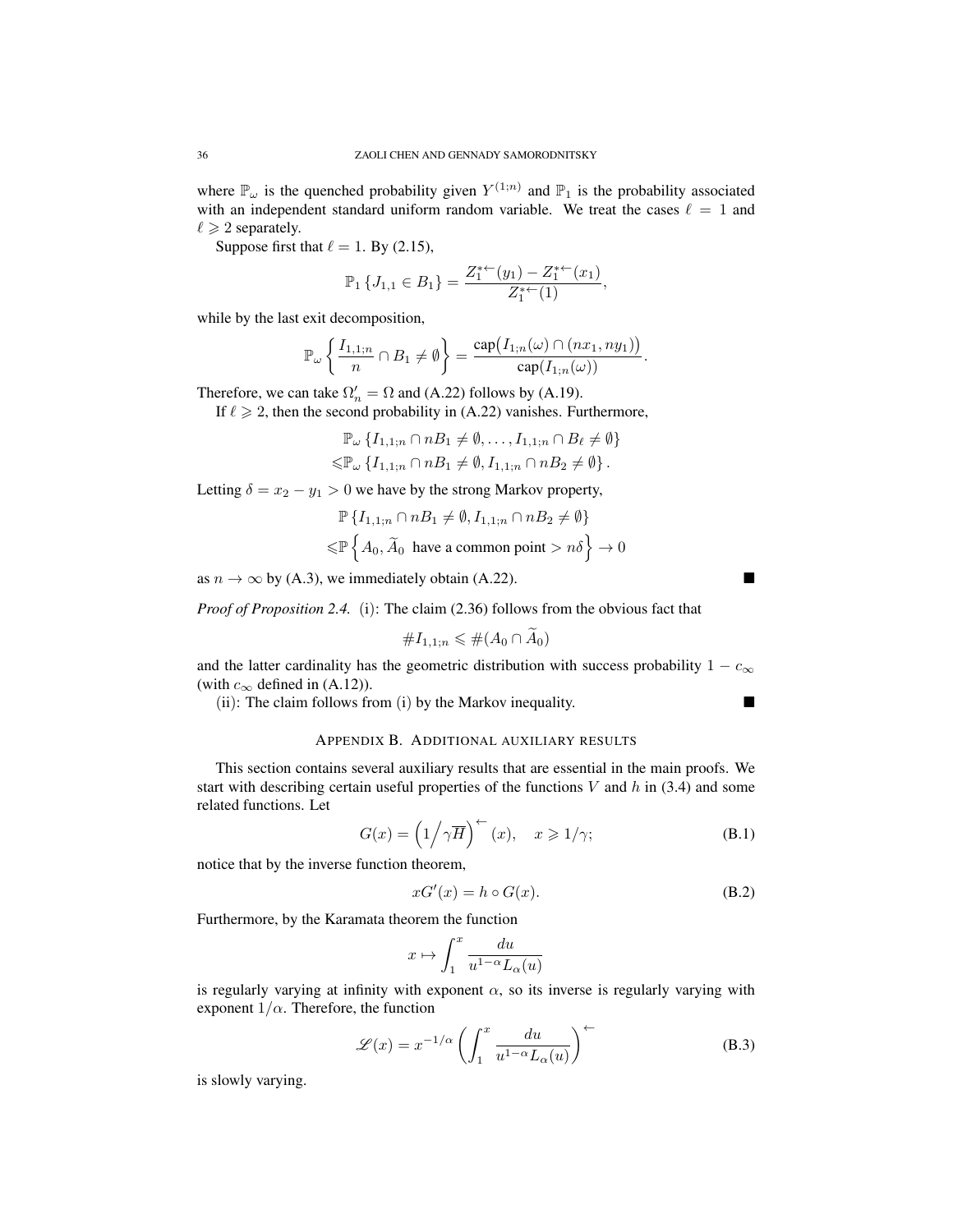**Proposition B.1.** *The functions*  $V$ *, h, G and*  $\mathscr L$  *have the following properties at infinity:* 

$$
G(x) - V(x) = o(h \circ G(x)).
$$
\n(B.4)

$$
V(x) \sim G(x) \sim (\log x)^{1/\alpha} \mathcal{L}(\log x),\tag{B.5}
$$

$$
h \circ V(x) \sim h \circ G(x) \sim \alpha^{-1} (\log x)^{1/\alpha - 1} \mathcal{L}(\log x). \tag{B.6}
$$

*Furthermore, for every*  $t > 0$  *the function V satisfies* 

$$
\lim_{x \to \infty} \frac{V(tx) - V(x)}{h \circ V(x)} = \log t.
$$
 (B.7)

*Proof.* The statement (B.4) follows from the properties of the tails in the Gumbel domain of attraction; see  $e.g.$  (2.4) in Chen and Samorodnitsky (2020). This now implies the first asymptotic equivalencies in (B.5) and (B.6). Since

$$
G(x) = (\log(x\gamma))^{1/\alpha} \mathscr{L}(\log(x\gamma)),
$$

the second asymptotic equivalence in (B.5) follows from the regular variation. Further, by Karamata's theorem,

$$
L_{\alpha}(G(x)) \sim (\mathscr{L}(\log x))^{\alpha}/\alpha,
$$

and the second asymptotic equivalence in (B.6) follows as well.

The version of the statement  $(B.7)$  with V replaced by G follows easily from the definition of  $G$ , and by (B.4) we may replace  $G$  by  $V$ .

We proceed with two lemmas used in the proof of Proposition 3.9. The first lemma is purely analytical, and we omit a straightforward proof.

Lemma B.2. *(i) The function*

$$
\psi(r) = \frac{(1-\beta)^{1/\alpha} + \beta^{1/\alpha}}{(1-\beta-r)^{1/\alpha}} - 1, 0 \le r < 1-\beta
$$

*is increasing to infinity. Furthermore, the numbers*  $r_m$  *defined by*  $\psi(r_m) = m$ *satisfy*  $r_m < m/(m+1) - \beta$  *for*  $m \ge 1$ *.* 

*(ii) The function*

$$
\widetilde{\psi}(r) = (1 - \beta - r) \big[ \lfloor \psi(r) \rfloor + \big( \psi(r) - \lfloor \psi(r) \rfloor \big)^{\alpha} \big], \ 0 \le r < 1 - \beta
$$

*is increasing and satisfies*  $\widetilde{\psi}(r) > r + \beta$  *on*  $(0, 1 - \beta)$ *. Finally,*  $\widetilde{\psi}(r) \to \infty$  *as*  $r \rightarrow (1-\beta)^{-}$ .

The next lemma is essential for Proposition 3.9.

**Lemma B.3.** *Fix any*  $m \in \mathbb{N}_0$ .

*(i) For*  $1 < b < \infty$  *such that*  $\nu(1, b) > 0$  *let*  $\{\xi_i\}_{i \in \mathbb{N}}$  *be i.i.d. random variables whose law is the restriction of*  $\nu$  *to*  $(1, b)$  *normalized to a probability measure. Then for any*  $m \in \mathbb{N}_0$  *there are*  $c_m, \gamma_m \geq 0$  *depending on* m *only such that for*  $any \ y \in (mb, (m+1)b] \ and \ d \geqslant m+1,$ 

$$
\mathbb{P}\left\{\sum_{i=1}^{d}\xi_{i}\geqslant y\right\}\leqslant c_{m}^{d}b^{\gamma_{m}}\left(\overline{H}(b)\right)^{m}\overline{H}(y-mb). \tag{B.8}
$$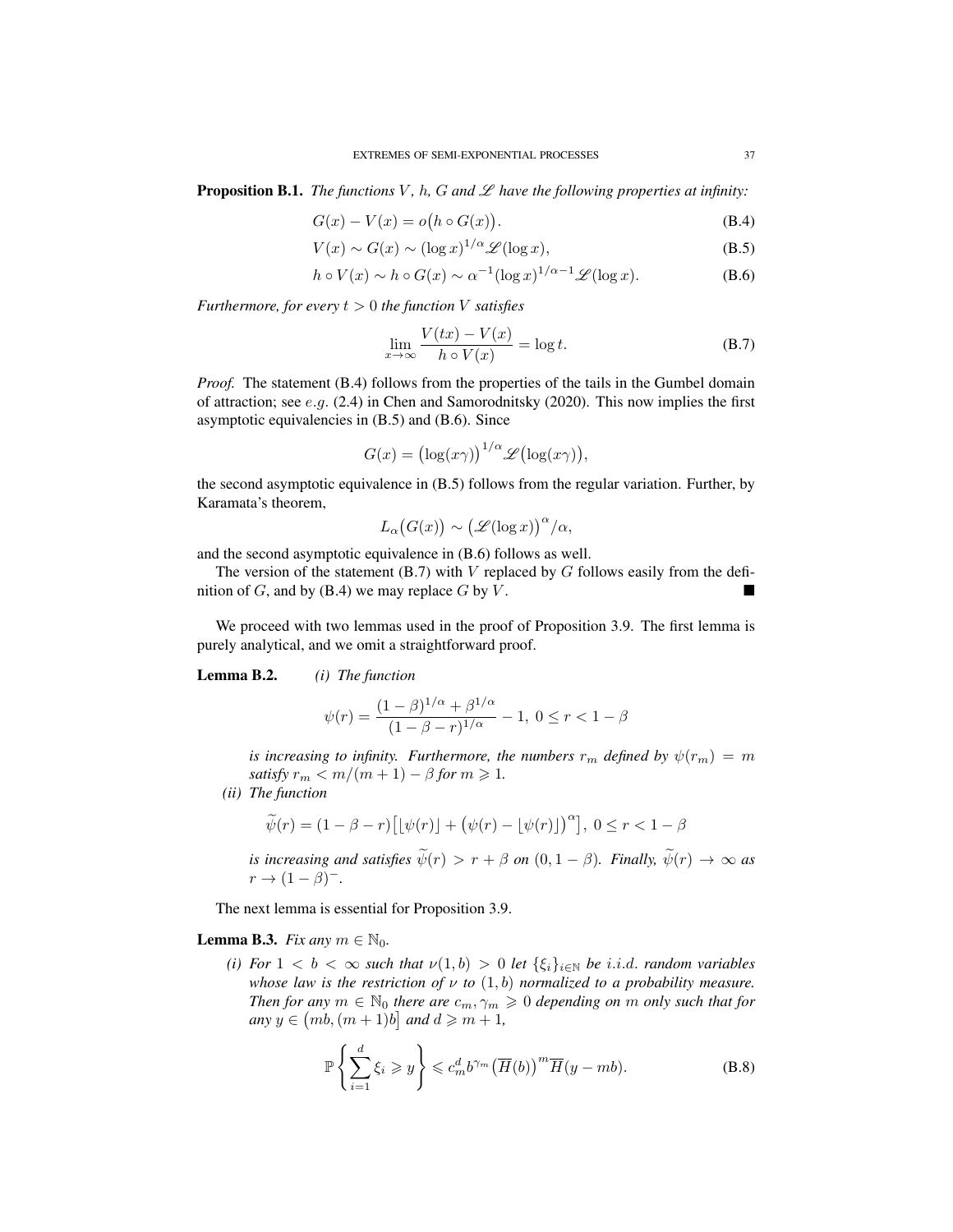*(ii) For*  $0 < r < 1 - \beta$  *consider sequences*  $z_n = V(w_n) + V(\vartheta_n) - V(w_n/n^r)$  –  $o(V(w_n))$  and  $\overline{z}_n = V(w_n/n^r)$ ,  $n \geqslant 1$ . Let  $(r_m)$  be as in Lemma B.2. Then for *any*  $m \geq 1$  *there is*  $\gamma_m > 0$  *such that for any*  $r \in (r_m, r_{m+1}]$ *,* 

$$
\lim_{n \to \infty} \frac{\mathbb{P}\left\{\sum_{\Gamma_j > n^r} V\left(w_n / \Gamma_j\right) 1_{\{0 \in I_{j;n}\}} \geqslant z_n\right\}}{\overline{z}_n^{\gamma_m} \left(\overline{H}(\overline{z}_n)\right)^m \overline{H}(z_n - m \overline{z}_n)} = 0.
$$
\n(B.9)

*Proof.* (i): Recall that  $\overline{H}(x) = \exp\{-q(x)\}\$ for  $q \geq x_0$  with q increasing and concave, and  $xq'(x) \leq q(x)$  for  $x \geq x_1$ , for some  $x_1 \geq x_0$ . Therefore, we can extend q in the obvious way from the range  $[x_1, \infty)$  to an increasing and concave function on  $[0, \infty)$ , that vanishes at the origin. We work with this redefined  $H$ , while keeping the original notation H. There clearly is  $C \geq 1$  so that  $\mathbb{P}\{\xi_1 > x\} \leq C\overline{H}(x)$  for all  $x > 0$ . Since  $\overline{H}$  is the tail of a subexponential distribution, there is  $c_0 > 0$  such that, in the usual notation for the convolution power, for all  $y > 0$ 

$$
\mathbb{P}\left\{\sum_{i=1}^d \xi_i \geqslant y\right\} \leqslant C^d \overline{H^{*d}}(y) \leqslant c_0^d \overline{H}(y) \quad \text{for all } d \in \mathbb{N},\tag{B.10}
$$

see Proposition 4.1.10 in Samorodnitsky (2016). This gives (B.8) in the case of  $m = 0$  and all  $d \geqslant 1$  (with  $\gamma_0 = 0$ ).

We proceed in the inductive manner. Assume that (B.8) holds for all  $0 \le m \le m_0$  and all  $d \geq m + 1$ . We first consider the case  $m = m_0 + 1$  and  $d = m + 1$ . Let  $H_b$  be the restriction of  $H$  to  $(1, b)$ . We still have

$$
\mathbb{P}\{\xi_1>x\}\leqslant (C/\|H_b\|)\overline{H_b}(x)\quad\text{for all }x>0.
$$

Therefore, for  $y > 0$ 

$$
\mathbb{P}\left\{\sum_{i=1}^{d} \xi_{i} \geqslant y\right\} \leqslant (C/\|H_{b}\|)^{d} \overline{H_{b}^{*d}}(y)
$$
\n
$$
= (C/\|H_{b}\|)^{d} \int_{(0,b)^{d}} 1_{\left\{\sum_{i=1}^{d} z_{i} > y\right\}} \prod_{i=1}^{d} \exp\{-q(z_{i})\} q'(z_{i}) dz_{i}
$$
\n
$$
\leqslant (C/\|H_{b}\|)^{d} (q(b))^{m+1}
$$
\n
$$
\cdot \exp\left\{-\inf\left\{\sum_{i=1}^{m+1} q(z_{i}) : \sum_{i=1}^{m+1} z_{i} > y, 0 < z_{1}, \ldots, z_{m+1} \leqslant b\right\}\right\}.
$$

Since  $q(\cdot)$  is increasing and concave, for  $y \in (mb, (m+1)b]$ , the infimum is achieved at, say,  $z_1 = \cdots = z_m = b$ ,  $z_{m+1} = y - mb$ . Since for  $b > 1$ ,  $q(b) \le C_1 b^{2\alpha}$  for some  $C_1 > 0$ , this establishes (B.8) in the case  $d = m + 1$  with  $\gamma_m$  and  $c_m$  that must be at least  $2\alpha$  and  $CC_1$ , correspondingly. Their final values will be set in the sequel.

We continue to induct on  $d$  while keeping the same  $m$ . Assume, therefore, that  $(B.8)$ is valid for  $d = m + 1, \ldots, m + \ell$ , some  $\ell \geq 1$ . In the case  $d = m + \ell + 1$  write for  $y \in (mb, (m+1)b]$ , in the obvious notation

$$
\mathbb{P}\left\{\sum_{i=1}^d \xi_i \geqslant y\right\} = \int_1^b F_{\xi}(dz) \mathbb{P}\left\{\sum_{i=1}^{d-1} \xi_i \geqslant y-z\right\} =: T_1 + T_2,
$$

where  $T_1$  and  $T_2$  are the integrals over  $(1, y - mb)$  and  $(y - mb, b)$ , correspondingly. To estimate  $T_1$ , note that in this range  $y - z > mb$ , so we may use the inductive assumption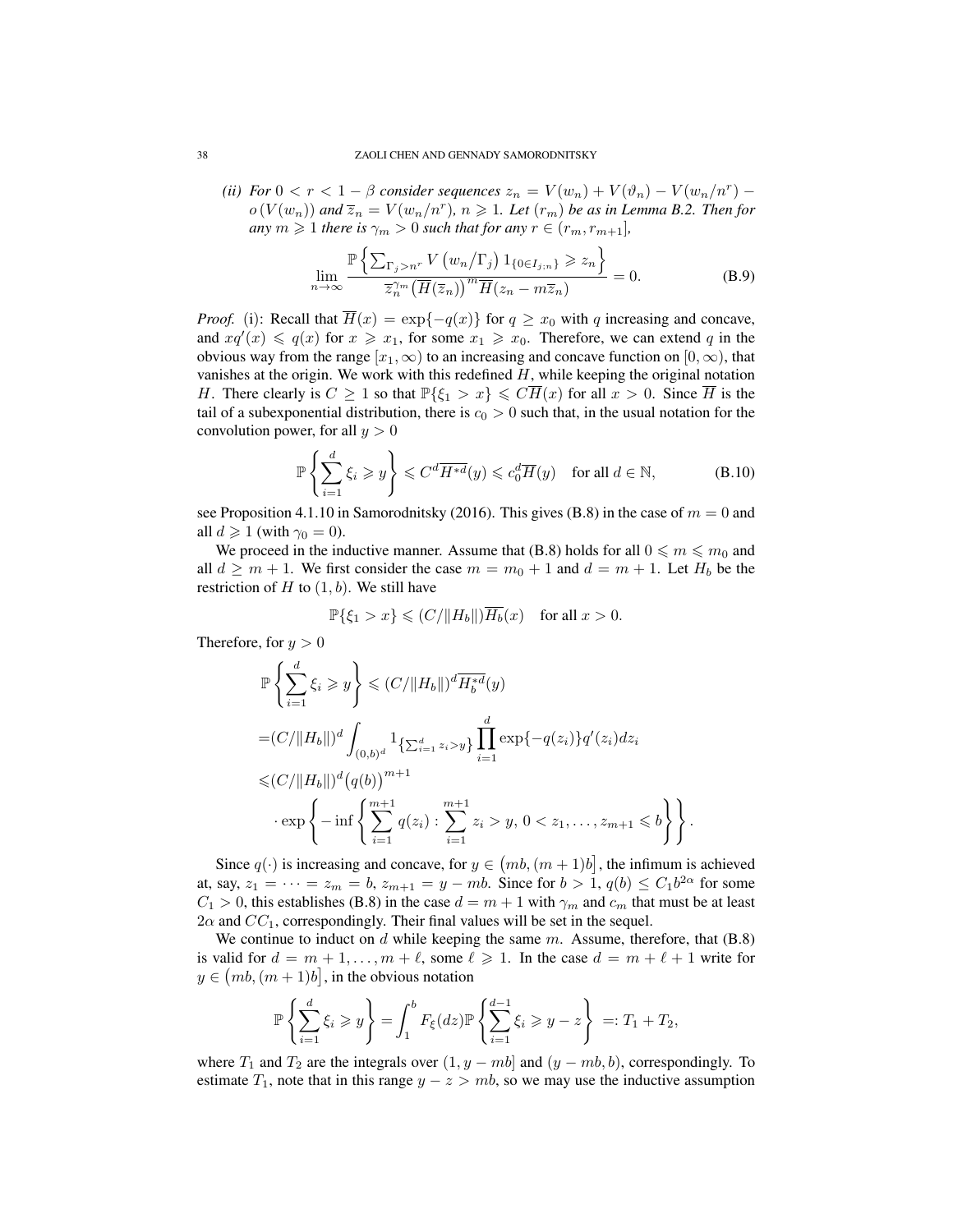over  $d$  to obtain

$$
\mathbb{P}\left\{\sum_{i=1}^{d-1}\xi_i\geqslant y-z\right\}\leqslant c_m^{d-1}b^{\gamma_m}\left(\overline{H}(b)\right)^m\overline{H}\left(y-z-mb\right).
$$

By (B.10)

$$
\int_{1}^{y-mb} F_{\xi}(dz) \overline{H}(y-z-mb) \leq C \int_{1}^{\infty} H(dz) \overline{H}(y-z-mb)
$$
  

$$
\leq (c_0^2 C) \overline{H}(y-mb).
$$

It follows that

$$
T_1 \leqslant (c_0^2 C) c_m^{d-1} b^{\gamma_m} \left( \overline{H}(b) \right)^m \overline{H}(y - mb).
$$
 (B.11)

To estimate  $T_2$ , note that in this range  $(m-1)b < y-z \leq m b$ , and we use the inductive assumption over  $m$  to write

$$
T_2 \leq c_{m-1}^{d-1} b^{\gamma_{m-1}} \left( \overline{H}(b) \right)^{m-1} \int_{y-mb}^b F_{\xi}(dz) \overline{H}(y-(m-1)b-z).
$$

Using the same optimization under concavity argument as above shows that

$$
\int_{y-mb}^{b} F_{\xi}(dz)\overline{H}(y-(m-1)b-z) \leq C\overline{H^{*2}}(y-(m-1)b)
$$
  

$$
\leq C(q(b))^{2}\overline{H}(b)\overline{H}(y-mb).
$$

Therefore,

$$
T_2 \leqslant C c_{m-1}^{d-1} b^{\gamma_{m-1}} \big( q(b) \big)^2 \left( \overline{H}(b) \right)^m \overline{H}(y - mb).
$$
 (B.12)

It follows from (B.11) and (B.12) that to complete the inductive argument we only need to make the final selection of  $\gamma_m$  and  $c_m$  to be so large as to satisfy

$$
c_m^d \ge (c_0^2 C) c_m^{d-1} + C c_{m-1}^{d-1}, \quad b^{\gamma_m} \ge b^{\gamma_{m-1}} (q(b))^2.
$$

Since this can clearly be done, this completes the proof of (B.8).

(ii): Note that

$$
\sum_{\Gamma_j \geqslant n^r} V(w_n/\Gamma_j) 1_{\{0 \in I_{j;n}\}} \stackrel{d}{=} \sum_{i=1}^{N_n} \xi_i,
$$
\n(B.13)

where  $N_n$  is a Poisson random variable with mean  $\overline{\nu}(x_0) - n^r/w_n$ , and  $\{\xi_i\}_{i \geq 1}$  is a family of i.i.d. random variables independent of  $N_n$ , whose law is the measure  $\nu$  restricted to the interval  $(x_0, \overline{z_n})$  and normalized to a probability measure there. Because of the range of r and (B.5) we see that for large *n* the event  $\left\{ \sum_{i=1}^d \xi_i > z_n \right\}$  requires d to be at least  $m + 1$ . Therefore, in the notation of the first part of the lemma, by (B.8),

$$
\mathbb{P}\left\{\sum_{i=1}^{N_n}\xi_i > z_n\right\} = \sum_{d=m+1}^{\infty} \mathbb{P}\left\{\sum_{i=1}^d\xi_i > z_n\right\} \mathbb{P}\left\{N_n = d\right\}
$$
  

$$
\leqslant \sum_{d=m+1}^{\infty} \frac{c_m^d\overline{z}_n^{2m} \left(\overline{H}(\overline{z}_n)\right)^m \overline{H}(z_n - m\overline{z}_n)}{d!}
$$
  

$$
\leqslant e^{c_m}\overline{z}_n^{2m} \left(\overline{H}(\overline{z}_n)\right)^m \overline{H}(z_n - m\overline{z}_n),
$$

Since  $\overline{z}_n \to \infty$ , using  $\gamma_m + 1$  from the first part of the lemma as  $\gamma_m$  in (B.9) gives us (B.9).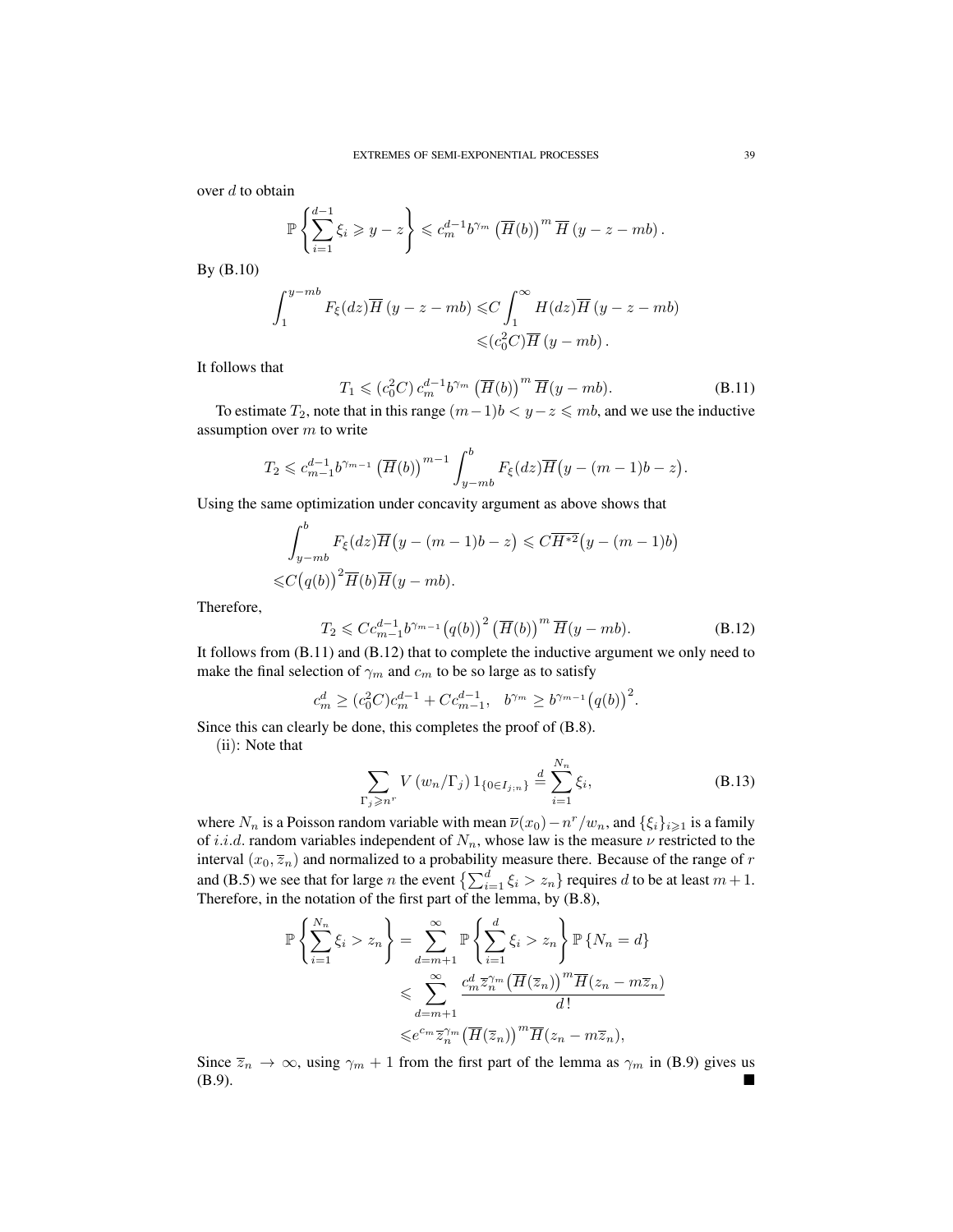## **REFERENCES**

- J. AARONSON (1997): *An Introduction to Infinite Ergodic Theory*, volume 50 of *Mathematical Surveys and Monographs*. American Mathematical Society, Providence.
- Z. CHEN and G. SAMORODNITSKY (2020): Extremal clustering under moderate long range dependence and moderately heavy tails. Preprint.
- R. DAVIS (1982): Limit laws for the maximum and minimum of statioary sequences. Zeitschrift für Wahrscheinlichkeitstheorie und verwandte Gebiete 61:31–42.
- R. DONEY (1997): One–sided local large deviation and renewal theorems in the case of infinite mean. *Probability Theory and Related Fields* 107:451–465.
- P. EMBRECHTS, C. GOLDIE and N. VERAVERBEKE (1979): Subexponentiality and infinite divisibility. *Zeitschrift für Wahrscheinlichkeitstheorie und verwandte Gebiete* 49:335–347.
- S. FOSS, T. KONSTANTOPOULOS and S. ZACHARY (2007): The principle of a single big jump: discrete and continuous time modulated random walks with heavy-tailed increments. *Journal of Theoretical Probability* 20:581–612.
- C. GOLDIE and S. RESNICK (1988): Distributions that are both subexponential and in the domain of attraction of an extreme-value distribution. *Advances in Applied Probability* 20:706–718.
- T. HARRIS and H. ROBBINS (1953): Ergodic theory of Markov chains admitting an infinite invariant measure. *Proceedings of the National Academy of Sciences* 39:860–864.
- J. KINGMAN (1968): The ergodic theory of subadditive stochastic processes. *J. Roy. Statist. Soc. Ser. B* 30:499–510.
- C. LACAUX and G. SAMORODNITSKY (2016): Time-changed extremal process as a random sup measure. *Bernoulli* 22:1979–2000.
- M. LEADBETTER (1983): Extremes and local dependence of stationary sequences. Zeitschrift für Wahrscheinlichkeitstheorie und verwandte Gebiete 65:291–306.
- I. MOLCHANOV (2017): *Theory of Random Sets*. Springer, London, 2nd edition.
- G. O'BRIEN, P. TORFS and W. VERVAAT (1990): Stationary self-similar extremal processes. *Probability Theory and Related Fields* 87:97–119.
- T. OWADA and G. SAMORODNITSKY (2015): Maxima of long memory stationary symmetric  $\alpha$ -stable processes, and self-similar processes with stationary max-increments. *Bernoulli* 21:1575–1599.
- E. PITMAN (1980): Subexponential distribution functions. *Journal of Australian Mathematical Society, Series A* 29:337–347.
- S. RESNICK (1987): *Extreme Values, Regular Variation and Point Processes*. Springer-Verlag, New York.
- S. RESNICK (2007): *Heavy-Tail Phenomena: Probabilistic and Statistical Modeling*. Springer, New York.
- S. RESNICK and M. RUBINOVITCH (1973): The structure of extremal processes. *Advances in Applied Probability* 5:287–307.
- S. RESNICK, G. SAMORODNITSKY and F. XUE (2000): Growth rates of sample covariances of stationary symmetric  $\alpha$ -stable processes associated with null recurrent Markov chains. *Stochastic Processes and Their Applications* 85:321–339.
- G. SAMORODNITSKY (2016): *Stochastic Processes and Long Range Dependence*. Springer, Cham, Switzerland.
- G. SAMORODNITSKY and Y. WANG (2019): Extremal theory for long range dependent infinitely divisible processes. *Annals of Prbability* 47:2529–2562.